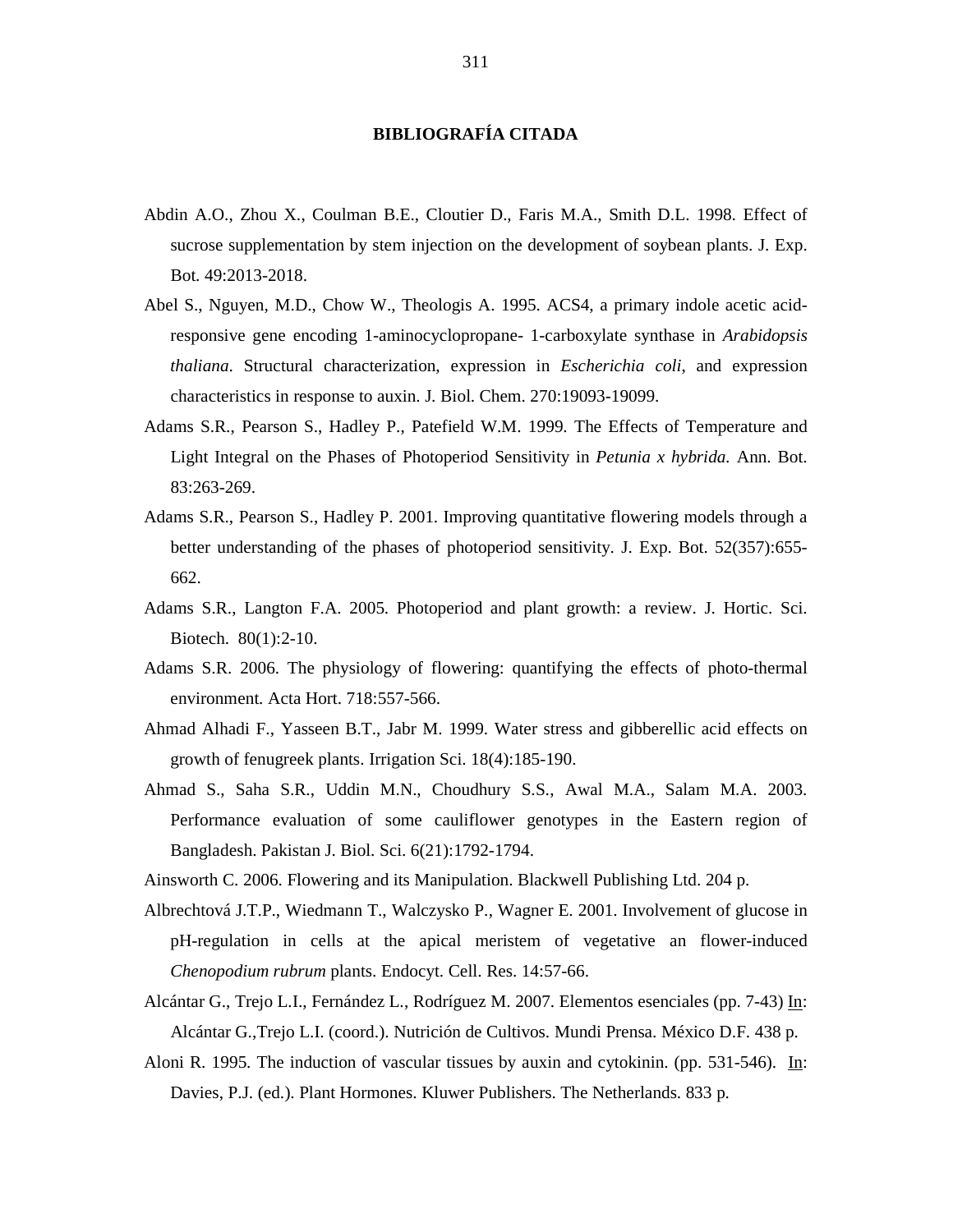- Aloni R., Aloni E., Langhans M., Ullrich C.I. 2006. Role of auxin in regulating *Arabidopsis* flower development. Planta 223:315-328.
- Alt C. 1999. Modelling nitrogen demand of cauliflower (*Brassica oleracea* L. *botrytis*) by using productivity-nitrogen relationships. Thesis Doktors der Gartenbauwissenschaften. Universität Hannover. 108 p.
- Alt C., Kage H., Stützel H. 2000. Modelling nitrogen content and distribution in cauliflower (*Brassica oleracea* L. *botrytis*). Ann. Bot. 86:963-973.
- Andrade A., Wolfe D.W., Fereres E. 1993. Leaf expansion, photosynthesis, and water relations of sunflower plants grown on compacted soil. Plant Soil 149(2):175-184.
- Anthony R.G., James P.E., Jordan B.R., 1996. Cauliflower (*Brassica oleracea* var. *botrytis* L.) curd development: the expression of meristem identity genes. J. Exp. Bot. 47(295):181-188.
- Araki T., Komeda Y. 1993. Flowering in darkness in *Arabidopsis thaliana*. Plant J. 4:801- 811.
- Arp W.J. 1991. Effects of source-sink relations on photosynthetic acclimation to elevated CO2. Plant Cell Environ. 14:869-875.
- Aston A.R., Milington R.J., Peters D.B. 1969. Radiation exchange in controlling leaf temperature. Agron. J. 61:797-800.
- Atherton J.G.; Hand D.J., Williams C.A. 1987. Curd initiation in the cauliflower (*Brassica oleracea* var. botrytis) (pp. 133-145) In: Atherton, J.G.(edit.). Manipulation of flowering. Harnoll Ltd., London. 438 p.
- Auderset G., Gahan P.B., Dawson A.L., Greppin H. 1980. Glucose-6-phospate dehidrogenase as an early marker of floral induction in shoot apices of Spinacia olearea var. Nobel. Plant. Sci. Lett. 20(2):109-113.
- Azcón-Bieto J., Talón M. 2008. Fundamentos de Fisiología Vegetal. McGraw-Hill. Madrid. 651 p.
- Barceló Coll J., Nicolás Rodrigo G., Sabater García B., Sánchez Tamés R. 1995. Fisiología Vegetal. Ediciones Pirámide, Madrid, 661 p.
- Barker A.V., Bryson G.M. 2006. Nitrogen (pp. 22-44). In: Barker A.V., Pilbeam D.J. (eds.). Handbook Of Plant Nutrition.Vol. 117, Series-Books Soils, Plants, and The Environment. 613 p.
- Baroja-Fernandez E., Etxeberria E., Muñoz F.J., Morán-Zorzano M.T., Alonso-Casajús N., Gonzalez P., Pozueta-Romero J. 2006. An Important Pool of Sucrose Linked to Starch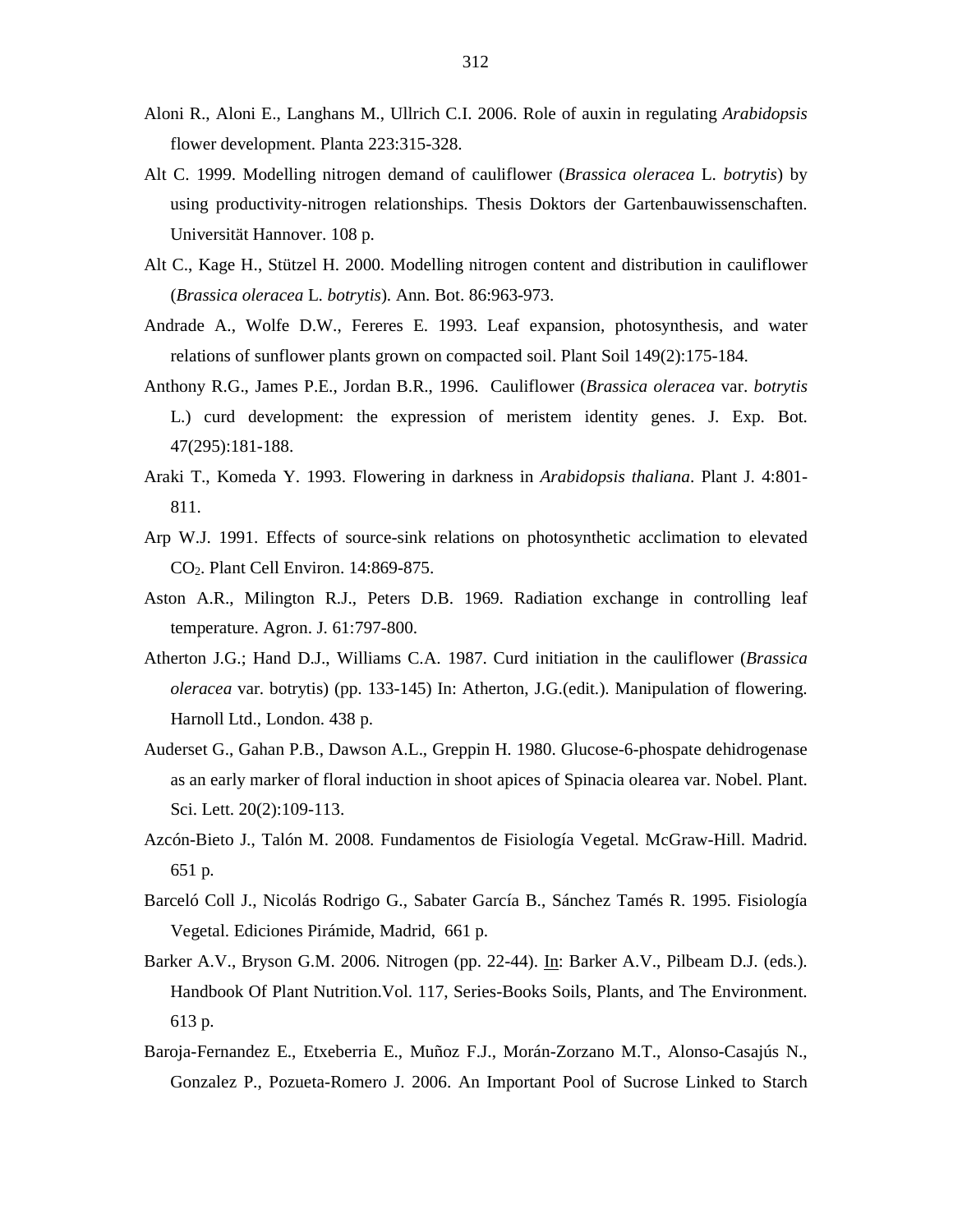Biosynthesis is Taken up by Endocytosis in Heterotrophic Cells. Plant Cell Physiol. 47(4):447-456.

- Barrales V.L., Peña R.I., Fernández de la Reguera B.P. 2004. Validación de modelos: Un enfoque aplicado. Agric. Téc. 64(1):66-73.
- Barrs H.D., Weatherley P.E. 1962. A re-examination of the relative turgidity technique for estimating water deficits in leaves. Aust. J. Biol. Sci. 15: 413-428.
- Bar-Tal A., Feigin A., Sheinfeld S., Rosenberg R., Sternbaum B., Rylski I., Pressman E. 1995. Root restriction and  $N-NO<sub>3</sub>$  solution concentration effets on nutrient uptake, transpiration and dry matter production of tomato. Sci. Hort. 63:195-208.
- Bar-Tal A., Pressman E. 1996. Root restriction and potassium and calcium solution concentrations affects dry-matter production, cation uptake, and blossom-end rot in greenhouse tomato. J. Amer. Soc. Hort. Sci. 121:649-655.
- Batal K.M., Gran Berry D.M., Mullinix B.G. 1997. Nitrogen, magnesium, and boron aplications affect cauliflower yield, curd mass and holow stem disorder. HortSci. 32(1):75-78.
- Battey N.H., Lyndon R.F., 1984. Changes in Apical Growth and Phyllotaxis on Flowering and Reversion in *Impatiens balsamina* L. Ann. Bot-London 54:553-567.
- Bäurle I., Dean C. 2006. The Timing of Developmental Transitions in Plants. Cell 125:655- 664.
- Beaudoin N., Serizet, C., Gosti F., Giraudat J. 2000. Interactions between abscisic acid and ethylene signaling cascades. Plant Cell 12: 1103-1115.
- Beerling D.J., Chaloner W.G. 1993. The impact of atmospheric  $CO<sub>2</sub>$  and temperature change on stomatal density: observations from *Quercus robur* Lammad leaves. Ann. Bot. 71:231– 235.
- Begna S.H., Dwyer L.M., Cloutier D., Assemat L., DiTommaso A., Zhou X., Prithiviraj B., Smith D.L. 2002. Decoupling of light intensity effects on the growth and development of  $C_3$  and  $C_4$  weed species through sucrose supplementation. J. Exp. Bot. 53(376):1935-1940.
- Ben Haj S.H., Tardieu F. 1996. Quantitative analysis of the combined effects of temperature, evaporative demand and light on leaf elongation rate in well watered field and laboratorygrown maize plants. J. Exp. Bot. 47:1689-1698.
- Bengough A.G., Bransby H., McKenna M.F.J., Tim Roberts S.J., Valentine T.A. 2006. Root responses to soil physical conditions; growth dynamics from field to cell. J. Exp. Bot. 57(2):437-447.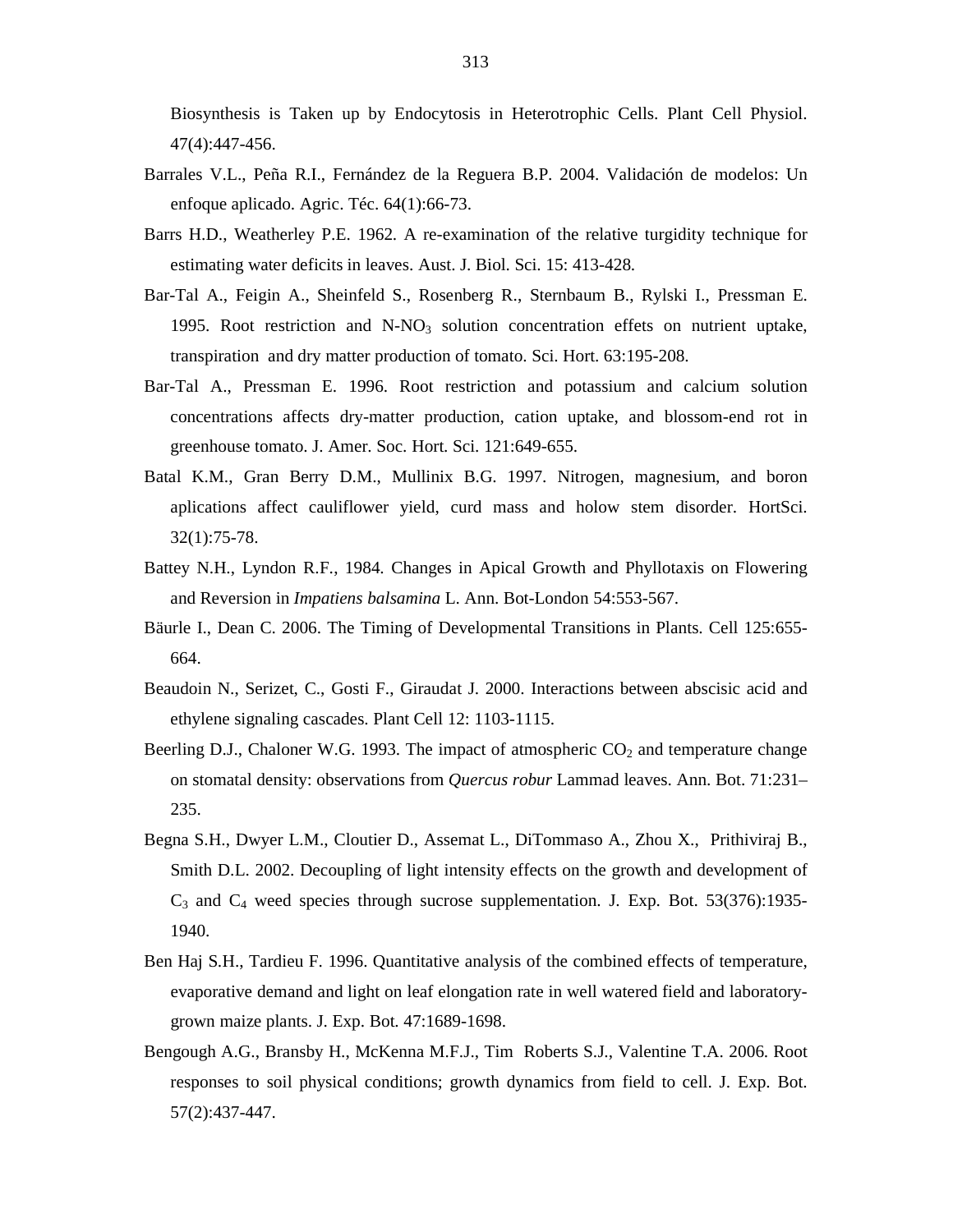- Bernier G., Kinet J.M., Jacqmard A., Havelange A., Bodson M. 1977. Cytokinin as a Possible Component of the Floral Stimulus in *Sinapis alba*. Plant Physiol. 60:282-285.
- Bernier G., Kinet J.M., Sachs R.M. 1981. The Physiology of Flowering. Vol. I and II, Boca Raton: CRC Press. 149 p.
- Bernier G. 1988. The control of floral evocation and morphogenesis. Annu. Rev. Plant. Phys. 39:175-219.
- Bernier G., Havelange A. Houssa C., Petitjean A., Lejeune P. 1993. Physiological signals that induce flowering. Plant Cell 5:1147-1155.
- Bernier G. 1997. Growth changes in the shoot apex of *Sinapis alba* during transition to flowering. J. Exp. Bot. 48:1071-1077
- Bernier G., Corbesier L., Périlleux C. 2002. The Flowering Process: On the Track of Controlling Factors In *Sinapis alba*. Russ. J. Plant. Physl. 49(4):445-450.
- Bernier G., Périlleux C. 2005. A physiological overview of the genetics of flowering time control. Plant Biotech. J. 3(1):3-16.
- Bertero H.D., 2001. Effects of photoperiod, temperature and radiation on the rate of leaf appearance in quinoa (*Chenopodium quinoa* Willd.) under field conditions. Ann. Bot. 87(4):495-502.
- Bertram L., Veierskov B. 1989. A relationship between irradiation, carbohydrates and rooting in cuttings of *Pisum sativum*. Physiol. Plant. 76(1):81-85.
- Bevacqua R.F., Cardenas T.R. 2002. Nitrogen Monitoring Techniques for Vegetable Crops Cooperative Extension Service. Circular 579. College of Agriculture and Home Economics. 11 p.
- Bhalla P.L., Smith N. 1998. Comparison of shoot regeneration potential from seedling explants of Australian cauliflowers (*Brassica oleracea* L. var. *botrytis*) varieties. Aust. J. Agric. Res. 49:1261-1266.
- Bianco V.V. 1990. Cavolfiore (pp. 359-380). In: V.V. Bianco, F. Pimpini (ed.). Orticoltura. Pàtron Editore, Bologna, Italia. 990 p.
- Biddington N.L., Dearman A.S. 1982. The effect of abscisic acid on root and shoot growth of cauliflower plants. Plant Growth Regul. 1(1):15-24.
- Biddington N.L., Dearman A.S. 1986. A comparison of the effects of mechanically-induced stress, ethephon and silver thiosulphate on the growth of cauliflower seedlings. Plant Growth Regulation 4:33-41.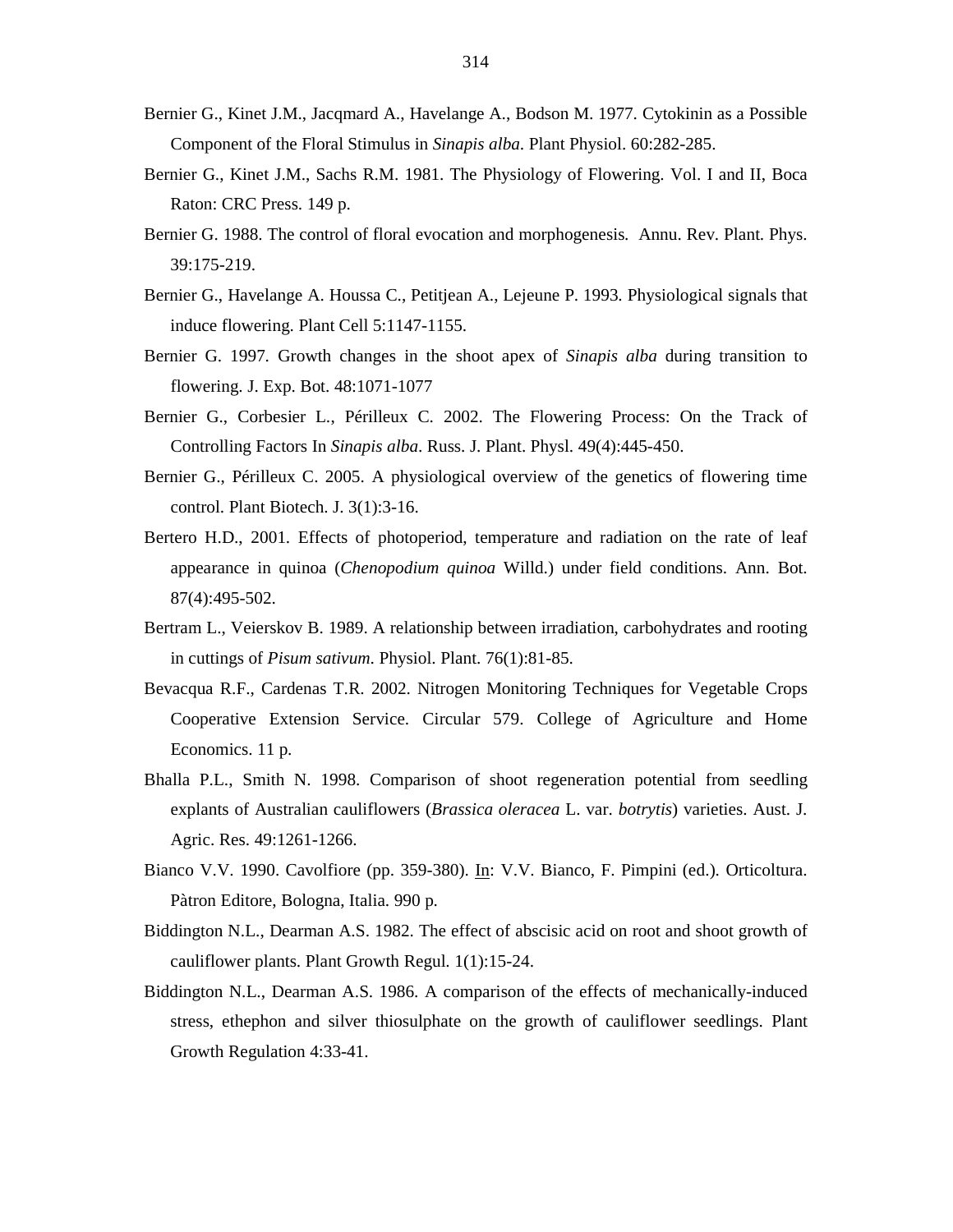- Biddington N.L., Dearman A.S. 1987. The effects of mechanically-induced stress and plant growth regulators on the growth of lettuce, cauliflower and bean (*Phaseolus vulgaris* L .) plants. Plant Growth Regul. 5:183-194.
- Bingham I.J., Bengough A.G. 2003. Morphological plasticity of wheat and barley roots in response to spatial variation in soil strength. Plant Soil 250:273-282.
- Birch C.J., Vos J., Kiniry J., Bos H.J., Elings A. 1998. Phyllochron responds to acclimation to temperature and irradiance in maize. Field Crop Res. 59:187-200.
- Bitonti M.B., Cozza R., Ciappetta A., Giannino D., Castiglione M.R., Dewitte W., Mariotti D., Van Onckelen H., Innocenti A.M. 2002. Distinct nuclear organization, DNA methylation pattern and cytokinin distribution mark juvenile, juvenile-like and adult vegetative apical meristem in peach (*Prunus persica* L. Batsch). J. Exp. Bot. 53(371):1047-1054.
- Blake P.S., Browning G., Benjamin L.J., Mander L.N. 2000. Gibberellins in seedlings and flowering trees of *Prunus avium* L. Phytochemistry 53:519-528.
- Blanchard M.G., Runkle E.S. 2008. Benzyladenine Promotes Flowering in Doritaenopsis and Phalaenopsis Orchids. J. Plant Growth Regul. 27:141-150.
- Blázquez M.A., Green R., Nilsson O., Sussman M.R., Weigela D. 1998. Gibberellins Promote Flowering of *Arabidopsis* by Activating the LEAFY Promoter. Plant Cell 10:791-800.
- Blázquez M.A. 2000. Flower development pathways. J. Cell Sci. 113:3547-3548.
- Blázquez M., Koornneef M., Putterill J. 2001. Flowering on time: genes that regulate the floral transition. EMBO reports 2(12):1078-1082.
- Bodson M., King R.W., Evans L.T., Bernier G. 1977. The role of photosynthesis in flowering of the long-day plant *Sinapis alba*. Aust. J. Plant Physiol. 4, 467-478.
- Bodson M., Outlaw W.H. 1985. Elevation in the sucrose content of the shoot apical meristem of *Sinapis alba* at floral evocation. Plant Physiol. 79:420-424.
- Boege K. 2005. Influence of plant ontogeny on compensation to leaf damage. Am. J. Bot. 92(10):1632-1640.
- Bonhomme M., Peuch M., Ameglio T., Rageau R., Guilliot A., Decourteix M., Alves G., Sakr S., Lacointe A. 2010. Carbohydrate uptake from xylem vessels and its distribution among stem tissues and buds in walnut (*Juglans regia* L). Tree Physiol. 30:89-102.
- Booij R. 1987. Environmental factors in curd initiation and curd gowth of cauliflower in the field. Neth. J. Agric. Sci. 35:435-445.
- Booij R. 1989. Effect of growth regulators on curd diameter of cauliflower. Scientia Hort. 38(1-2):23-32.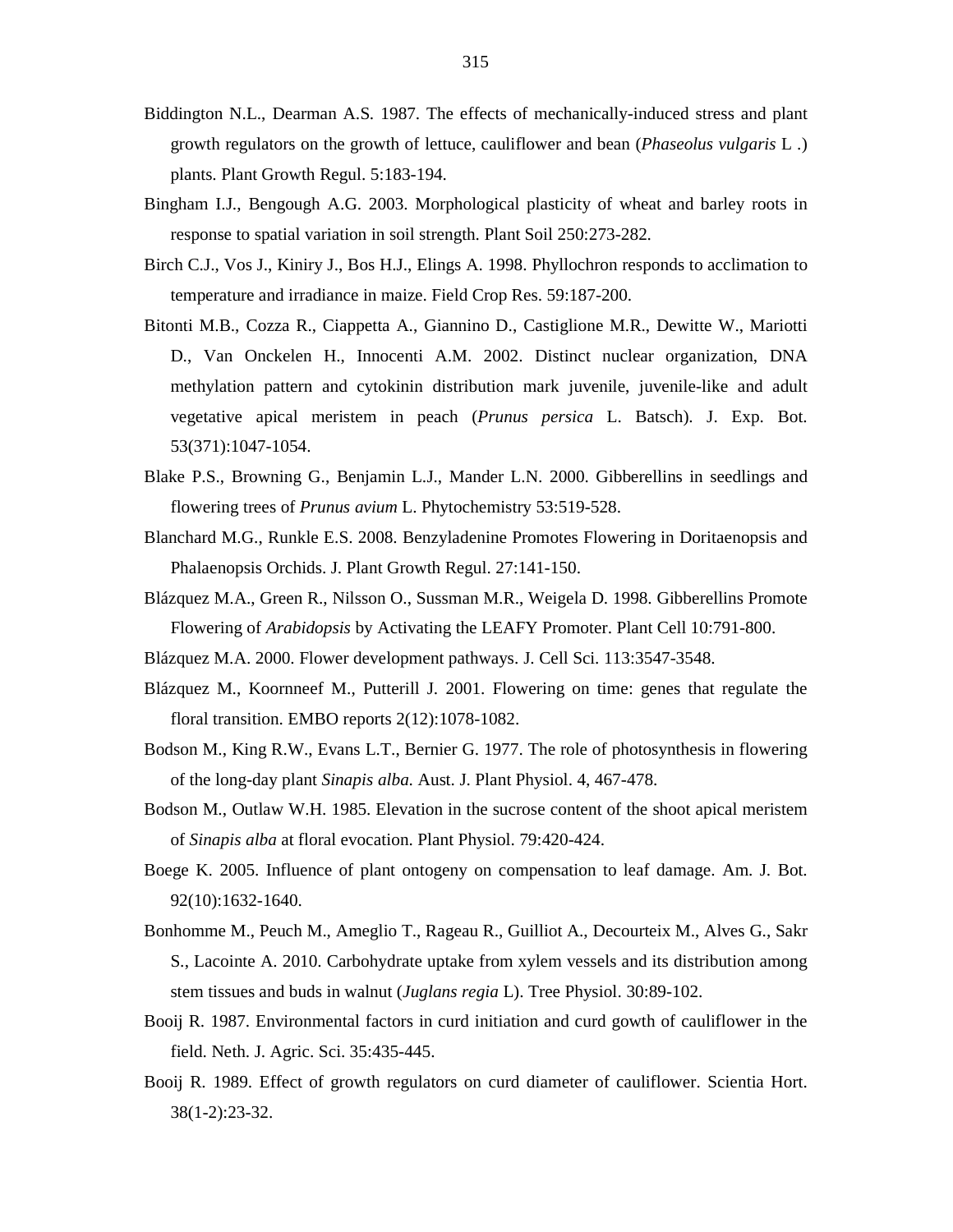- Booij R. 1990a. Effects of gibberellic acids on time of maturity and on yield and quality of cauliflower. Neth. J. Agric. Sci. 38:641-651.
- Booij R. 1990b. Effects of juvenility and temperature on time of curd initiation and maturity of cauliflower. Acta Hort. 267:305-312.
- Booij R. 1990c. Influence of transplant size and raising temperature on cauliflower curd weight. Gartenbauwis. 55(3):103-109.
- Booij R., 1990. Cauliflower curd iniciation and maturity: Variability within a crop. J. Hortic. Sci. 65:167-175.
- Booij R., Struik P.C. 1990. Effects of temperature on leaf and curd initiation in relation to juvenility of cauliflower. Sci. Hort. 44:201-214.
- Bos H.J., Tijani-Eniola H., Struik P.C. 2000. Morphological analysis of leaf growth of maize: responses to temperature and light intensity. Neth. J. Agric. Sci. 48(2):181-198.
- Bouzo C.A., Astegiano E.D., Favaro J.C. 2003. Procedimiento para determinar la necesidad de abonos en cultivos hortícolas. FAVE. Sección Ciencias Agrarias 2:7-18.
- Boyer J.S. 1968. Relationship of water potential to growth of leaves. Plant Physiol. 43:1056– 1062.
- Braam J. 2005. In touch: Plant responses to mechanical stimuli. New Phytol. 165:373-389.
- Brown P.H., Shelp B.J. 1997. Boron mobility in plants. Plant Soil 193(1-2):85-101.
- Busó Sáez E. 2005. Efectos de la sobreexpresión de S-adenosil-Lmetionina descarboxilasa1 en la respuesta a estrés en *Arabidopsis*. Tesis doctoral. Universitat de Valencia. 172 p.
- Cakmak I. 1994. Activity of ascorbate-dependent  $H_2O_2$ -scavenging enzymes and leaf chlorosis are enhanced in magnesium- and potassium-deficient leaves, but not in phosphorus-deficient leaves. J. Exp. Bot. 45(9):1259-1266.
- Caloin M., Yu O. 1984. Analysis of the time course of change in nitrogen content in *Dactylis glomerata* L. using a model of plant growth. Ann. Bot. 54:69-76.
- Campbell R., Drew M.C. 1983. Electron microscopy of gas space (aerenchyma) formation in adventitious roots of *Zea mays* L. subjected to oxygen shortage. Planta 157:350–357.
- Campostrini E., Yamanishi O.K.. 2001. Influence of mechanical root restriction on gasexchange of four papaya genotypes. R. Bras. Fisiol. Veg. 13(2):129-138
- Canales C., Grigg S., Tsiantis M., 2005. The formation and patterning of leaves: recent advances. Planta 221:752-756.
- Cantliffe D.J. 1993. Pre and postharvest practices for improved vegetable transplant quality. HortTech. 3:415-417.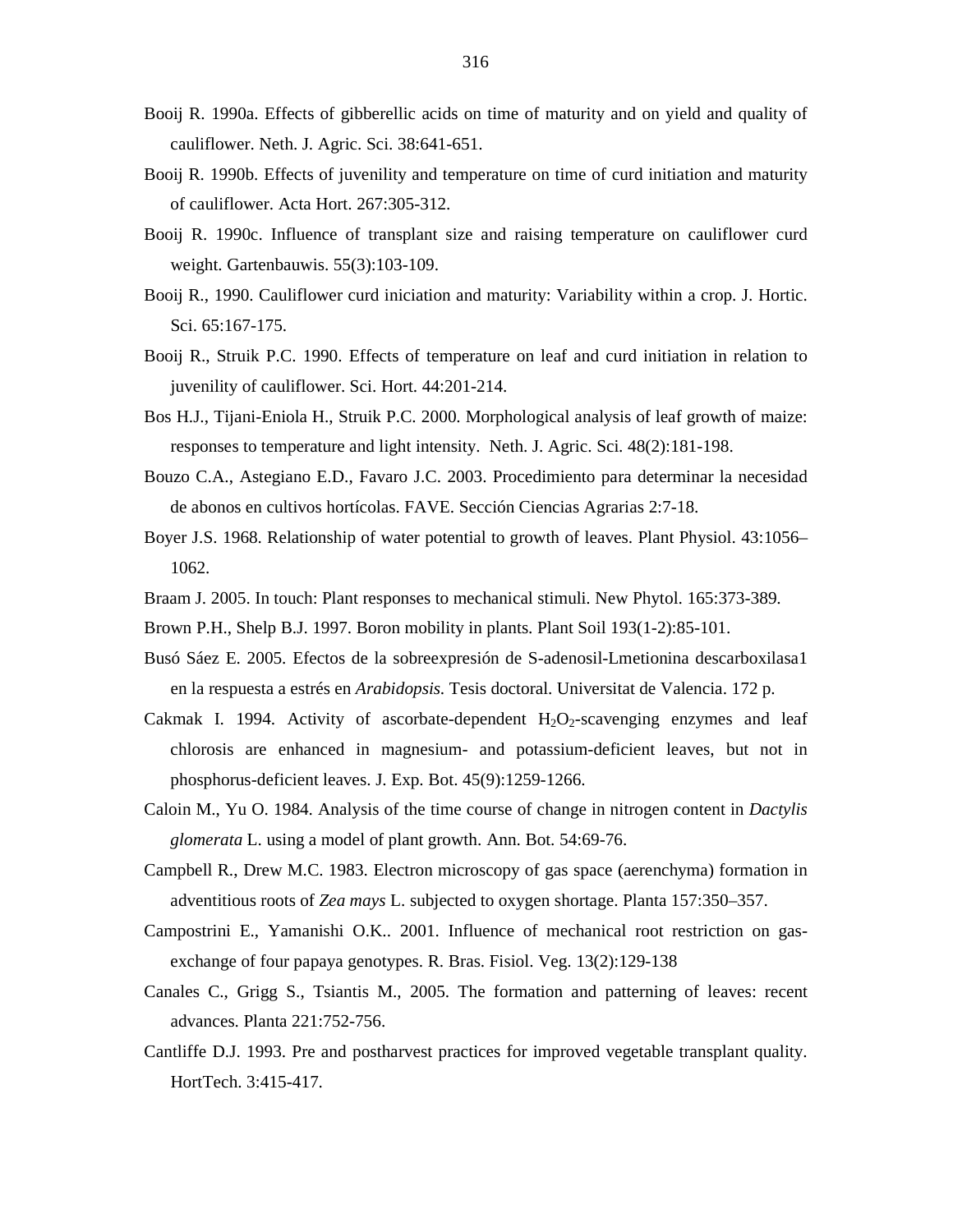- Cao W., Moss D.N. 1991. Phyllochron change in winter wheat with planting date and environmental changes. Agron. J. 83:396-401.
- Cardoza V., Stewart N. 2004. Brassica biotechnology: progress in cellular and molecular biology. Vitro Cell. Dev. Biol. Plant 40:542-551.
- Carew J., Thompsom H.C. 1948. A study of certain factors affecting "buttoning" of cauliflower. Proceedings of Am. Soc. Hortic. Sci. 51:406-414.
- Carmi A., Heuer B. 1981. The role of roots in control of bean shoot growth. Ann. Bot. 48:519-527.
- Cary A.J., Liu W., Howell S.H. 1995. Cytokinin action is coupled to ethylene in its effects on the inhibition of root and hypocotyl elongation in *Arabidopsis thaliana* seedlings. Plant Physiol. 107: 1075-1082.
- Castellano M.M., Sablowski R. 2005. Intercellular signaling in the transition from stem cells to organogenesis in meristems. Curr. Opin. Plant Biol. 8:26-31.
- Castro P.R.C. 1981. Análise de crescimento e produção da soja (*Glycine max* cv. Davis) sob efeito de fitorreguladores. Ciência e Cultura, 33: 1346-1349.
- Cebula S. 2009. The effect of pot size and transplant age on the yield and quality of white, green and romanesco cauliflower curds. Veg. Crop. Res. Bull. 70:101-110.
- Chakravarti S.C., 1953. Organization of shoot apex during the ontogeny of *Brassica campestris* L., Nature 171:222-223.
- Chandler J., Wilson A., Dean C. 1996. Arabidopsis mutants showing an altered response to vernalization. Plant J. 10:637-44.
- Chapman H., Pratt P. 1979. Métodos de análisis para suelos, plantas y aguas. Ed. Trilla. Mexico. 195 p.
- Chatterjee C., Nautiyal N., Agarwala S.C. 1985. Metabolic changes in mustards plants associated with molybdenum deficiency. New Phytol. 100:511-518.
- Chaudhur A. M., Letham, D. S., Craig, S., Dennis, E.S. 1993. *ampl-a* mutant with high cytokinin levels and altered embryonic pattern, faster vegetative growth, constitutive photomorphogenesis and precocious flowering. Plant J. 4:907-916.
- Chen W.S., Liu Z.H., Yang L., Chen W.H. 1994. Gibberellin and temperature influence carbohydrate content and flowering in Phalaenopsis. Physiol. Plant. 90:391-395.
- Chen J., Reynolds J.F. 1997. A coordination model of whole-plant carbon allocation in relation to water stress. Ann. Bot. 80:45-55.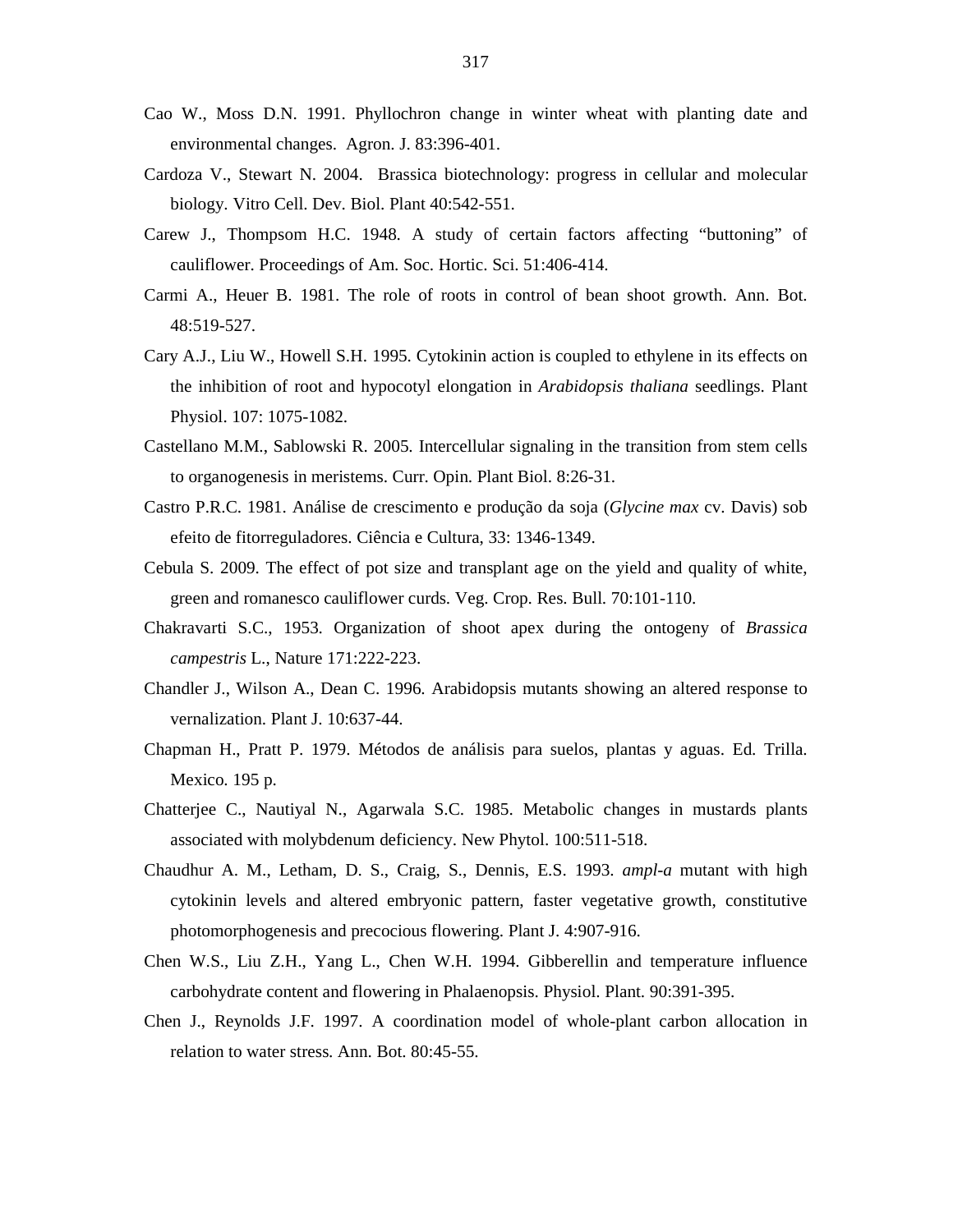- Chien J.C., Sussex I.M. 1996. Differential regulation of trichome formation on the adaxial and abaxial leaf surfaces by gibberellins and photoperiod in *Arabidopsis thaliana* (L.) Heynh. Plant Physiol. 111:1321-1328.
- Chiou T.J., Bush, D.R. 1998. Sucrose is a signal molecule in assimilate partitioning. Proc. Natl. Acad. Sci. 95:4784-4788.
- Chuck G., Hake S. 2005. Regulation of developmental transitions. Curr. Op. Plant Biol. 8:67- 70.
- Chung B. 1985. The effects of sowing time and plant density on the onceover harvest yields of broccoli. J. Hort. Sci. 60:57-64.
- Chung B., Strickland H.L. 1986. Effect of sowing time on the once-over harvest yield of broccoli cultivars in north-west Tasmania. Austr. J. Exp. Agric. 26:497-500.
- Chung G.C., Rowe R.N., Field R.J. 1989. Solution depth affects root morphology and growth of cucumber plants grown in circulating nutrient solution. J. Amer. Soc. Hort. Sci. 114:890-893.
- Clark S.E., Williams R.W., Meyerowitz E.M. 1997. The CLAVATA1 gene encodes a putative receptor kinase that controls shoot and floral meristem size in *Arabidopsis*. Cell 89:575-585.
- Clark S.E. 1997. Organ formation at the vegetative shoot meristem. Plant Cell 9:1067–1076.
- Cocucci M.C., Dalla Rosa S. 1980. Effects of cordycepin on IAA- and fusicoccin-stimulated cell enlargement, proton extrusion and potassium uptake in maize coleoptiles. Physiol. Plant. 48(2):302-306.
- Collinson S.T., Ellis R.H., Summerfield R.J., Roberts E.H. 1992. Durations of the photoperiod-sensitive and photoperiod-insensitive phases of development to flowering in four cultivars of rice (*Oryza sativa* L.). Ann. Bot. 70:339-346.
- Corbesier L., Coupland G. 2005. Photoperiodic flowering of *Arabidopsis*: integrating genetic and physiological approaches to characterization of the floral stimulus. Plant Cell Environ. 28:54-66.
- Corbesier L., Lejeune P., Bernier G. 1998. The role of carbohydrates in the induction of flowering in *Arabidopsis thaliana*: Comparison between the wild type and a starchless mutant. Planta 206:131-137.
- Corbesier L., Prinsen E., Jacqmard A., Lejeune P., Van Onckelen H., Périlleux C., Bernier G. 2003. Cytokinin levels in leaves, leaf exudate and shoot apical meristem of *Arabidopsis thaliana* during floral transition. J. Expt. Bot. 54:2511-2517.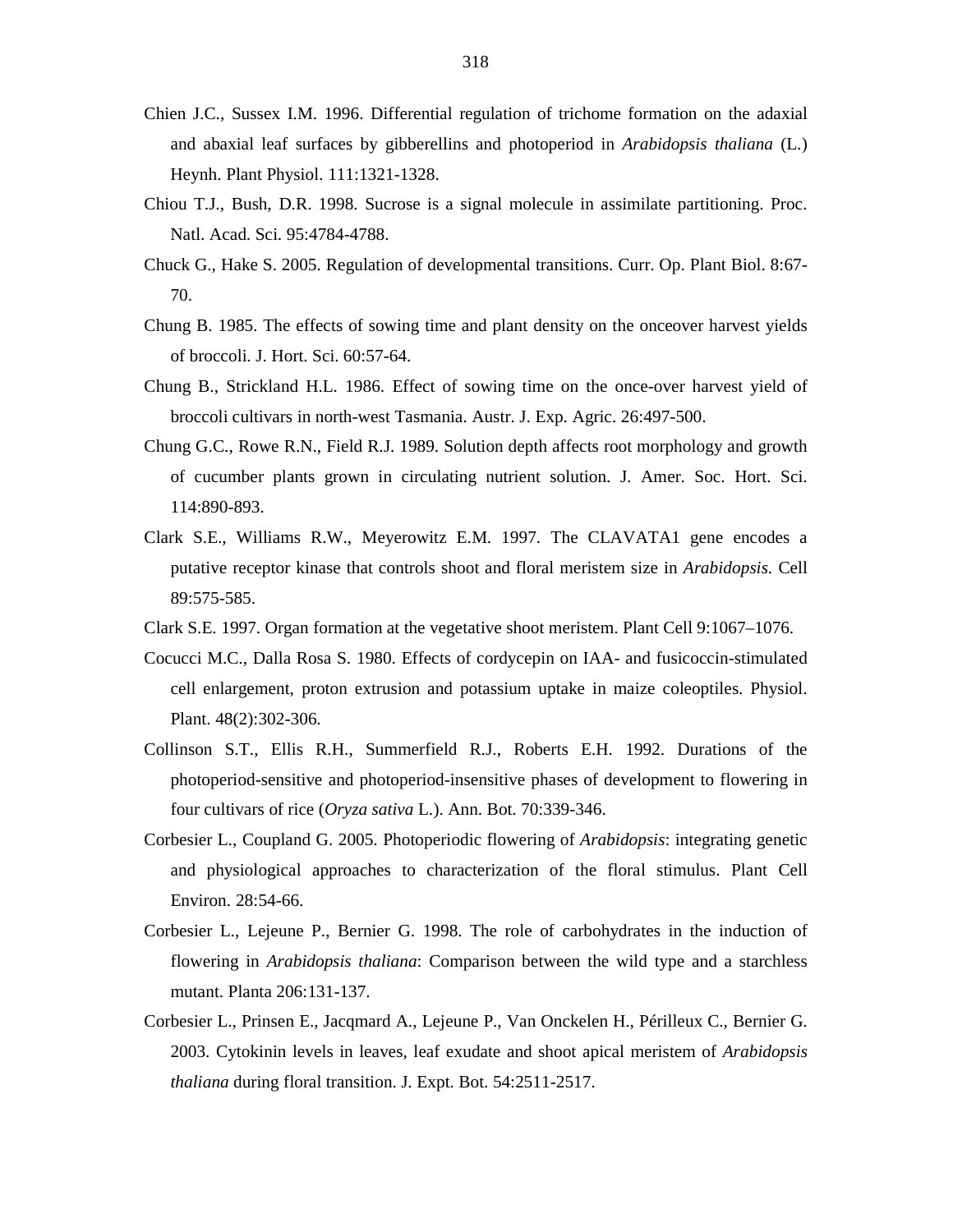- Cornforth I.S., Sinclair A.G. 1984. Fertiliser and Liming Recommendations for Pastures and Crops in New Zealand. Second Revised Edition. New Zealand Ministry of Agriculture and Fisheries, Wellington, 76 p.
- Craufurd P.Q., Subedi M., Summerfield R.J. 1997. Leaf appearance in cowpea: effects of temperature and photoperiod. Crop Sci. 37:167-171.
- Crawford N.M., Smith M., Bellissimo D., Davis R.W. 1988. Sequence and nitrate regulation of the *Arabidopsis thaliana* mRNA encoding nitrate reductase, a metalloflavoprotein with three functional domains. PNAS 85(14):5006-5010.
- Creelman R.A.; Mullet J.E. 1997. Biosynthesis and action of jasmonates in plants. Annu. Rev. Plant Physiol. Plant Mol. Biol. 48:355-381
- Cremer F., Coupland G. 2003. Distinct photoperiodic responses are conferred by the same genetic pathway in *Arabidopsis* and in rice. Trends Plant Sci. 8:405-407.
- Crips P., Tapsell C.R. 1993. Cauliflower (*Brassica oleracea* L.) p. 157-178. In: Kalloo G., Bergh B.O. (eds.). Genetic Improvement of Vegetable Crops. Pergamon Press. Oxford. 833 p.
- Csizinsky A.A. 1996. Optimum planting time, plant spacing, and nitrogen and potassium rates to maximize yield of green cauliflower. HortSci. 31(6):930-933.
- Csizinszky A.A., Schuster D.J. 1988. Impact of insecticide schedule, N and K rates, and transplant container size on cauliflower yield. Applied Agr. Res. 3:12-16.
- Csizinszky A.A., Schuster D.J. 1993. Impact of insecticide schedule N and K rates and transplant container size oncabbage yield. HortSci. 28:299-301.
- Cumming B.G. 1967. Circadian rhythmic flowering responses in *Chenopodium rubrum*: effects of glucose and sucrose. Can. J. Bot. 45:2173-2193.
- Cutcliffe J.A., Munro D.C. 1976. Effects of nitrogen, phosphorous and potassium on yield and maturity of cauliflower. Can. J. Plant Sci. 56:127-131.
- Cutler J.M., Rains D.W., Loomis R.S. 1977. The Importance of Cell Size in the Water Relations of Plants. Physio. Plant. 40(4):255-260.
- Czapski J. 2009. Cancer preventing properties of cruciferous vegetables. Veg. Crops Res. Bull. 70:5-18.
- Czechowski T. 2005. Nitrogen signalling in *Arabidopsis thaliana*. Thesis Dr. Universität Potsdam. 148 p.
- D´Ambrogio de Argüeso, A. 1986. Manual de Técnicas en Histología Vegetal. Ed. Hemisferio Sur, Buenos Aires. 88 p.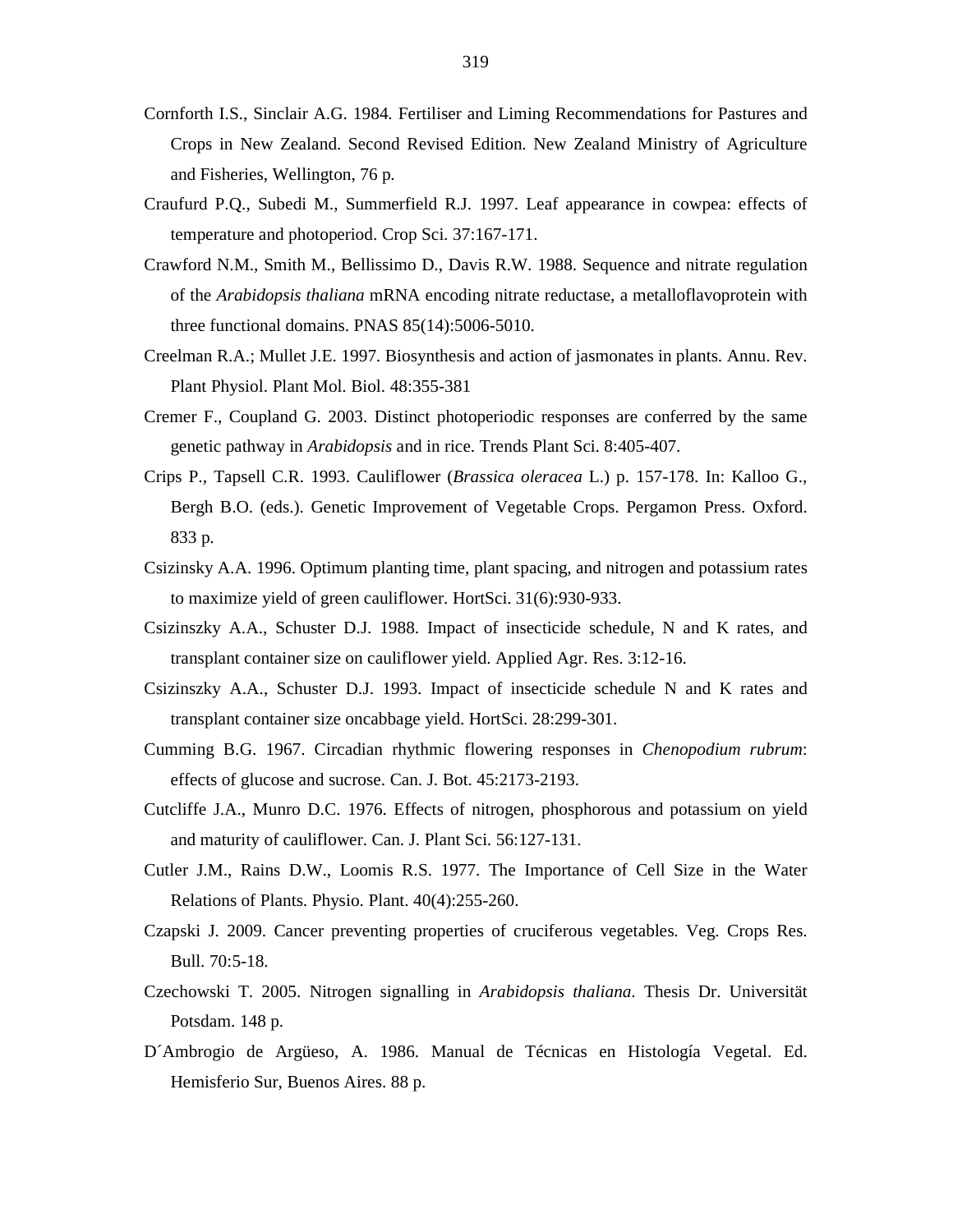- Da Costa Mello, S., De Camargo, M.S., Vivian R., Nascimento T.S., De Oliveira E.S., Bertanha R.. 2009. Nitrogênio e boro na producao e incidencia de hasta oca em couve-flor ´Sharon´. Bragantia 68(3):761-764.
- Dahanayake S.R., Galwey N.W. 1999. Effects of Interactions between Low-temperature Treatments, Gibberellin (GA3) and Photoperiod on Flowering and Stem Height of Spring Rape (*Brassica napus* var. annua). Ann. Bot. 84:321-327.
- Damato G., Trotta L., Elia A. 1994. Cell size, transplant age and cultivars effects on timing field production of broccoli (*Brassica oleracea* L. var*. italica* Plenck.) for processing. Acta Hort. 371:53-60.
- Davenport T.L., Nunez-Elisea, R. 1990. Ethylene and other endogenous factors possibly involved in mango flowering. Acta Hort. 275:441-448.
- De Camargo M.S., Da Costa Mello S., Foltran D.E., De Camargo C. 2008. Produtividade e podridao parda em couve-flor de inverno influenciadas pelo nitrogênio e boro. Bragantia 67(2):371-375.
- De Jong J. 1981. Effects of irradiance and juvenility on the selection of *chrysanthemums*. Euphytica 30(2):493-500.
- Decourteix M., Alves G., Bonhomme M., Peuch M., Ben Baaziz K., Brunel N., Guilliot A., Rageau R., Améglio T., Pétel G., Sakr S. 2008. Sucrose (JrSUT1) and hexose (JrHT1 and JrHT2) transporters in walnut xylem parenchyma cells: their potential role in early events of growth resumption. Tree Physiol. 28(2):215-224.
- Deltour R. 1967. Action du saccharose sur la croissance et la mise a fleurs de plantes issues d'apex de *Sinapis alba* L. cultives *in vitro*. C. R. Acad Sci. Paris 264:2765-2767.
- Dewitte W., Chiappetta A., Azmi, A., Witters E., Strnad M., Rembur J., Noin M., Chriqui D., Van Onckelen H. 1999. Dynamics of cytokinins in apical shoot meristems of a dayneutral tobacco during floral transition and flower formation. Plant Physiol. 119:111-122.
- Dietz K.J., Harris G.C. 1997. Photosynthesis under nutrient deficiency (pp. 951-976). In: Pessaraki, M. (ed.). Handbook of Photosynthesis. Marcel Dekker Inc. 990 p.
- Dill A., Thomas S.G., Hu J., Steber C.M. Sun T.P. 2004. The *Arabidopsis* F-box protein SLEEPY1 targets gibberellin repressor for gibberellin-induced degradation. Plant Cell 16:1392-1405.
- Diputado M.T., Nichols M.A. 1989. The effect of sowing date and cultivar on the maturity characteristics of broccoli (*Brassica oleracea* var. *italica*). Acta Hort. 247:59-66.
- Dixon G.R. 2007. Vegetable Brassicas and Related Crucifers. CABI International, UK. 327 p.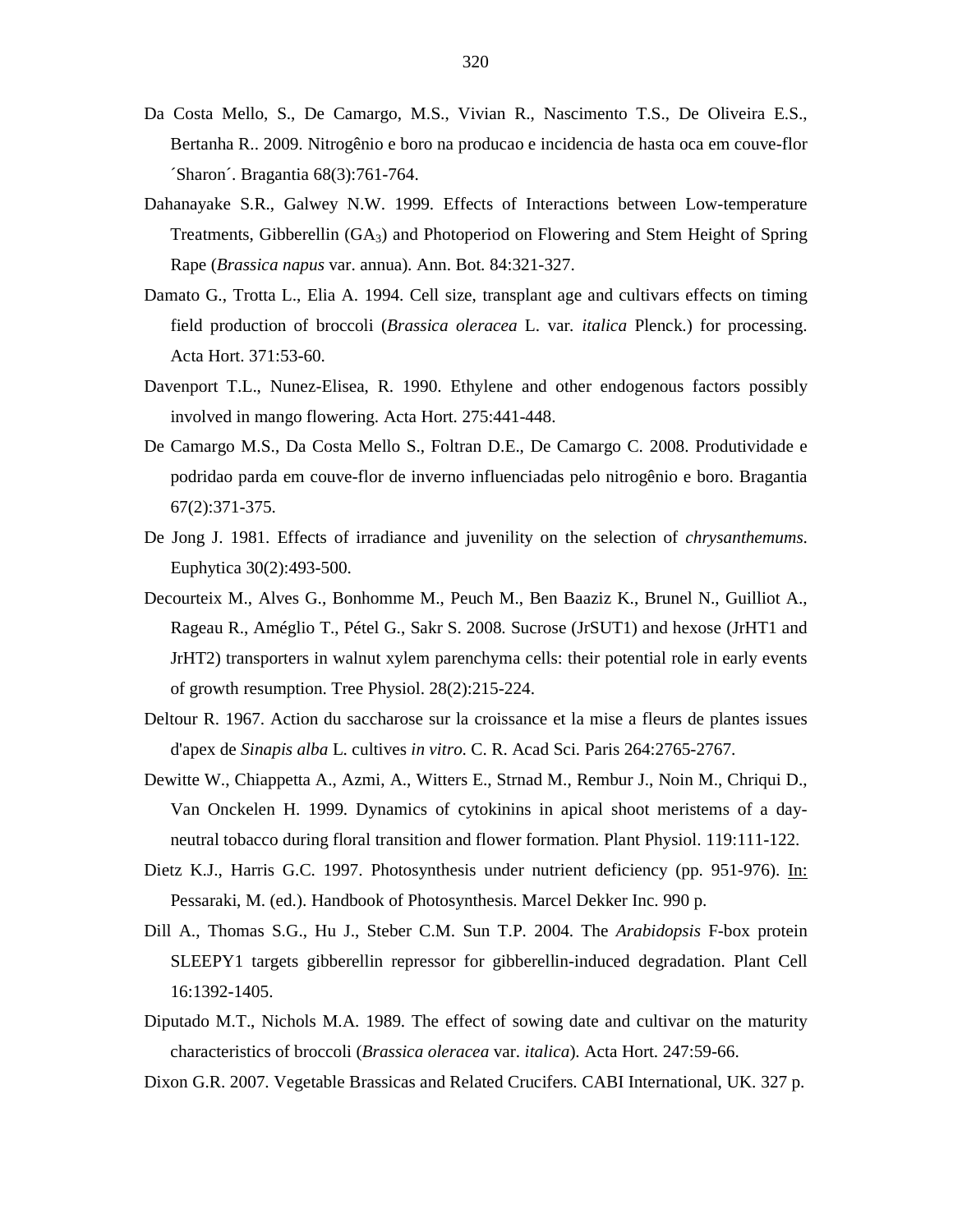- Dood I.C., Davies W.J. 2005. Hormones and the regulation of the water balance (493-512 pp.). In: Davies P.J. (ed.). Plant Hormones. Biosynthesis, Signal Transduction, Action. Kluwer Academic Publishers. 750 p.
- Dornelas M.C., Dornelas O. 2005. From leaf to flower: revisiting Goethe's concepts on the ¨metamorphosis¨ of plants. Braz. J. Plant Physiol. 17(4):335-344.
- Drew M.C., He C.J., Morgan P.W. 2000. Programmed cell death and aerenchyma formation in roots. Trends Plant Sci. 5(3):123-127.
- Dubik S.P., Krizek D.T., Stimart D.P. 1989. Influence of root zone restriction on morphogenetic responses of spreading euonmus (*E. kiautschovica* Loes. ´Sieboldiana´). J. Plant Nutr. 12:1021-1044.
- Dubik S.P., Krizek D.P., Stimart D.P. 1990. Influence of root zone restriction on mineral element concentration, water potential, chlorophyll concentration, and partitioning of assimilate in spreading euonymus (*E. kiautschovica* loes. 'Sieboldiana'. J. Plant Nutr. 13:677-699.
- Dufault R.J., Waters Jr. L. 1985a. Container size influences broccoli and cauliflower transplant growth but not yield. HortSci. 20:682-684.
- Dufault R.J., Waters Jr. L. 1985b. Interaction of nitrogen fertility and plant populations on transplanted broccoli and cauliflower yields. HortSci. 20:127-128.
- Dufault R.J., 1997. Determining heat unit requirements for broccoli harvest in coastal South Carolina. J. Amer. Soc. Hort. Sci. 122(2):169-174.
- Dufault R.J., Ward B. 2003. Influence of defoliation timing and severity on cauliflower earliness yield and quality. Acta Hort. 618:421-426.
- Eckardt N.A. 2005. A time to grow, a time to flower. Plant Cell 17:2615-2617.
- Eckardt N.A., 2008. A Bioinformatics Approach to Investigating Leaf Development. Plant Cell 20:2283.
- Efroni I., Blum E., Goldshmidt A., Eshed Y. 2008. A Protracted and Dynamic Maturation Schedule Underlies *Arabidopsis* Leaf Development. Plant Cell 20:2293-2306.
- Eguchi T., Yoshida S. 2008. Effects of application of sucrose and cytokinin to roots on the formation of tuberous roots in sweetpotato (*Ipomoea batatas* (L.) Lam.). Plant Root 2:7- 13.
- Erickson R. O. 1976. Modeling of plant growth. Annu. Rev. Plant. Phys. 27:407-434.
- Erwin J. 2007. Factors affecting flowering in ornamental plants. (pp. 7-48). In: Anderson N.O. (ed.). Flower Breeding and Genetics. Issues, Challenges and Opportunities for the 21st Century. 801 p.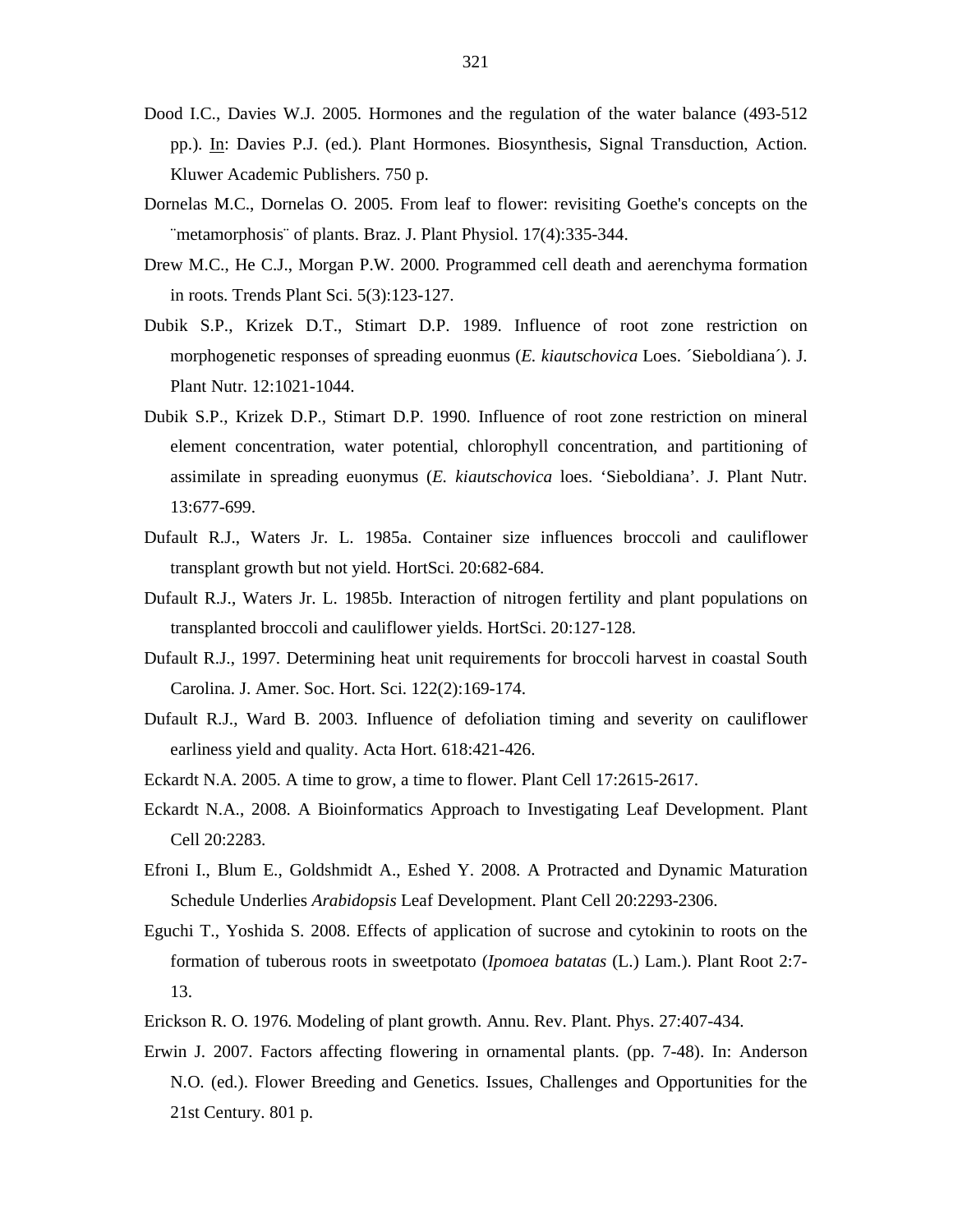- Eshghi S., Tafazoli E., Dokhani S., Rahemi M., Emam Y. 2007. Changes in carbohydrate contents in shoot tips, leaves and roots of strawberry (*Fragaria x ananassa* Duch.). Sci. Hortic. 113:255-260.
- Etienne-Pascal J., Blignay R., Douce R. 1986. Biochemical changes during sucrose deprivation in higher plant cells. J. Biol. Chem. 261(7):3193-3199.
- Evans L.T. 1975. Crop physiology: Some case histories. Cambridge University Press. London. 374 p.
- Evans A.S. 1991. Whole-plant responses of *Brassica campestris* (Cruciferae) to altered sinksource relations. Am. J. Bot. 78:394-400.
- Evans M.M.S., Poethig R.S. 1995. Gibberellins promote vegetative phase change and reproductive maturity in maize. Plant Physiol. 108:475-487.
- Everaarts A.P. 1994. Nitrogen fertilization and head rot in broccoli. Neth. J. Agric. Sci. 42(3):195-201.
- Everaarts, A.P., De Moel C.P. 1995. The effect of nitrogen and the method of application on the yield of cauliflower. Neth. J. Agr. Sci. 43 (4):409-418.
- Everaarts A.P., Putter H. 2003. Hollow stem in cauliflower. Acta Hortic. 607:187-190.
- Feldman L.J., Cutter E.G. 1970. Regulation of Leaf Form in *Centaurea solstitialis* L. I. Leaf Development on Whole Plants in Sterile Culture. Bot. Gaz.131(1):31-39.
- Fellows J.R., Reader R.J., Wurr D.C.E. 1997. A model for leaf production and apex development in calabrese. J. Hortic. Sci. 72(2):327-337.
- Fellows J.R.; Wurr D.C.E., Phelps K., Reader R.J.. 1999. Initiation of early cauliflowers in response to temperature. J. Hortic. Sci. Biotech. 74 (3): 328-336.
- Fernández G., Johnston M. 1986. Fisiología Vegetal Experimental. Servicio Editorial IICA. San José, Costa Rica. 410 p.
- Fernández M.S., Rosiello R.O.P. 1995. Mineral nitrogen in plant physiology and plant nutrition. Crit. Rev. Plant Sci. 14(2):111-148.
- Fernández J.A., Bañón S., Franco J.A., González A., Martínez P.F., 1997. Effects of vernalization and exogenous gibberellins on curd induction and carbohdrate levels in the apex of cauliflower (*Brassica oleracea* var. botrytis). Sci. Hortic. 70:223-230.
- Field C., Mooney H.A. 1983. Leaf age and seasonal effects on light, water, and nitrogen use efficiency in a California shrub. Oecologia 56: 348–355.
- Finnegan E.J., Genger R.K., Kovac K., Peacock W. J., Dennis E. S.. 1998. DNA methylation and the promotion of flowering by vernalization. PNAS 95(10):5824-5829.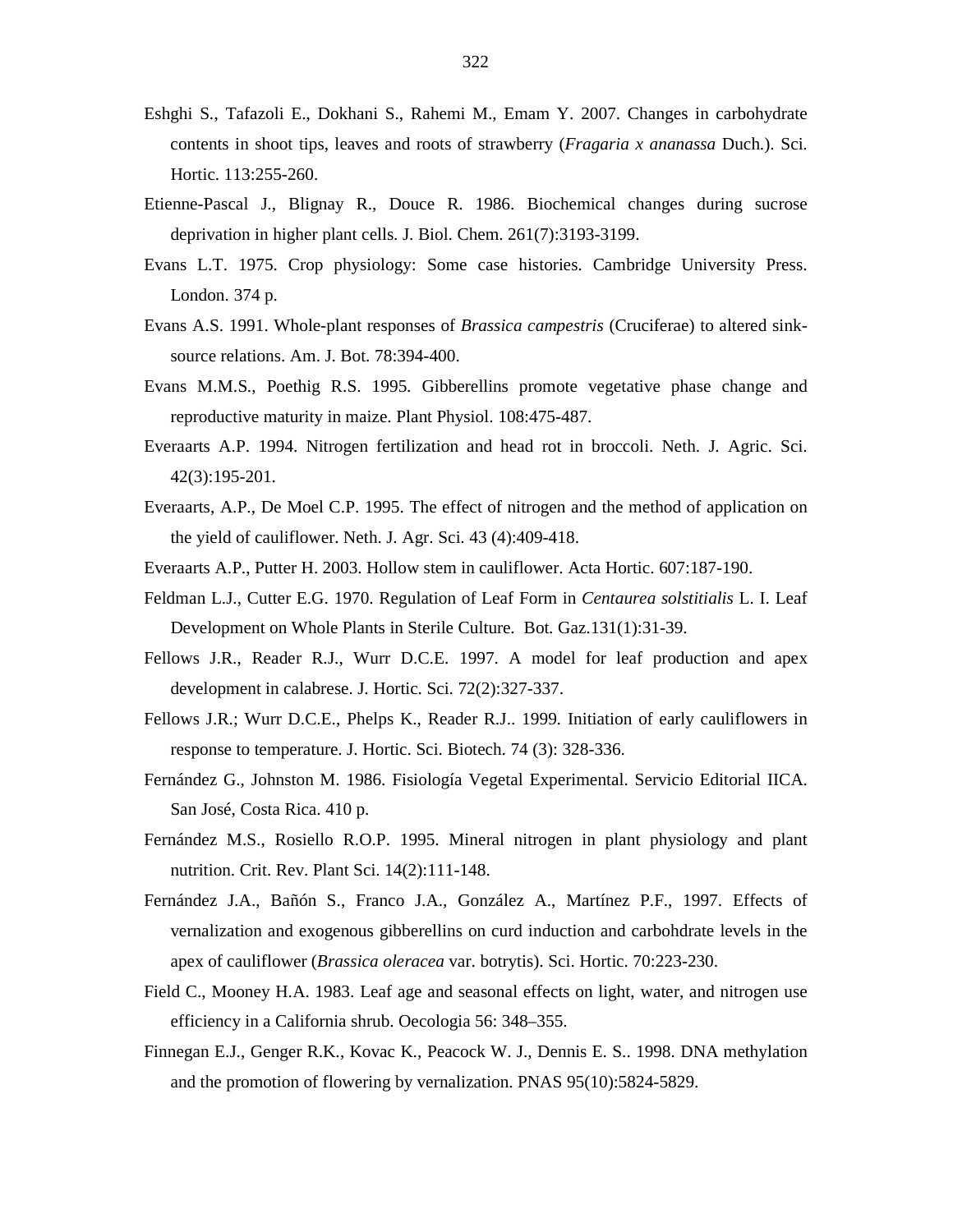- Fitter A.H., Hay R.K.M. 2002. Environmental Physiology of Plants  $(3<sup>rd</sup>$  ed.). Academic Press. San Diego, California. 397 pp.
- Fleisher D.H., Shillito R.M., Timlin D.J., Kim S., Reddy V.R. 2006. Approaches to modeling potato leaf appearance rate. Agron. J. 98:522-528.
- Fleming A.J., Mandel T., Roth I., Kuhlemeier C.. 1993. The Patterns of Gene Expression in the Tomato Shoot Apical Meristem. Plant Cell 5(3):297-309.
- Fleming A.J., 2005. Formation of primordia and phyllotaxy. Curr. Opin. Plant Biol. 8(1):53- 58.
- Fleming A.J., 2006. Metabolic aspects of organogenesis in the shoot apical meristem. J. Exp. Bot. 57(9):1863-1870.
- Fontes M.R., Ozbun J.L. 1972. Relationship between carbohydrates level and flower initiation in broccoli. J. Am. Soc. Hortic. Sci. 97:346-348.
- Foth H.D., Ellis, D.G. 1996. Soil Fertility. 2th edn. CRC Press. 304 p.
- Fowke J.H. 2007. Head and neck cancer: a case for inhibition by isothiocyantes and indoles from cruciferous vegetables. Eur. J. Cancer Prev. 16:348-356.
- Fowler S., Lee K., Onouchi H., Samach A., Richardson K., Morris B., Coupland G., Putterill J. 1999. GIGANTEA: a circadian clock-controlled gene that regulates photoperiodic flowering in *Arabidopsis* and encodes a protein with several possible membrane-spanning domains. The EMBO Journal 17 :4679-4688.
- França D. B., Aragão C.A., Donizeti A.J. 2001. Calcio e desenvolvimento de aerenquimas e atividade de celulase em plantulas de milho submetidas a hipoxia. Sci. Agric. 58(2):251- 257.
- Francis D., Lyndon R.F. 1985. The control of the cell cycle in relation to floral induction (pp. 199-216). In: Bryant, J. A., Francis, D. (eds.). The cell division cycle in plants. Cambridge University Press, Cambridge. 258 p.
- Francis D. 1992. The cell cycle in plant development. New Phytol. 122:1-20.
- Francis D., Halford N.G. 2006. Nutrient Sensing in Plant Meristems. Plant Mol. Biol. 60(6):981-993.
- Franklin J.A., Kav N.N.V., Yajima W., Reid D.M. 2005. Root Temperature and Aeration Effects on the Protein Profile of Canola Leaves. Crop Sci. 45:1379-1386.
- Friedman D., 1992. Determination of spiral symmetry in plants and polymers (pp. 251-280). In: Hargittai I., Pickover C.A. (eds.). Spiral Symmetry. World Scientific Inc. 468 p.
- Friend D.J.C. 1969. *Brassica campestris* L. pp. 364-375. In: Evans L.T. (ed.). The Induction of Flowering. MacMillan. Melbourne. 488 p.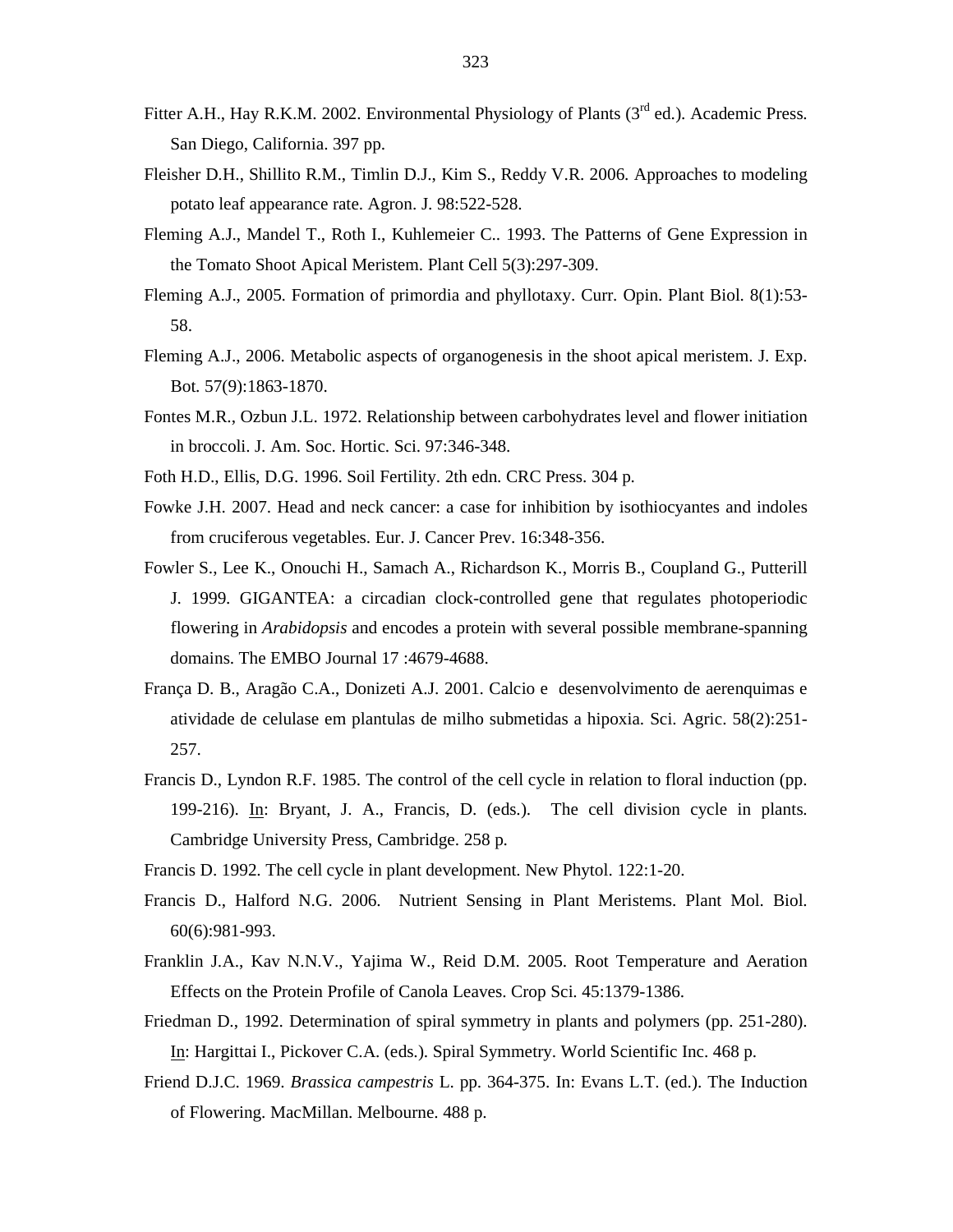- Friend D.J.F., Bodson M., Bernier G. 1984. Promotion of Flowering in *Brassica campestris* L. cv Ceres by Sucrose. Plant Physiol. 75:1085-1089.
- Friend D.J.C. 1989. *Brassica*. pp. 48-77. In: Halevy A.H. (ed.). Handbook of Flowering. Vol. II. CRC Press Inc. Boca Raton. Florida. 776 p.
- Fujime Y. 1988. A difference of response to low temperature between cauliflower and broccoli. Acta Hort. 218:141-152.
- Fujime Y., Saito Y.,Nakayama, Y., 1988. Photothermal induction of flower head formation in broccoli plants. J. Japan. Soc. Hort. Sci. 57 :70-77.
- Fujime Y.,Okuda N. 1996. The physiology of flowering in *Brassicas*, especially about cauliflower and broccoli. Acta Hort. 407:247-254.
- Fyffe D.C., Titley M.E. 1989. Phenology studies and the prediction of harvest dates of broccoli in the Lockyer Valley. Acta Hort. 247:53-58.
- Gallagher J.N. 1979. Field studies of cereal leaf growth. I. Initiation and expansion in relation to temperature and ontogeny. J. Exp. Bot. 30:625-636.
- Galmés J., Flexas J., Savé R., Medrano H. 2007. Water relations and stomatal characteristics of Mediterranean plants with different growth forms and leaf habits: responses to water stress and recovery. Plant Soil 290:139-155.
- Gan Y., Kumimoto R., Liu C., Ratcliffe O., Yu H., Broun, P. 2006. GLABROUS INFLORESCENCE STEMS Modulates the Regulation by Gibberellins of Epidermal Differentiation and Shoot Maturation in *Arabidopsis*. Plant Cell 18:1383-1395.
- García A., Guardiola J.L. 2008. Transporte en el floema (pp. 81-102). In: Azcón-Bieto J., Talón M. (eds.). Fundamentos de fisiología vegetal (2º edic.). McGraw Hill Interamericana. Barcelona. 651 p.
- Gaspar T., Kevers C., Penel C., Greppin H., Reid D.M., Thorpe T.A. 1996. Plant hormones and plant growth regulators in plant tissue culture. Vitro Cell. Develop. Biol. Plant 32(4):272-289.
- Gates D.M. 1962. Leaf temperature and energy exchange. Theor. Appl. Climatol. 12(2):321-336.
- George R.A.T. 2009. Vegetable Seed Production. CABI International 3rd ed., Cambridge. 315 p.
- Ghassemian M., Nambara E., Cutler S., Kawaide H., Kamiya Y., McCourt P. 2000. Regulation of abscisic acid signaling by the ethylene response pathway in Arabidopsis. Plant Cell 12: 1117-1126.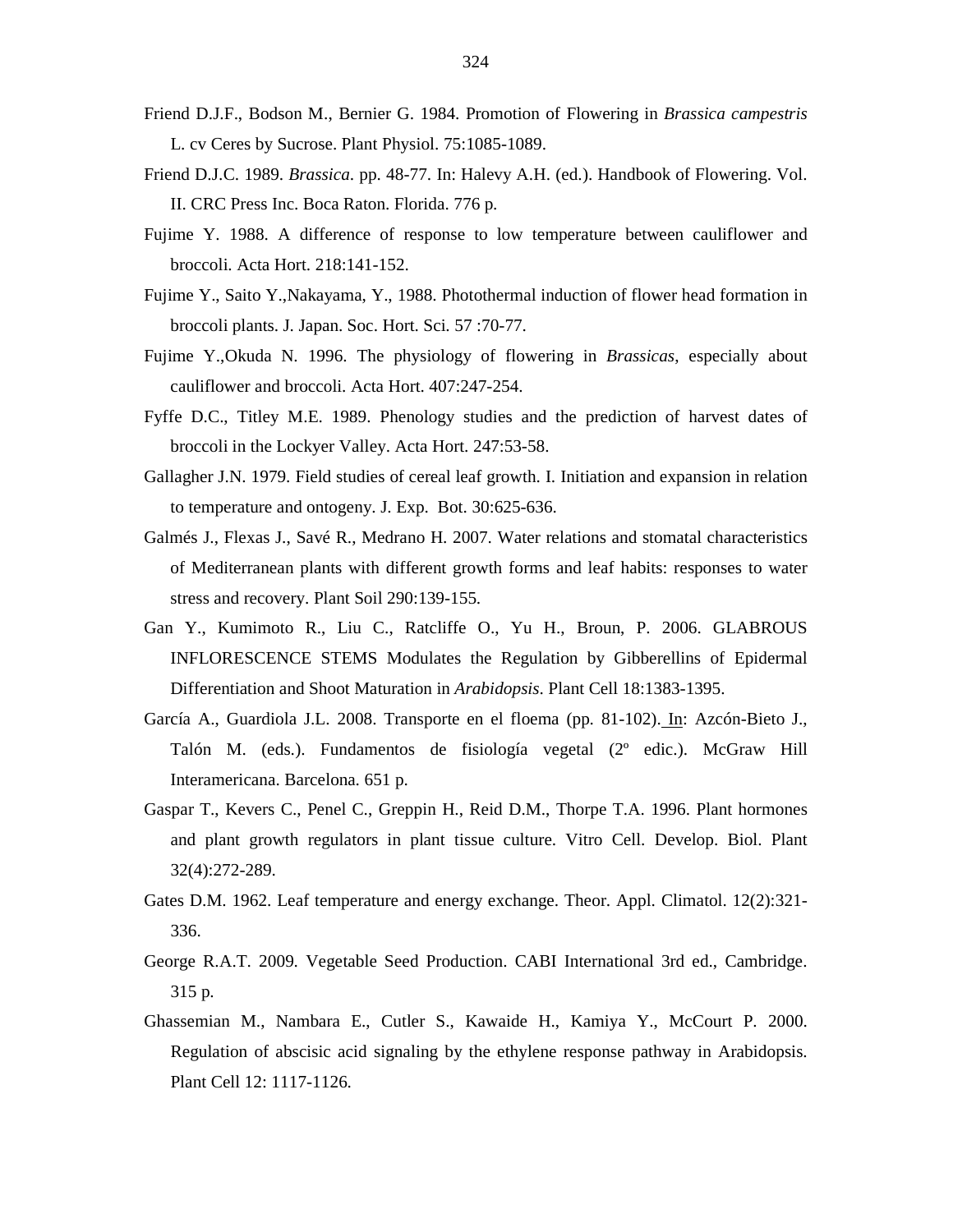- Gibson S.I. 2000. Plant Sugar-Response Pathways. Part of a Complex Regulatory. Plant Physiol 124:1532-1539.
- Godoy M.C., Cardoso A.I.I. 2005. Produtividade da couveflor em função da idade de transplantio das mudas e tamanhos de células na bandeja. Horticultura Brasileira. 23(3):837-840.
- Gokbayrak Z., Dardeniz A., Bal M. 2008. Stomatal density adaptation of grapevine to windy conditions. Trakia J. Sci. 6(1):18-22.
- Goldschmidt E.E., Huber S.C., 1992. Regulation of photosynthesis by end-product accumulation in leaves of plants storing starch, sucrose and hexose sugars. Plant Physiol. 99:1443-1448.
- Gómez C., Oberpaur C. 2007. Efecto del sistema y densidad de la almaciguera en el cultivo de cebolla (*Allium cepa* L.). Cien. Inv. Agr. 34(3): 205-214.
- González M.L., Caycedo C., Velásquez M.F., Flórez V., Garzón M.R. 2007. Efecto de la aplicación del ácido giberélico sobre el crecimiento de coliflor (*Brassica oleraceae* L. var. botrytis). Agronomía Colombiana 25(1):54-61.
- Goren R., Huberman M., Goldschmidt E.E. 2004. Girdling: physiological and horticultural aspects. Hort. Rev. 30:1-26.
- Gram T., Mattsson O., Joersbo M. 1996. Division frequency of pea protoplasts in relation to starch accummulation. Plant Cell Tiss. Org. 45:179-183.
- Grandjean O., Jonak C., Kiêu K., Traas J. 1998. Cellular Parameters of the Shoot Apical Meristem in *Arabidopsis*. Plant Cell 10:1375-1389.
- Grandjean O, Vernoux T., Laufs P., Belcram K., Mizukami Y., Traas J. 2004. In vivo analysis of cell division, cell growth, and differentiation at the shoot apical meristem in Arabidopsis. Plant Cell 16:74-87.
- Granier C., Tardieu F. 1998. Is thermal time adequate for expressing the effects of temperature on sunflower leaf development? Plant Cell Environ. 21:695-703.
- Granier C., Tardieu F. 1999. Water deficit and spatial pattern of leaf development. variability in responses can be simulated using a simple model of leaf development. Plant Physiol. 119:609-619.
- Granier C., Massonnet C., Turc O., Muller B., Chenu K., Tardieu F. 2002. Individual leaf development in *Arabidopsis thaliana*: a stable thermal-time-based programme. Ann. Bot. 89:595-604.
- Grant R.F., 1989. Simulation of Maize Phenology. Agron. J. 81:451-457.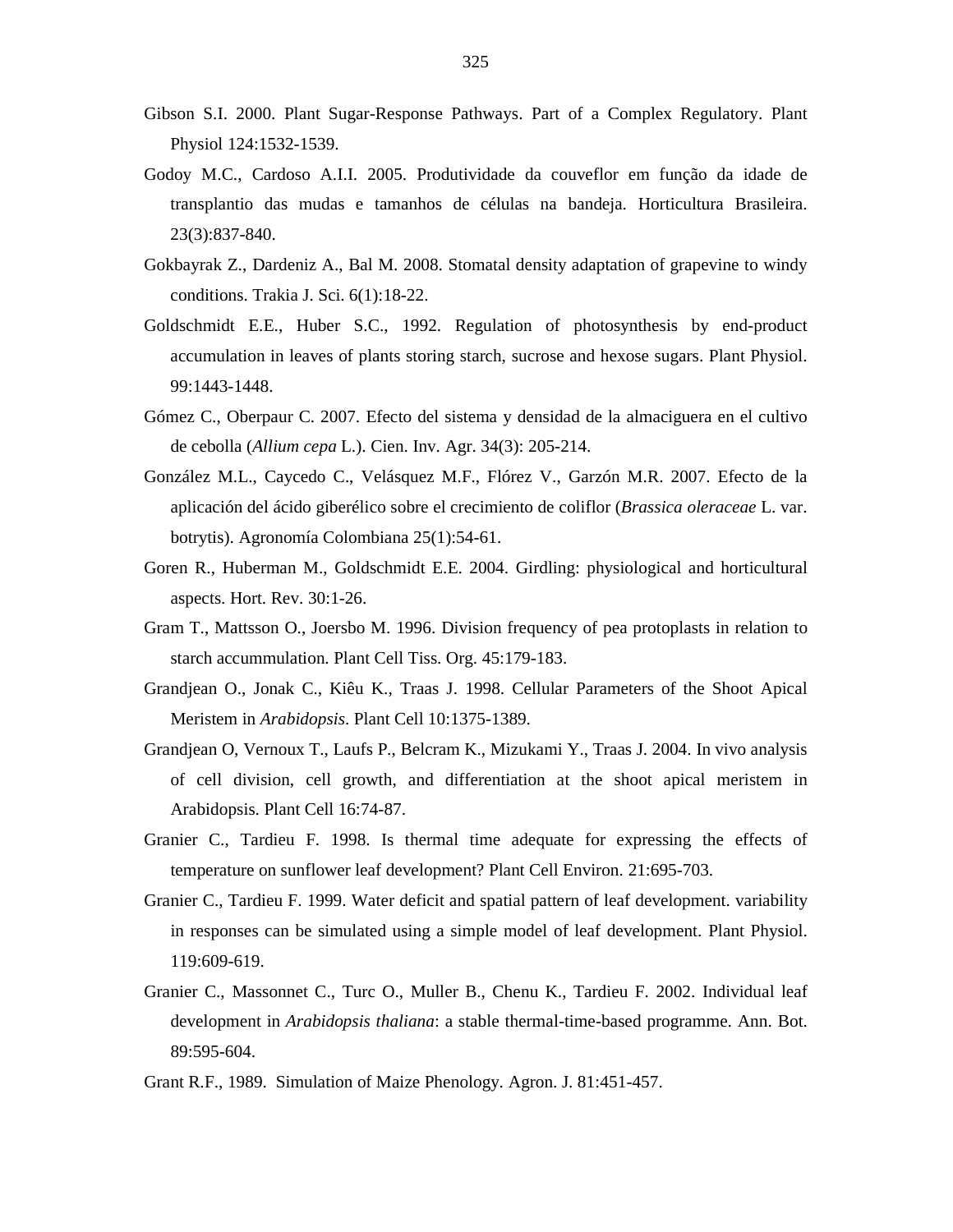- Gray A.R. 1982. Taxonomy and evolution of broccoli (*Brassica oleracea* var. italica). Econ. Bot. 36:397-410.
- Greenwood D.J., Gerwitz A., Stone D.A., Barnes A. 1982. Root development of vegetable crops. Plant Soil 68:75-96.
- Grevsen K., Olesen J.E. 1994. Modelling cauliflower development from transplanting to curd inititation. J. Hort. Sci. 69:755-766.
- Grevsen K. 1998. Effects of temperature on head growth of broccoli (*Brassica oleracea* L. var. italica): Parameter estimates for a predictive model. J. Hort. Sci. Biotech. 73(2):235- 244.
- Grevsen K., Olesen J.E. 1999. Modelling development of broccoli (*Brassica oleracea* L. var. *italica*) from transplanting to head initiation. J. Hort. Sci. Biotech. 74(6):698-705.
- Grevsen K. 2000. Modelling plant development of broccoli. Acta Hort. 533:567-574.
- Grevsen K., Olesen J.E., Veierskov B. 2003. The effects of temperature and plant developmental stage on the occurrence of the curd quality defects "bracting" and "riciness" in cauliflower. J. Hort. Sci. Biotech. 78(5):638-646.
- Grossnickle S.C. 2005. Importance of root growth in overcoming planting stress. New Forests 30(2-3):273-294.
- Guilioni L., Jones H.G., Leinonen I., Lhomme J.P. 2008. On the relationships between stomatal resistance and leaf temperatures in thermography. Agric. Forest Meteorol. 148(11):1908-1912.
- Guo D., Ghazanfar A.S., Zeng G., Zheng S. 2004. The interaction of plant growth regulators and vernalization on the growth and flowering of cauliflower (*Brassica oleracea* var. *botrytis*). Plant Growth Regul. 43:163-171.
- Guoa D.P., Guoa Y.P., Zhao, J.P., Liua H., Penga,Y.,Wanga Q.M., Chenb J.S., Rao G.Z. 2005. Photosynthetic rate and chlorophyll fluorescence in leaves of stem mustard (*Brassica juncea* var. *tsatsai*) after turnip mosaic virus infection. Plant Sci. 168:57-63.
- Hadley P., Roberts E.H., Summerfield R.J., Minchin F.R. 1984. Effects of Temperature and Photoperiod on Flowering in Soya bean [*Glycine max* (L.) Merrill]: a Quantitative Model. Ann. Bot. 53:669-681.
- Halaban R. 1972. Mitotic Index and Cell Cycle of Lemna perpusilla under Different Photoperiods. Plant Physiol. 50:308-310.
- Hamano M., Yamazaki Y., Miure H. 2003. Sugar changes in the shoot apex of strawberry under flower bud inductive conditions. Acta Hort. 626:305-308.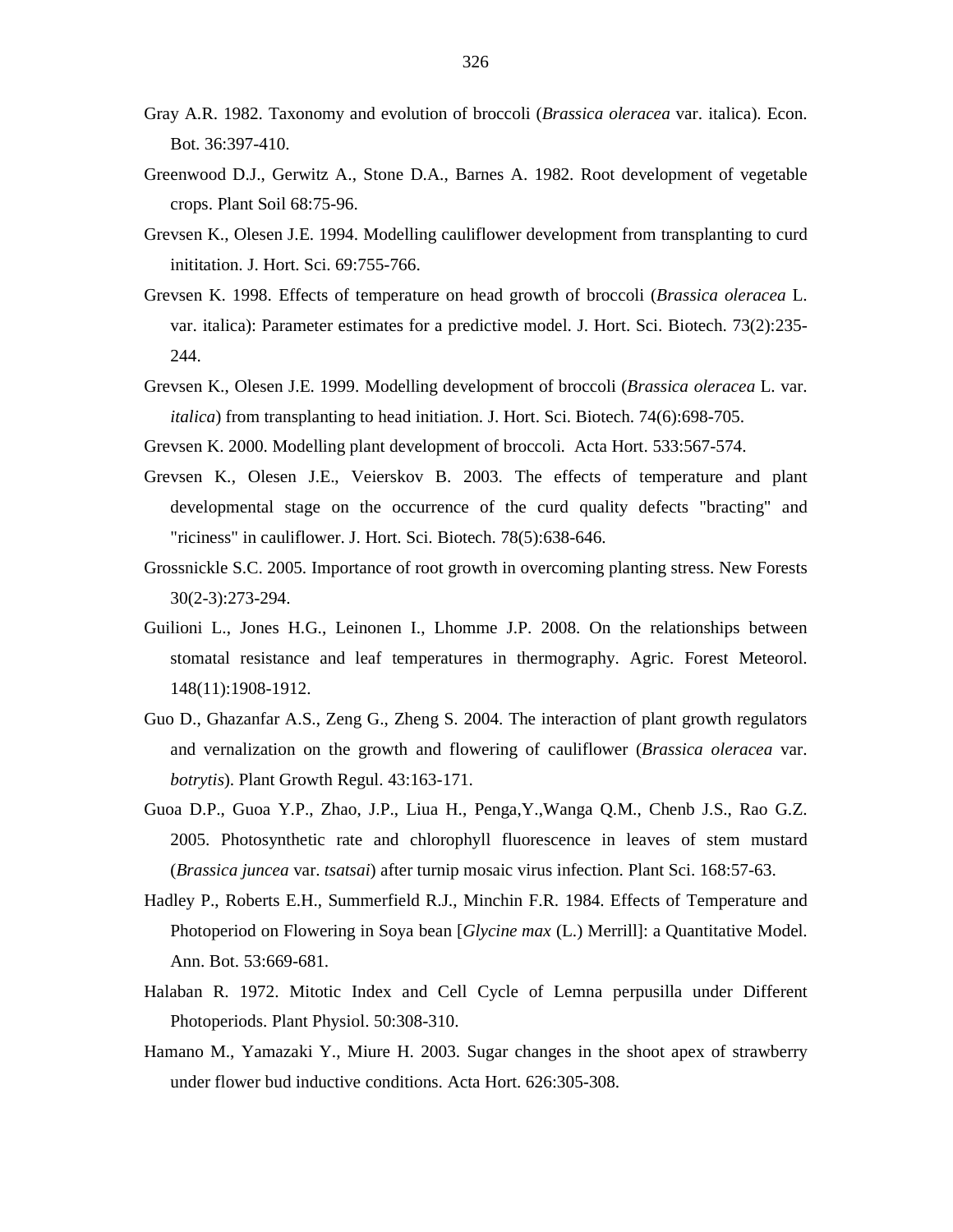- Hameed M.A., Reid, J.B., Rowe R.N. 1987. Root Confinement and its effects on the water relations, growth and assimilate partitioning of tomato (*Lycopersicon esculentum* Mill). Annal. Bot. 59:685-692.
- Hammer G.L., Jordan D.R. 2007. An Integrated Systems Approach to Crop Improvement. pp. 45-61. In: Spiertz, J.H.J., Struik P.C., van Laar H.H. (eds.). Chapter 5. Scale and Complexity in Plant Systems. Research: Gene-Plant-Crop Relations. Springer. 328 p.
- Hammond J.P., White P.J. 2008. Sucrose transport in the phloem: integrating root responses to phosphorus starvation. J. Exp. Bot. 59(1):93-109.
- Hand D.J., Atherton J.G. 1987. Curd Initiation in the Cauliflower I. Juvenility. J. Exp. Bot. 38(12):2050-2058.
- Hand D.J. 1988. Regulation of curd initiation in the summer cauliflower. PhD thesis. Longhborough, University of Nottingham
- Hand D.J., Atherton J.L.S. 2003. Reguladores del crecimiento, desarrollo y resistencia en plantas. Ed. Mundi-Prensa. Madrid. 487 p.
- Hanlon E.A., Hochmuth G.J. 2000. Cauliflower. In: Reference suffuciency ranges for plant analysis in the Southern region of the United States (Campbell C.R. ed.). SCSB #394. Agronomic Division of the N.C. Department of Agriculture and Consumer Services.
- Harter K., Talke-Messerer C., Barz W., Schäfer E. 1993. Light and sucrose dependent gene expression in photomixotrophic cell suspension cultures and protoplasts of rape (*Brassica napus* L.). Plant J. 4:507-516.
- Hartung W., Zhang J., Davies W. 1994. Does abscisic acid play a stress physiological role in maize plants growing in heavily compacted soil? J. Exp. Bot. 45:221-226.
- Havelange A., Jeanny J.C. 1984. Changes in density of chromatin in the meristematie cells of *Sinapis alba* during transition to flowering. Protoplasma 122:222-232.
- Hay R.K.M., Kemp D.R. 1990. Primordium initiation at the stem apex as the primary event controlling plant development: preliminary evidence from wheat for the regulation of leaf development. Plant Cell Environ. 13:1005-1008.
- Hay R., Porter J.R. 2006. The physiology of crop yield. Wiley-Blackwell, 328 p.
- He C.J., Finlayson S.A., Drew M.C., Jordan W.R., Morgan P.W. 1996. Ethylene Biosynthesis during Aerenchyma Formation in Roots of Maize Subjected to Mechanical Impedance and Hypoxia. Plant Physiol. 112:1679-1685.
- Hedden P., Proebsting W.M. 1999. Genetic analysis of gibberellin biosynthesis. Plant Physiol. 119:365-370.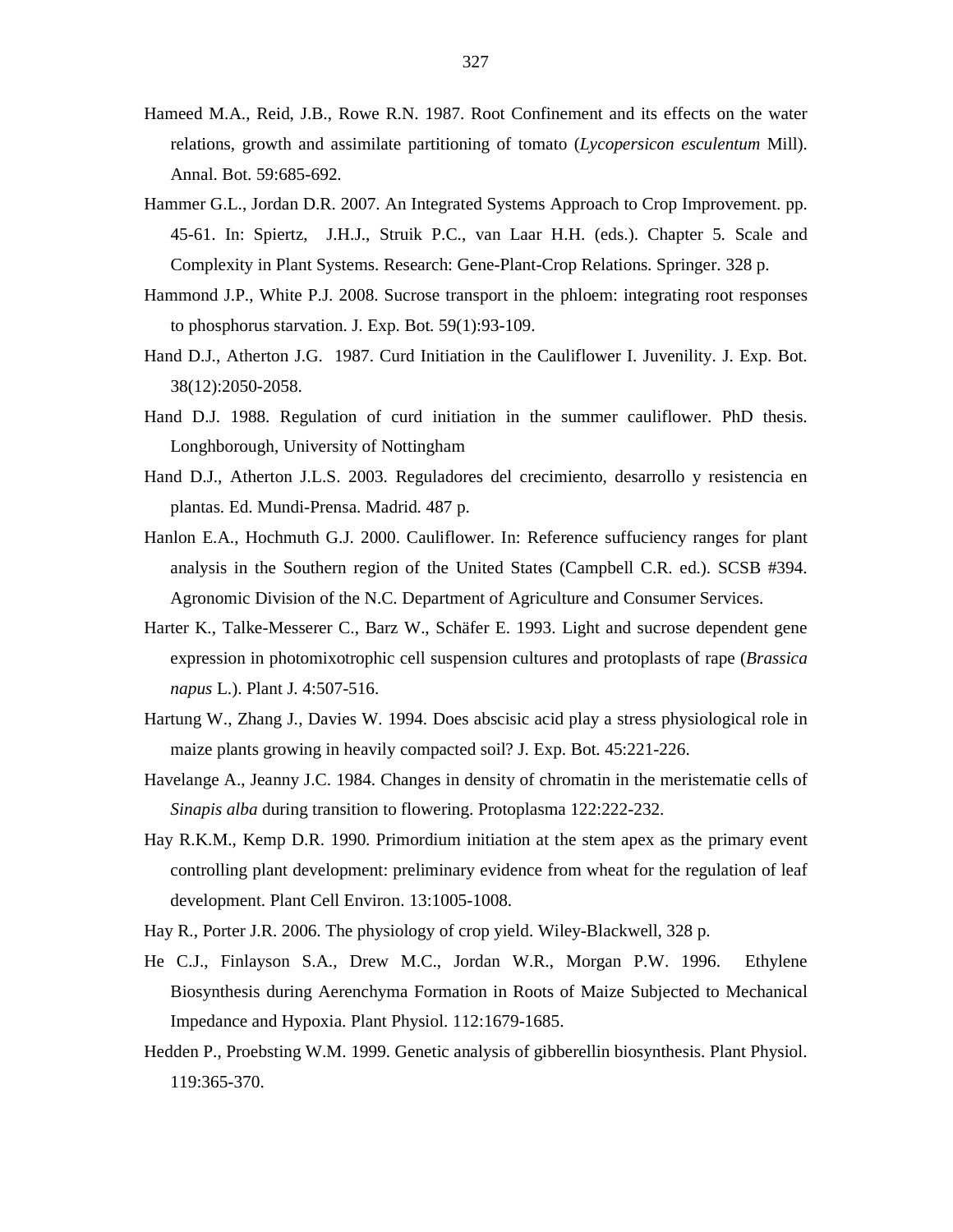- Helliwell C.A., Wood C.C., Robertson M., Peacock W., Dennis E.S. 2006. The *Arabidopsis* FLC protein interacts directly in vivo with SOC1 and FT chromatin and is part of a highmolecular-weight protein complex. Plant J. 46: 183-92
- Hempel F.D., Welch D.R., Feldman L.J. 2000. Floral induction and determination: where is flowering controlled? Trends Plant Sci. 5(1):17-21.
- Hemphill D. 2005. Cauliflower. *Brassica oleracea* (*Botryti*s Group)(en línea). Commercial Vegetable, Production Guides. Oregon State University, USA. Consultado el 13/06/10. Disponible en:http://hort-devel-nwrec.hort.oregonstate.edu/vegindex.html
- Herbert R.J.H., Francis D., Ormrod J.C. 2006. Cellular and morphological changes at the
- terminal shoot apex of the short-day plant *Pharbitis nil* during the transition to flowering. Physiol. Plant. 86(1):85-92.
- Higdon J.V., Delage B., Williams D.E., Dashwood R.H. 2007. Cruciferous vegetable and human cancer risk: epidemiologic evidence and mechanistic basis. Pharmacol. Res. 55: 224-236.
- Hikosaka K. 2004. Leaf Canopy as a Dynamic System: Ecophysiology and Optimality in Leaf Turnover. Ann. Bot. 95(3):21-533.
- Hikosaka K., Osone Y. 2009. A paradox of leaf-trait convergence: why is leaf nitrogen concentration higher in species with higher photosynthetic capacity? J. Plant Res. 122:245-251.
- Hilton M.G., Wilson P.D. 1995. Growth and the uptake of sucrose and mineral ions by transformed root cultures of *Datura stramonium*, *Datura Candida* x *aurea*, Datura *wrightii*, *Hyoscyamus muticus* and *Atropa belladonna*. Planta Med. 61(4):345-50.
- Hirose T. , Werger M.J.A. 1987. Maximising dayly canopy photosynthesis with respect to leaf nitrogen alloation pattern in the canopy. Oecologia 72:520-526.
- Ho L.C., White P.J. 2005. A Cellular hypothesis for the induction of blossom-end rot in tomato fruit. Ann. Bot. 95(4):571-581.
- Hochmuth G.J. 1994. Efficiency ranges for nitrate-nitrogen and potassium for vegetable petiole sap quick tests. HortTech. Rev. 4:218-222.
- Hoogenboom G., White J.W., Jones J.W., Boote K.J. 1991. Dry Bean Crop Growth Simulation Model-BEANGRO V1.01. User´s Guide. Florida Agricultural Experimental Station Journal Nº N-00379. Gainsville, Florida: Florida Agricultural Experiment Station.
- Horton H.R., Moran L.A., Ochs R.S., Rawn J.D., Scrimgeour K.G. 1995. Bioquímica. Prentice-Hall Hispanoamérica S.A. México. 864 p.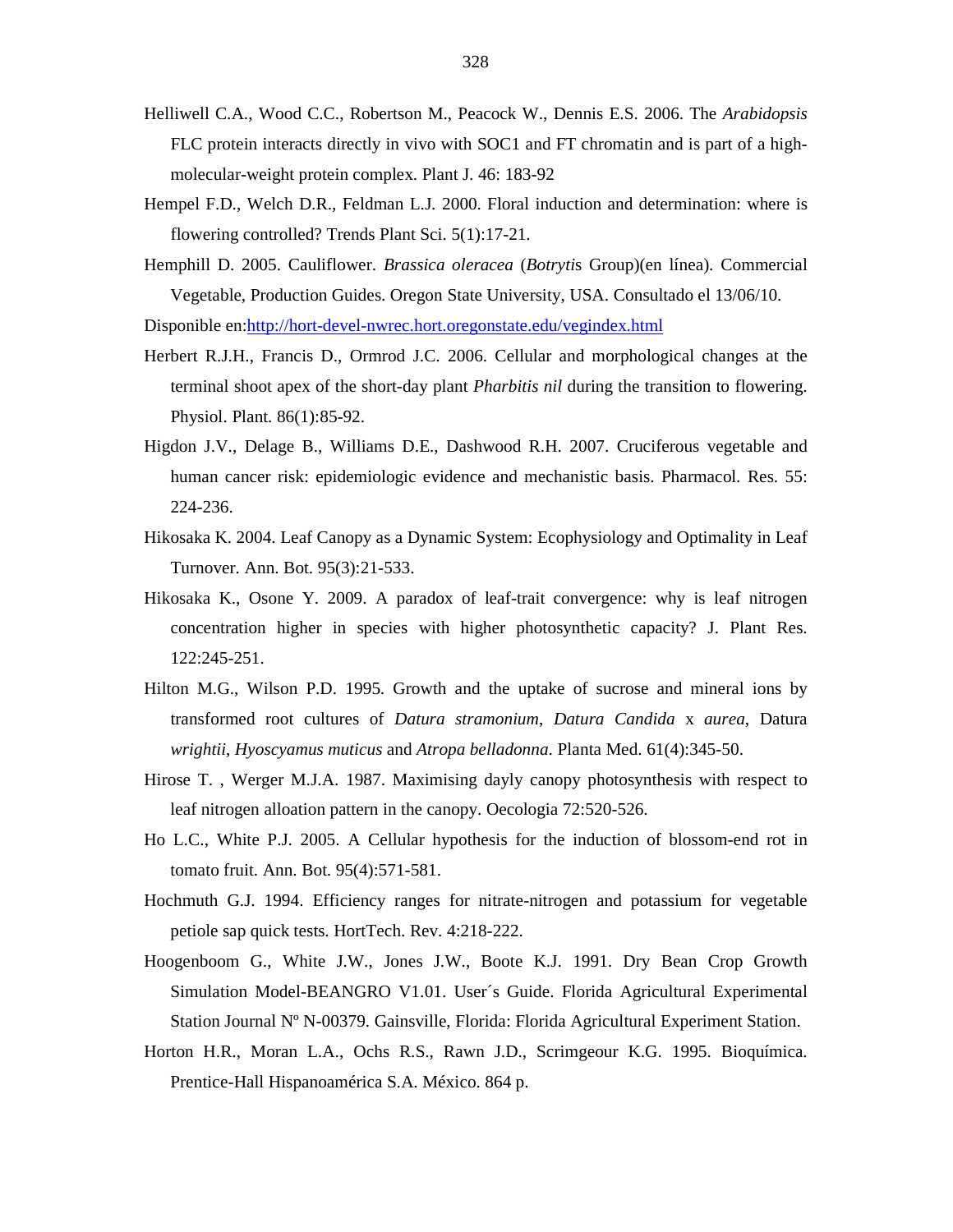- Houssa P., Bernier G., Kinet J.M. 1991. Qualitative and quantitative analysis of carbohydrates in leaf exudate of the short-day plant *Xanthium strumarium* L. during floral transition. J. Plant Physiol. 138:24-28.
- Huang J.Z., Shrestha A., Tollenaar M., Deen W. 2001. Effect of temperature and photoperiod on the phenological development of common lambsquarters. Weed Science 49:500-508.
- Hurley M.B., Rowarth J.S. 1999. Resistance to root growth and changes in the concentrations of ABA within the root and xylem sap during root-restriction stress. J. Exp. Bot. 50(335):799-804.
- Hussain A., Black, C.R., Taylor I.B., Roberts J.A. 2000. Does an antagonistic relationship between ABA and ethylene mediate shoot growth when tomato (*Lycopersicon esculentum* Mill.) plants encounter compacted soil? Plant Cell Environ 23: 1217-1226.
- I.S.I. 2009. International Starch Institute, Denmark. [En línea]. Disponible en: http://www.starch.dk/isi/starch (Consulta: 05/10/2011).
- Imaizumi T., Kay S.A. 2006. Photoperiodic control of flowering not only by coincidence. Trends Plant Sci. 11(11):550-558.
- Ishikawa H., Evans M.L. 1995. Specialized zones of development in roots. Plant Physiol. 109:725-727.
- Ismail M.R., Davies W.J. 1998. Root restriction affects leaf growth and stomatal response: the role of xylem sap ABA. Sci. Hortic. 74:257-268.
- Jackson L. E. 1995. Root architecture in cultivated and wild lettuce (*Lactuca* spp.) Plant Cell Environ. 18:885-894.
- Jacqmard A., Detry N., Dewitte W., Van Onckelen H., Bernier G. 2002. In situ localisation of cytokinins in the shoot apical meristem of *Sinapis alba* at floral transition. Planta 214:970- 973.
- Jacqmard A., Gadisseur I., Bernier G., 2003. Cell division and morphological changes in the shoot apex of *Arabidopsis thaliana* during floral transition. Ann. Bot.91:571-576.
- Jamieson P.D., Brooking I.R., Porter J.R., Wilson D.R. 1995. Prediction of leaf appearance in wheat: a question of temperature. Field Crop Res. 41(1):35-44.
- Jamieson P.D., Brooking I.R., Semenov M.A., Porter J.R. 1998. Making sense of wheat development: a critique of methodology. Field Crops Res. 55:117-127.
- Jang J.C., Sheen J 1994. Sugar sensing in higher plants. Plant Cell 6: 1665-1679.
- Jankiewicz L.S. 2003. Reguladores del crecimiento, desarrollo y resistencia en plantas. Vol. 1. Propiedades y acción. Mundi-Prensa, México D.F. 487 p.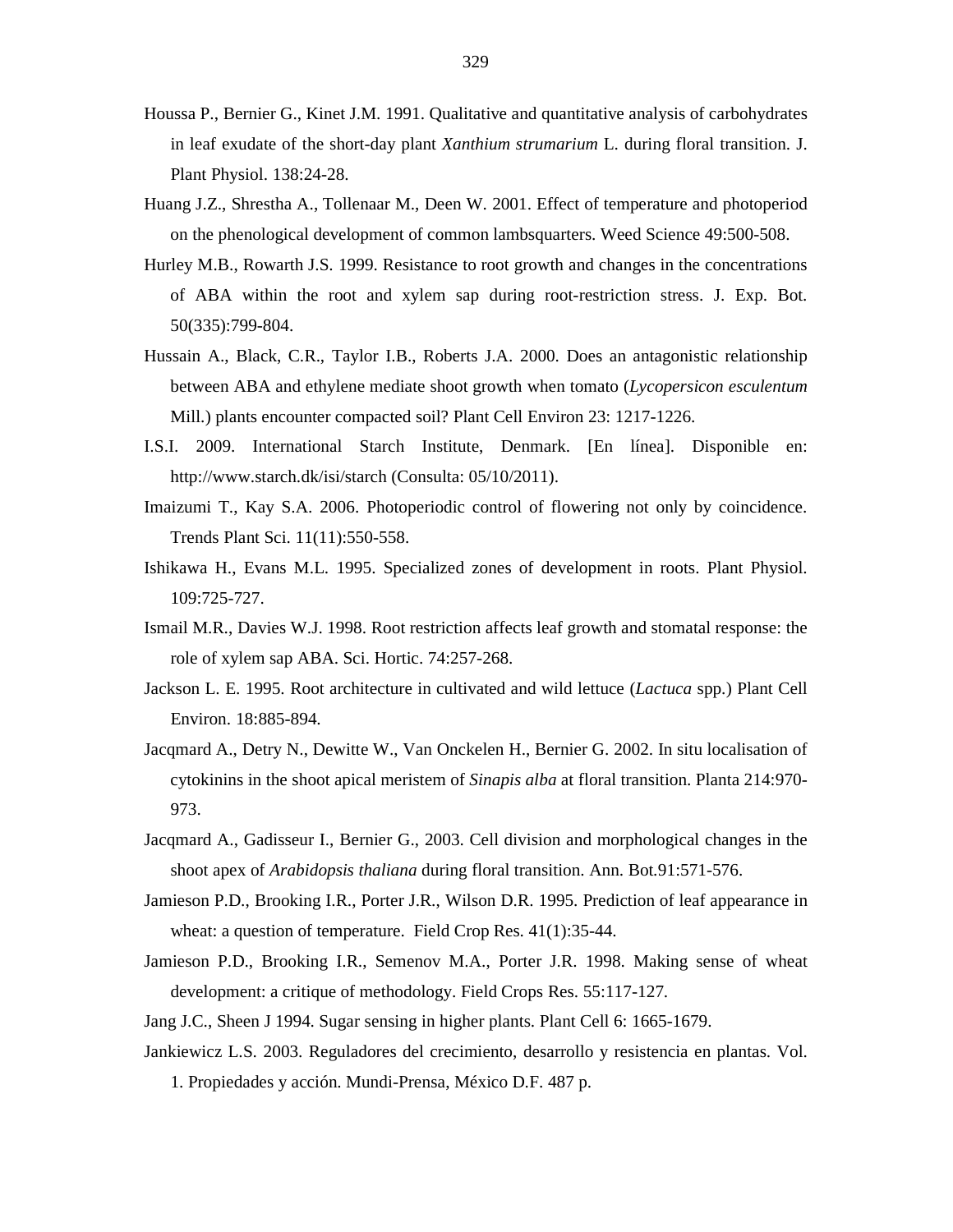- Jankiewicz L.S., Acosta-Zamudio C. 2003. Auxinas. (pp. 21-66). In: Jankiewicz L.S. (ed.). Reguladores del crecimiento, desarrollo y resistencia en plantas. Propiedades y Acción. Mundi-Prensa. Madrid. 488 p.
- Jaya I., Komang D., Bell C.J., Sale P.W. 2002. Leaf production, apex expansion, and yield of cauliflower (*Brassica oleracea* var. botrytis) in the lowland tropics. Trop. Agr. 79(4):231- 236.
- Jiang F., Hartung W. 2008. Long-distance signalling of abscisic acid (ABA): the factors regulating the intensity of the ABA signal. J. Exp. Bot. 59(1):37-43
- Johanson U., West J., Lister, C., Michaels S., Amasino R., Dean C. 2000. Molecular analysis of FRIGIDA, a major determinant of natural variation in *Arabidopsis* flowering time. Science 290: 344-347.
- Jones H.G. 1983. Plants and microclimate. A quantitative approach to environmental plant physiology (2º ed.). Cambridge University Press. 418 pp.
- Jones H.G. 1987. Breeding for stomatal characters (pp. 431-443). In: Zieger E., Farquhar G.D., Cowan I.R. (eds). Stomatal Function. Stanford University Press. Stanford (CA). 503 p.
- Jones R.T., Weston L.A., Harmon R. 1991. Effect of root cell size and transplant age on cole crop yields. HortSci. 26:688.
- Juge N., Mithen R.F., Traka M. 2007. Molecular basis for chemoprevention by sulforaphane: a comprehensive review. Cell Mol. Life Sci. 64: 1105-1127.
- Kage H., Stützel H. 1999. A simple empirical model for predicting development and dry matter partitioning in cauliflower (*Brassica oleracea* L. *botrytis*). Sci. Hortic. 80:19-38.
- Kage H., Kochler, M., Stützel H. 2000. Root growth of cauliflower (*Brassica oleracea* L. *botrytis*) under unstressed conditions: Measurement and modelling. Plant Soil 223:131- 145.
- Kage H., Alt C., Stützel H. 2002. Nitrogen concentration of cauliflower organs as determined by organ size, N supply and radiation environment. Plant Soil 246:201-209.
- Kage H., Kochler M., Stützel H. 2004. Root growth and dry matter partitioning of cauliflower under drought stress conditions: measurement and simulation. Eur. J. Agron. 20(4):379- 394.
- Kalia P., Sharma S.R. 2004. Current researches in hybrid broccoli (pp. 109-134). In: Singh P.K., Dasgupta S.K., Tripathi S.K.(eds.). Hybrid vegetable development. Food Products Press, Haworth Press, Binghamton. N.Y. 441 p.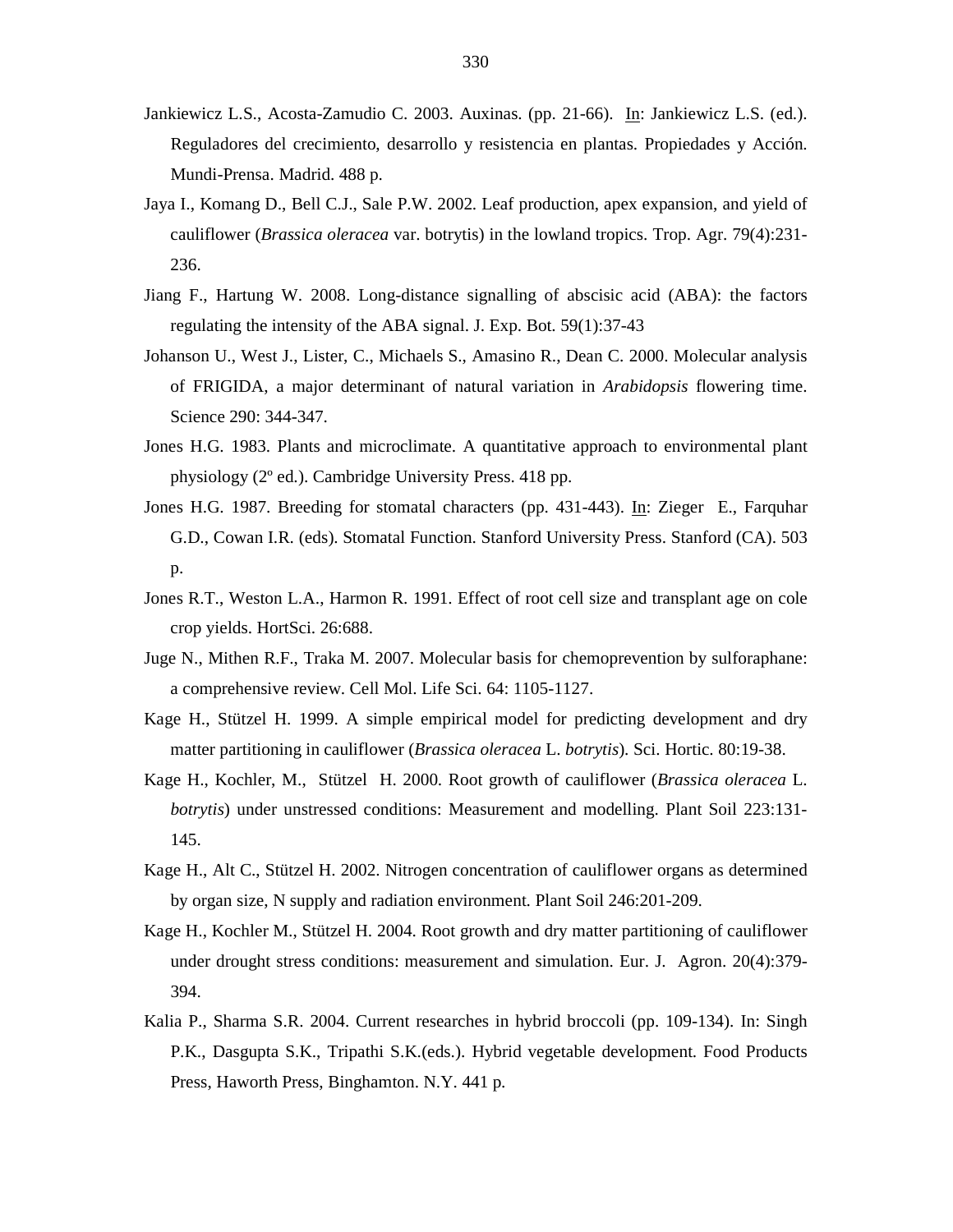- Kano C., Godoy A.R., Oliveira A.R., Castro M.M., Cardoso A.I.I. 2008. Produção de couvebrócolo em função do tipo de bandeja e idade das mudas. Ciênc. Agrotec., 32(1):110-114.
- Karim M.Z., Yokota S., Azad M.A.K, Eizawa J., Ishiguri F., Iizuka K., Yahara S., Yoshizawa N. 2006. Relationship between starch accumulation and organ development at the different growth stages of callus in Kihada (*Phellodrendron amurense* Rupr.). Plant Biotech. 23:239-245.
- Kataoka K.,Sumitomo K., Fudano T., Kawase K. 2004. Changes in sugar content of *Phalaenopsis* leaves before floral transition. Sci. Hortic. 102(1):121-132.
- Kawata J. 1987. The phasic development of *Crysanthemum* as a basis for the regulation of vegetative growth and flowering in Japan. Acta Hort. 197:115-124.
- Kehr J., Hustiak F., Walz C., Willmitzer L., Fisahn J. 1998. Transgenic plants changes in carbon allocation pattern display a shift in diurnal growth pattern. Plant J. 16:497-503.
- Kempin S.A., Savidge B., Yanofsky M.F. 1995. Molecular basis ofthe cauliflower phenotype in Arabidopsis. Science 267:522-525.
- Kende H., Zeevaart J.A.D. 1997. The five "classical" plant hormones. Plant Cell 9(1):197- 121.
- Kerstetter R.A., Hake S. 1997. Shoot Meristem Formation in Vegetative Development Plant Cell 9:1001-1010.
- Ketseemang M. 2006. Response of cabbage (*Brassica oleracea* var. capitata) transplants to nitrogen, phosphorus and potassium nutrition. Thesis M Sc. (Agric.) Horticulture. University of Pretoria. 106 pp.
- Kharkina T.G., Ottosen C.O., Rosenqvist E. 1999. Effects of root restriction on the growth and physiology of cucumber plants. Physiol. Plant. 105:434-441.
- Khurana J.P., Tripathi L., Kumar D., Thakur J.K., Malik M.R. 2004. Cell differentiation in shoot meristem: a molecular perspective (pp. 366-386). In: Srivastava P.S., Narula A., Srivastava S. (eds.). Plant Biotechnology and Molecular Markers, Anamaya Publishers, New Delhi, India. 400 p.
- Kieffer M., Fuller M.P., Jellings A.J. 1996. Mathematical model of cauliflower curd architecture based on biometrical analysis. Acta Hort. 407:361-368.
- Kieffer M., Fuller M.P., Jellings A.J. 1998. Explaining curd and spear geometry in broccoli, cauliflower and `romanesco': quantitative variation in activity of primary meristems. Planta 206:34-43.
- King R.W., 1975. Multiple circadian rhythms regulate photoperiodic flowering response in *Chenopodium rubrum*. Can. J. Bot. 53:2631-2638.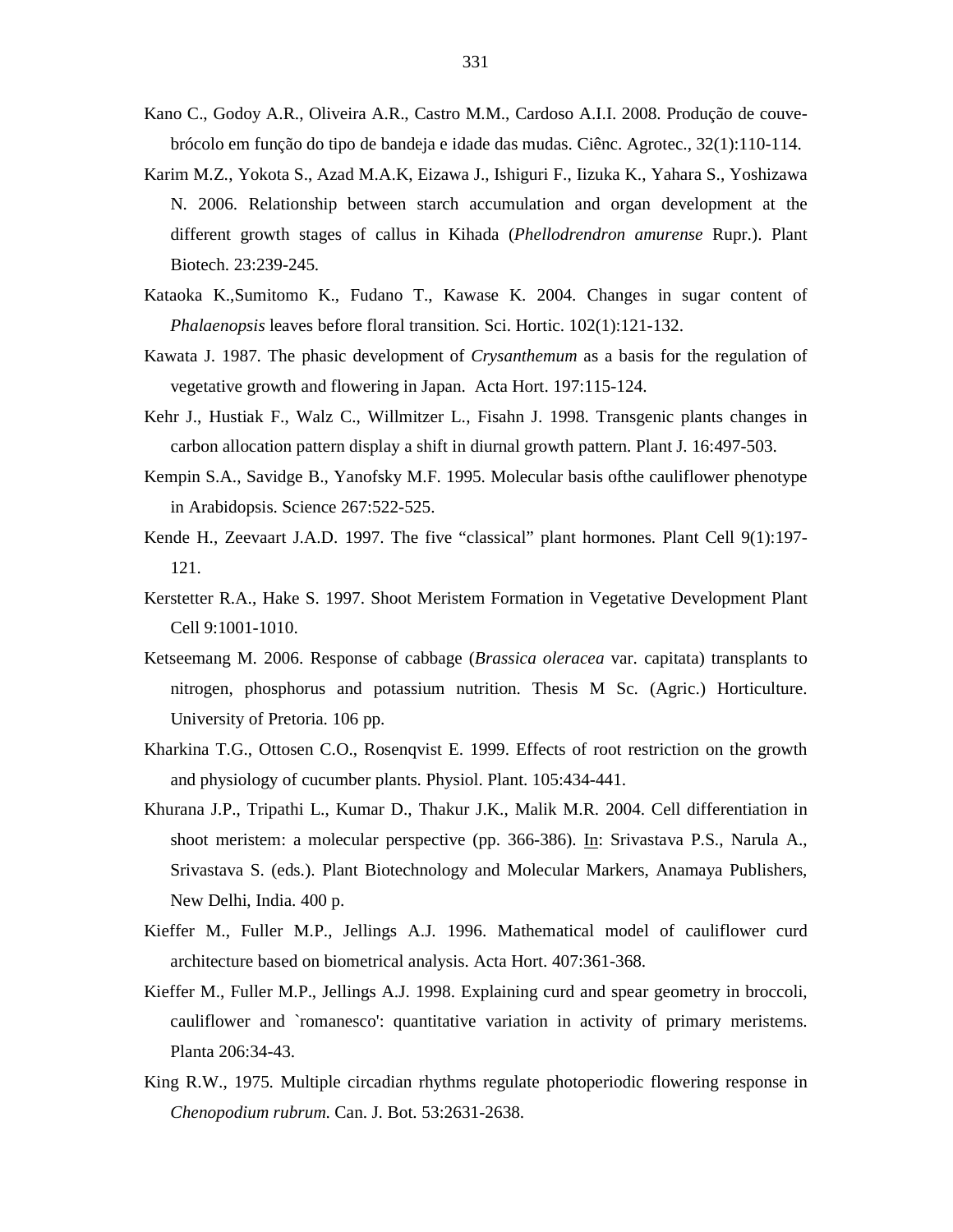- King J.R., Kondra Z.P. 1986. Photoperiod response of spring oilseed rape (*Brassica napus* L. and *B. campestris* L.). Field Crops Res. 13:367-373.
- King R.W., Pharis R.P., Mander L.N. 1987. Gibberellins in relation to growth and flowering in *Pharbitis nil* Chois. Plant Physiol 84:1126-1131.
- King R.W., Evans L.T. 1977. Inhibition of Flowering in *Lolium temulentum* L. By Water Stress: a role for abscisic acid. Austr. J. Plant Physiol. 4(2):225-233.
- King R.W., Ben-Tal Y. 2001. A florigenic effect of sucrose in *Fuchsia hybrida* is blocked by gibberelin-induced assimilate competition. Plant Physiol. 125:488-496.
- King R.W., Evans L.T. 2003. Giobberellins and flowering of grasses and cereals: prizing open the lid of the ''florigen'' black box. Ann. Rev. Plant Biol. 54: 307-328.
- Kiniry J.R., Ritchie J.T., Musser R.L. 1983. Dynamic nature of the photoperiod response in maize. Agron. J. 75:700-703.
- Kirby E.J.M. 1995. Factors affecting fate of leaf emergence in barley and wheat. Crop Sci. 35:11-19.
- Kirkby E.A., Römheld V. 2008. Micronutrientes en la fisiología de las plantas: funciones, absorción y movilidad. Informaciones Agronómicas 68:1-6.
- Knipling E.B., 1967. Measurement of leaf water potential by the dye method. Ecology 48(6):1037-1042.
- Koch K. 1996. Carbohydrate-modulated gene expression in plants. Annu. Rev. Plant Physiol. Plant Mol. Biol. 47:509-540.
- Koch K. 2004. Sucrose metabolism: regulatory mechanisms and pivotal roles in sugar sensing and plant development. Curr. Op. Plant Biol. 7:235-246.
- Kochler M., Kage H., Stützel H. 2004. Root growth and dry matter partitioning of cauliflower under drought stress conditions: measurement and simulation. Eur. J. Agron. 20(4):379- 394.
- Kohli R.K., Seidlová F. 1981. Growth correlations in shoot apices of Brassica campestris L. during transition to flowering. Biol. Plantarum 23(1):41-45.
- Kojoi C., da Costa Mello S., de Camargo M.S., Fagan E.B., Ferreira Ribeiro M. 2009. Nitrogen and boron fertilization on hollow stem and yield of cauliflower. Ciênc. Agrotec. 33(1):13-17.
- Koornneef M., Peeters A.J.M. 1997. Floral transition mutants in *Arabidopsis*. Plant Cell Environ. 20:779-784.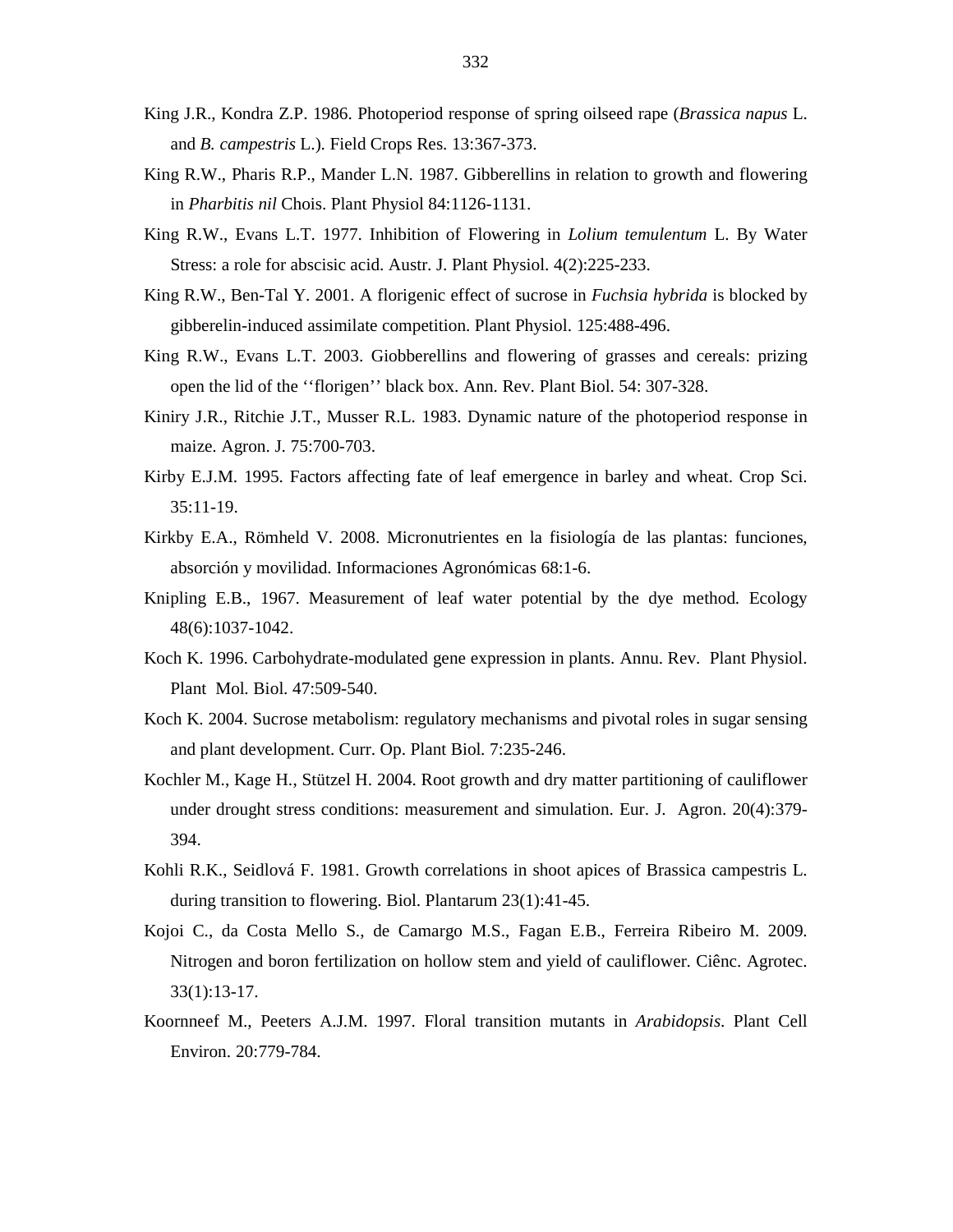- Kopsell D.A., Kopsell D.E., Lefsrud M.G. 2004. Variation in lutein, β-carotene and chlorophyll concentrations among *Brassica oleracea* cultigens and seasons. HortScience 39(2):361-364.
- Körner C., Pelaez Menendez-Riedl S., John P.C.L. 1989. Why are bonsai plants small? a consideration of cell size. Aust. J. Plant Physiol. 16:443-448.
- Krapp A., Stitt M. 1995. An evaluation of direct and indirect mechanism for the ´sinkregulation´ of photosynthesis in spinach: changes in gas exchange, carbohydrates, metabolites, enzyme activities and steady-state transcript leves after cold-girdling source leaves Planta 195:313-323.
- Krekuile J., Horavka B. 1972. The response of short day plant *Chenopodium rubrum* L. to abscisic acid and gibberellic acid treatment applied at two levels of photoperiodic induction. Biol. Plant. 14(4):254-259.
- Krizek D.T., Carmi A., Mirecki R.M., Synder F.W., Bunce J.A., 1985. Comparative effects of soil moisture stress and restricted root zone volume on morphogenetic and physiological response of soybean (*Glycine max* L. Merr.). J. Exp. Bot. 36:25-38.
- Kubota A., Thompson T.L., Doerge T.A., Godin R.E. 1996. A petiole sap nitrate test for cauliflower. HortSci. 31(6):934-937.
- Kubota A., Doerge T.A., Godin R.E. 1997. A petiole sap nitrate test for broccoli. J. Plant Nutr. 20(6):669-682.
- Kumar V.A., Kumar A., Kumar J. 1995. *In vitro* flowering and pod formation in cauliflower (*Brassica oleracea* L. var. *botrytis*). Curr. Sci. 69(6):543-545.
- Kuzyakova Y., Jones D.L. 2006. Glucose uptake by maize roots and its transformation in the rhizosphere. Soil Biol. Bioch. 38(5):851-860.
- Kwiatkowska D., Dumais J. 2003. Growth and morphogenesis at the vegetative shoot apex of *Anagallis arvensis* L. J. Exp. Bot. 54: 1585-1595.
- Kwiatkowska D., 2004. Structural integration at the shoot apical meristem: models, measurements and experiments. Amer. J. Bot. 91(9):1277-1293.
- Kwiatkowska D. 2008. Flowering and apical meristem growth dynamics. J. Exp. Bot. 59:187- 201.
- Labate, J.A., Robertson, L.D., Baldo A.M., Björkman T. 2006. Inflorescence Identity Gene Alleles Are Poor Predictors of Inflorescence Type in Broccoli and Cauliflower J. Amer. Soc. Hort. Sci. 131(5):667-673.
- Lancaster R., Burt J. 2001. Cauliflower Production in Western Australia. Bulletin 4521 Cauliflower Production in Western Australia: Department of Agriculture. 22 p.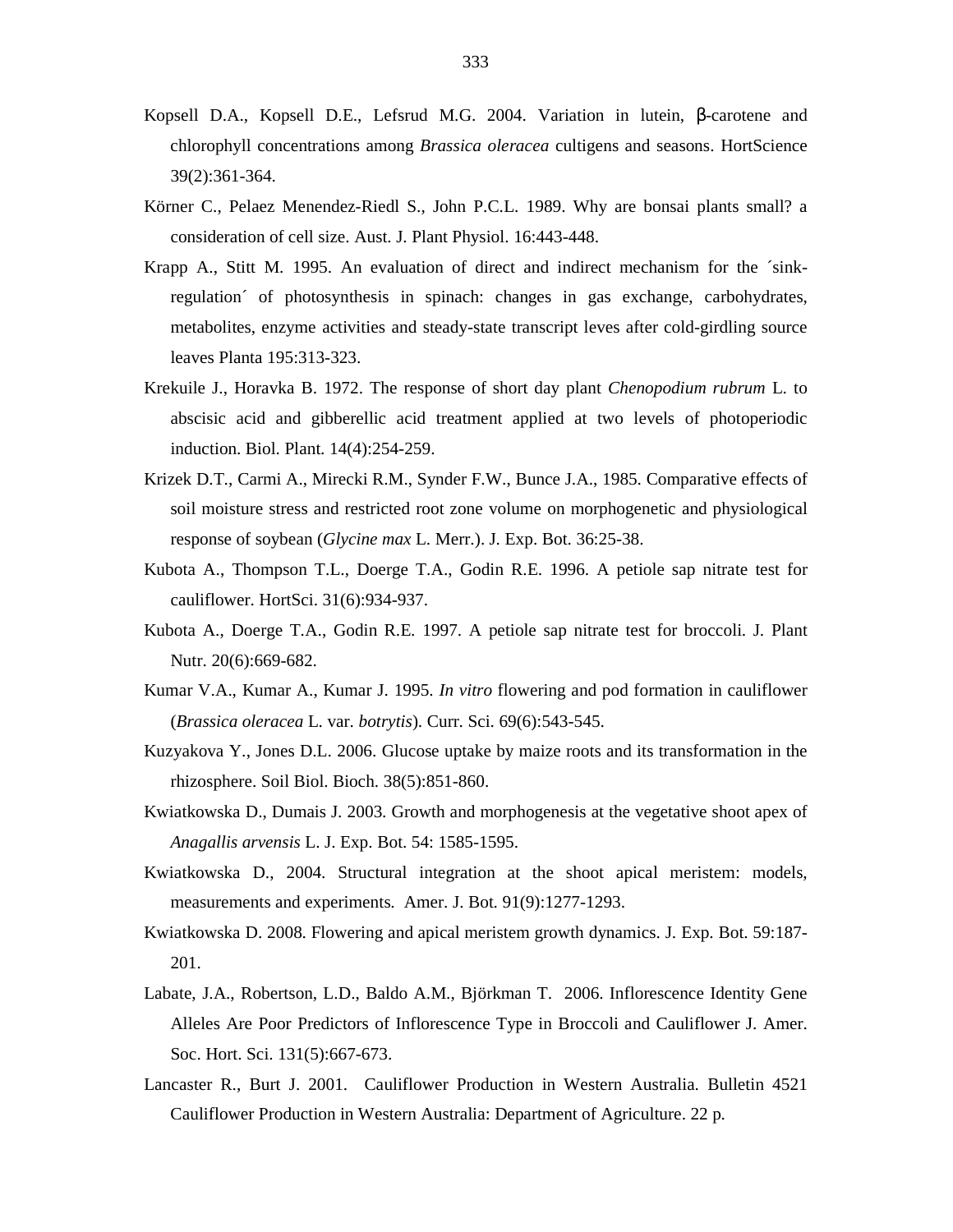- Larcher W. 2003. Physiological Plant Ecology. Ecophysiology and Stress Physiology of Functional Groups. Springer Verlag. Berlín. 513 p.
- Lariguet P., Dunand C. 2005. Plant photoreceptors: phylogenetic overview. J. Mol. Evol. 61:559-569.
- Latimer J.G. 1991. Container size and shape influence growth and landscape performance of marigold seedlings. HortSci. 26(2):124-126.
- Laufs P., Grandjean O., Jonak C., Kiêu K., Traas J. 1998. Cellular Parameters of the Shoot Apical Meristem in Arabidopsis. Plant Cell 10:1375-1389.
- Lawson E.J., Poethig R.S. 1995. Shoot development in plants: Time for a change. Trends Genet. 11, 263–268.
- Lecoeur J., Wery J., Turc O., Tardieu F. 1995. Expansion of pea leaves subjected to short water-deficit: cell number and cell-size are sensitive to stress at different periods of leaf development. J. Exp. Bot. 46:1093-1101.
- Lefsrud M., Kopsell D., Wenzel A., Sheehan J. 2007. Changes in kale (*Brassica oleracea* L. var. *acephala*) carotenoid and chlorophyll pigment concentrations during leaf ontogeny. Sci. Hortic. 112:136-141.
- Legué V., Blancaflor E., Wymer C., Perbal C., Fantin D., Cilroy S. 1997. Cytoplasmic free Ca2+ in *Arabidopsis* roots changes in response to touch but not gravity. Plant Physiol. 114:789-800.
- Lehninger A.L., Nelson D.L., Michael M. Cox M.M. 2008. Principles of Biochemistry. Freeman. New York. 1100 p.
- Lejeune P., Bernier G., Requier M.C., Kinet J.M. 1993. Sucrose increase during floral induction in the phloem sap collected at the apical part of the shoot of the long-day plant *Sinapis alba* L. Planta 190(1):71-74.
- Lempe J., Balasubramanian S., Sureshkumar S., Singh A., Schmid M. 2005. Diversity of Flowering Responses in Wild *Arabidopsis thaliana* Strains. Genetic 1(1):109-118.
- Leroy X.J., Leon K., Charles G. 2000. Cauliflower somatic embryogenesis and analysis of regenerant stability by ISSRs. Plant Cell Rep. 19:1102-1107.
- Lester G.E., Jifon J.L., Makus D.J. 2010. Impact of potassium nutrition on food quality of fruits and vegetables: A condensed and concise review of the literature. Better Crops 94(1):18-21.
- Levy Y.Y., Dean C. 1998. The transition to flowering. Plant Cell 10:1973-1998.
- Levy Y.Y., Mesnage S., Mylne J.S., Gendall A.R., Dean C. 2002. Multiple roles of Arabidopsis VRN1 in vernalization and flowering time control. Science 297: 243-6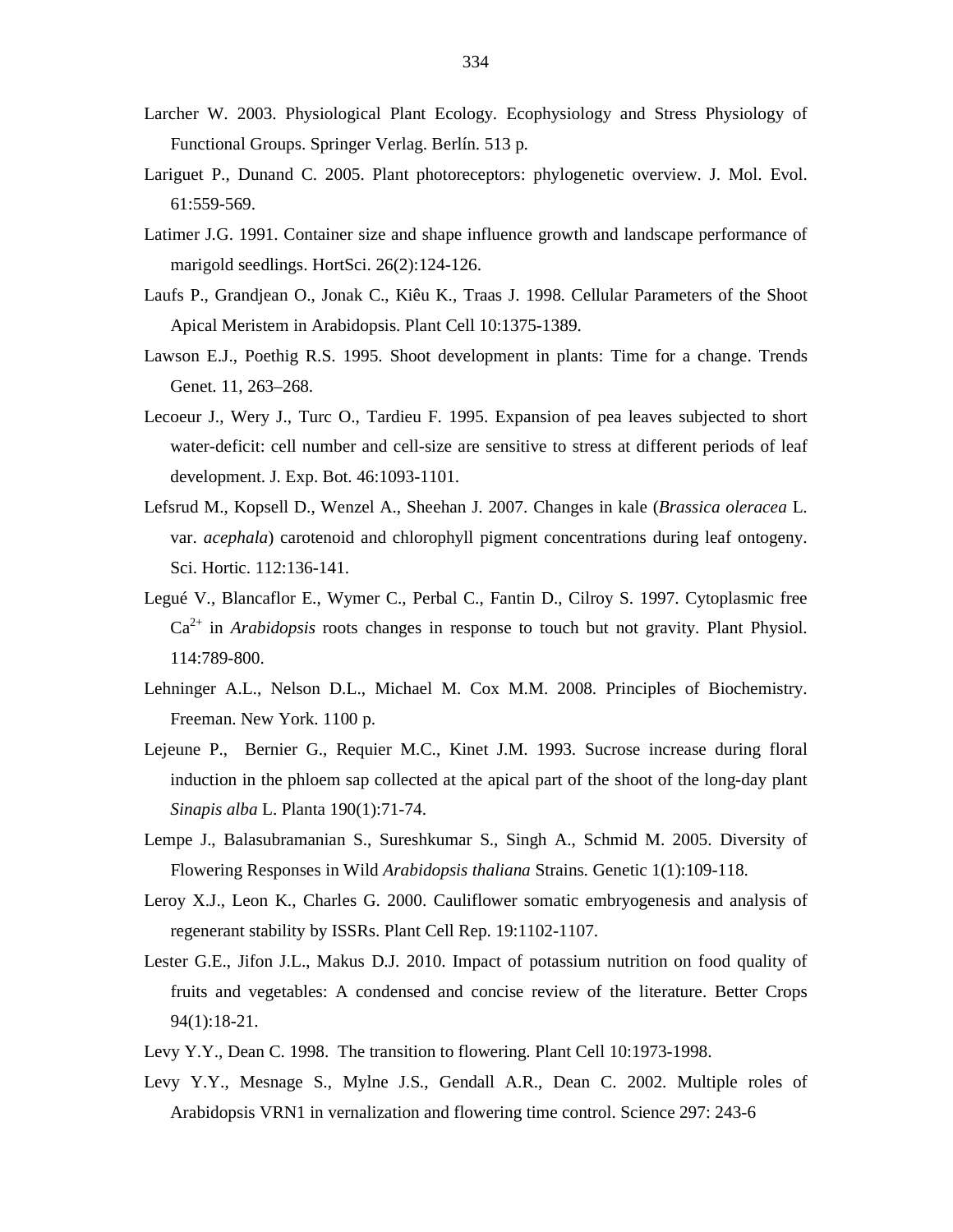- Lewandowska M., Sirko A. 2008. Recent advances in understanding plant response to sulfurdeficiency stress. Acta Biochimica Polónica 55(3):457-471.
- Li L., McMaster G.S., Yua Q., Duc J. 2008. Simulating winter wheat development response to temperature: Modifying Malo's exponential sine equation. Comput. Electr. Agric. 63:274-281.
- Lindström A., Rune G. 1999. Root deformation in plantations of container-grown Scots pine trees: effects on root growth, tree stability and stem straightness. Plant Soil 217:29-37.
- Liu A., Latimer J.G. 1995a. Root cell volume in the planter flat affects watermelon seedling development and fruit yield. HortSci. 30:242-246.
- Liu A., Latimer J.G. 1995b. Water relations and abscisic acid levels of watermelon as affected by rooting volume restriction. J. Exp. Bot. 46:1011-1015.
- Longnecker N., Kirby E.J.M., Robson A. 1993. Leaf emergence, tiller growth and apical development of nitrogen-deficient spring wheat. Crop Sci. 33:154-160.
- Lukens L., Zou, F., Lydiate, D., Parkin I., Osborn T. 2003. Comparison of a *Brassica oleracea* Genetic Map With the Genome of *Arabidopsis thaliana*. Genetics 164:359-372.
- Lyndon R. F., Battey N. H. 1985. The growth of the shoot apical meristem during flower initiation. Biol. Plantarum 7(4-5):339-349.
- Lyndon R.F. 1990. Plant Development. The cellular basis. Unwin Hyman Inc., London, 320 pp.
- Maity T.K., Sanyal, D. 2004. PPIC-IP workshop on "Review & Refinement of Fertilizer Recommendation for Major crops of West Bengal".

http://neindia.ipni.net/articles/INNE0003-EN Leído: 31 de mayo de 2010.

- Makino A., Osmond, B. 1991. Effects of nitrogen nutrition on nitrogen partitioning between chloroplast and mitochondria in pea and wheat. Plant Physiol. 96:355-362.
- Malone S.R., Mayeux H.S., Johnson H.B., Polley H.W. 1993. Stomatal density and aperture length in four plant species grown across a subambient  $CO<sub>2</sub>$  gradient. American J. Bot. 80:1413-1418.
- Mandelbrot B. 1983. The fractals geometry of nature. Freeman, New York, 458 pp.
- Mangat B.S., Pelekis M.K., Cassells A.C., 1990. Changes in the starch content during organogenesis in in vitro cultured *Begonia rex* stem explants. Physiol. Plant 79:267-274.
- Mansfield T.A., Hetherington A.H., Atkinson C.J. 1990. Some current aspects of stomatal physiology. Annu. Rev. Plant Physiol. Plant Mol. Biol. 41:55-75.
- Marc J., Palmer J.H. 1982. Changes in mitotic activity and cell size in the apical meristem of *Helianthus annuus* L. during the transition to flowering. Amer. J. Bot. 69(5):768-775.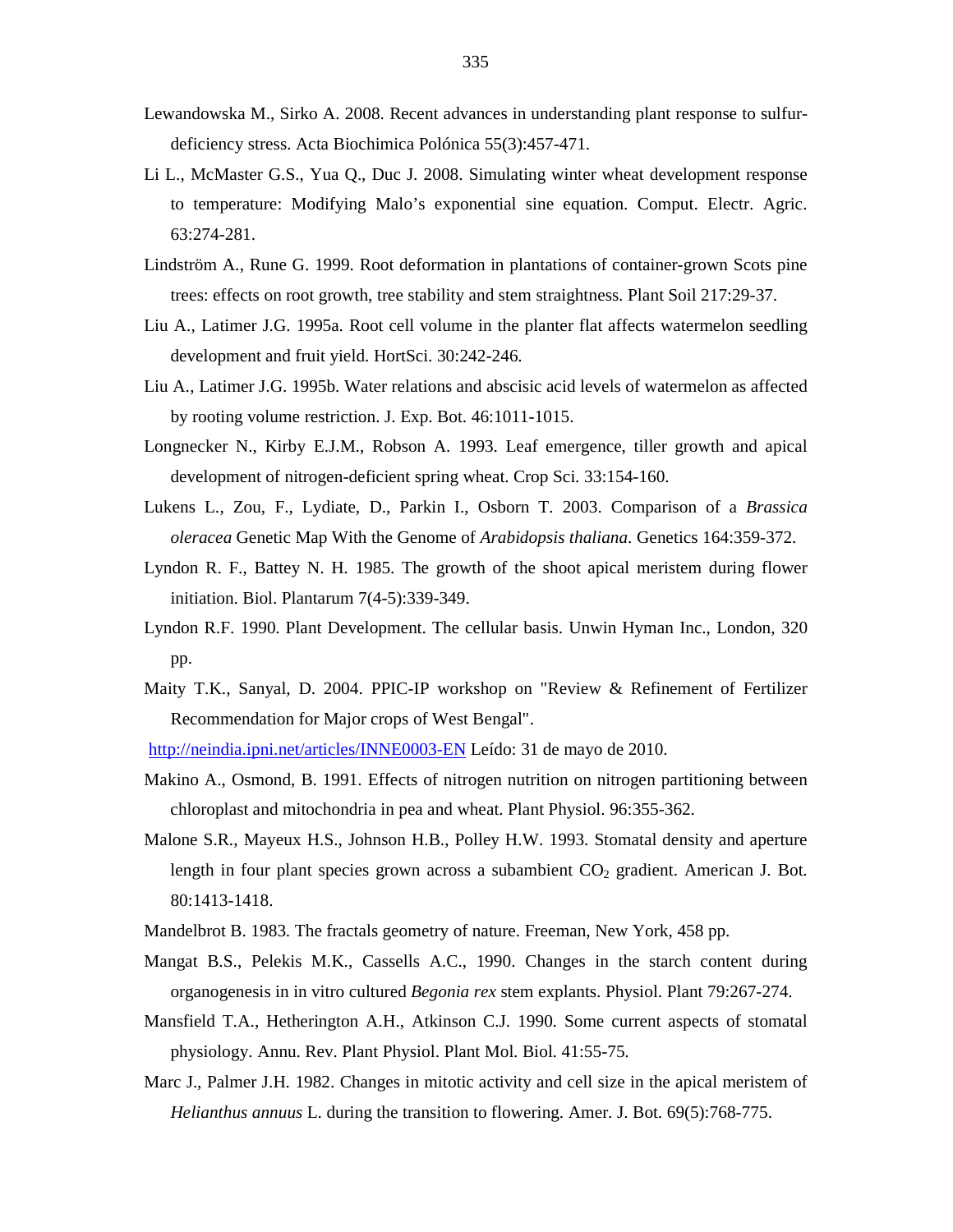- Marc J., Palmer J.H. 1984. Variation in cell-cycle time and nuclear DNA content in the apical meristem of *Helianthus annuus* L. during the transition to flowering. Amer. J. Bot. 71(4):588-595.
- Marcelis L.F.M., Heuvelink, E., Goudriaan J. 1999. Modelling biomass production and yield of horticultural crops: a review. Sci. Hortic. 74:83-111.
- Marenco R.A., Lopes N.F. 1994. Leaf chlorophyll concentration and nitrogen content in soybean plants treated with herbicides. R. Bras. Fisiol. Veg. 6(1):7-13.
- Markovic V., Djurovka M. 1990. The effect of mineral nutrition on the yield and quality of cauliflower. Acta Hort. 267:101-110.
- Maroto J.V., Pomares F., Baixauli C. 2007. El cultivo de la coliflor y el bróculi. Ed. Mundi Prensa-Fundación Rural-Caja Valencia. 404 p.
- Marschner H. 2003. Mineral Nutrition of Higher Plants ( $6<sup>th</sup>$  ed.) Academic Press. 862 p.
- Marshall B.,Thompson R. 1987. A model of the influence of air temperature and solar radiation on the time to maturity of calabrese, *Brassica oleracea* var *italica*. Ann. Bot. 60(5):513-519.
- Masclaux C., Valadier M.H., Brugiere N., Morot Gaudry J.F., Hirel B. 2000. Characterization of the sink/source transtition in tobacco (*Nicotiana tabacum* L.) shoot in relation to nitrogen management and leaf senescence. Planta 211:510-518.
- Masle J., Doussinault G., Farquhar G.D., Sun B. 1989a. Foliar stage in wheat correlates better to photothermal time than to thermal time. Plant Cell Environ. 12:235-247.
- Masle J., Doussinault G., Sun B. 1989b. Response of wheat genotypes (*Triticum asestivum* L.) to temperature and photoperiod in natural conditions. Crop Sci. 29:712-721.
- Mass E.V., Grieve C.M. 1990. Spike and leaf development in salt stressed wheat. Crop Sci. 30:1309-1313.
- Massiah A., Adams S., Jackson A., Valdes V., Morris K., Thomas B. 2007. Physiological and genetic control of the juvenile phase in *Antirrhinum*. Comparative Biochemistry and Physiology - Part A: Molecular & Integrative Physiology. Volume 146(4): Supplement 1:231.
- Matsoukas I., Massiah A., Adams S., Jackson A., Valdes V., Morris, K., Thomas B. 2008. Study of the genetic and physiological control of juvenility in plants. In: Proceedings of the 4th EPSO Conference, June 22-26, Toulon, France: p. 181.
- Mauseth J.D., 1988. Apical meristem (pp. 79-107). In: Mauseth J.D. (ed.). Plant Anatomy. The Benjamin Cummings, Publishing Company, Inc. California. 560 p.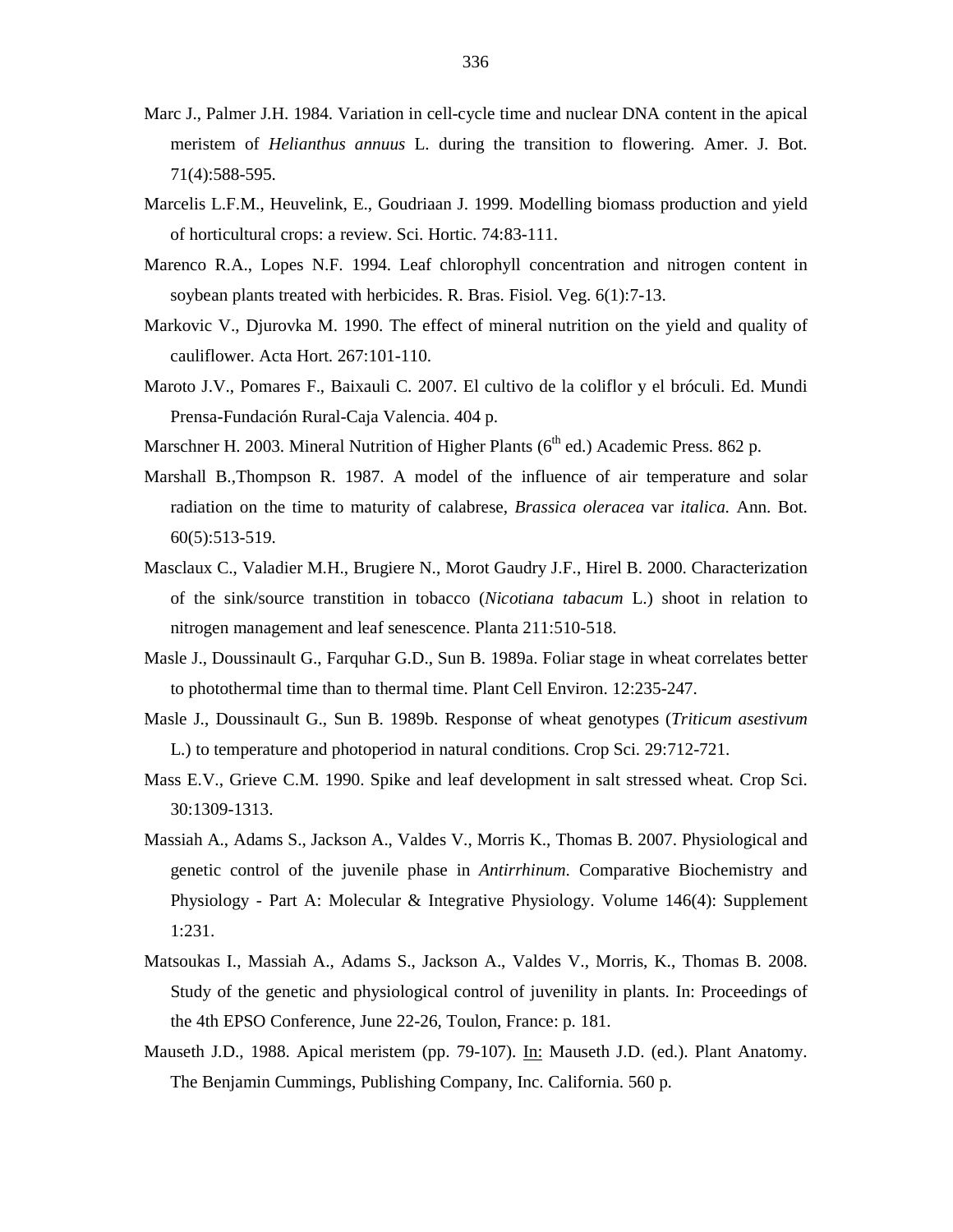- McCree K.J., Davis S.D. 1974. Effect of Water stress and temperature on leaf size and on size and number of epidermal cells in grain sorghum. Crop Sci. 14:751-755.
- McDaniel C.N.; Singer S.R.; Smith S.M. 1992. Development states associated with the floral transition. Dev. Biol. 153(1):59-69.
- McGraw B.A., Burch L.R. 1995. Cytokinin biosynthesis and metabolism (pp. 98-117). In: Davis P.J. (ed.). Plant homones: Physiology, biochemistry and molecular biology Kluwer Acad. Press. The Netherlands. 833 p.
- McMaster G.S., Wilhelm W. 1997. Growing degree-days: one equation, two interpretations. Agr. Forest Meteorol. 87: 291-300.
- McMaster G.S., Wilhelm W.W., Palic D.B., Porter J.R., Jamieson P.D., 2003. Spring wheat leaf appearance and temperature: extending the paradigm? Ann. Bot. 91:697-705.
- Medford J.I. 1992. Vegetative apical meristems. Plant Cell 4:1029-1039.
- Medrano H., Flexas J. 2004. Respuesta de las plantas al estrés hídrico (pp. 253-286). In: Reigosa M.J., Pedrol N., Sánchez A. (eds.). La ecofisiología vegetal. Ed. Thomson. Vigo. 1193 p.
- Mehdi S.S. 2002. Plant growth hormones: growth promotors and inhibitors (pp. 501-526). In: Pessarakli M. (ed.). Handbook of Plant and Crop Physiology. Marcel Dekker, Inc. 997 p.
- Menary R.C., Staden J.V. 1976. Effect of phosphorus nutrition and cytokinins on flowering in the tomato (*Lycopersicon esculentum* Mill.). Austr. J. Plant Physiol. 3(2):201-205.
- Mengel K., Kirkby E.A. 2001. Principles of plant nutrition 5th edn. Kluwer Academic Publishers. 849 pp.
- Metcalfe C.R., Chalk L. 1979. Anatomy of the Dicotyledons. Vol I, 2ª ed. Clarodendion Press. Oxford. 324 p.
- Metzger J.D. 1985. Role of gibberellins in the environmental control of stem growth in Thlaspi arvense L. Plant Physiol. 78:8-13.
- Michaels S.D., Amasino R.M. 1999. FLOWERING LOCUS C encodes a novel MADSbox domain protein that acts as a repressor of flowering. Plant Cell. 11:949-956.
- Micol J.L. 2009. Leaf development: time to turn over a new leaf? Curr. Op. Plant Biol. 12:9- 16.
- Miller M.B., Lyndon R.F.. 1975. The Cell Cycle in Vegetative and Floral Shoot Meristems Measured by a Double Labelling Technique. Planta 126:37-43.
- Mills H.A., Jones J.B. 1996. Plant Analysis Handbook II: A Practical Sampling, Preparation, Analysis, and Interpretation Guide. Ed. Micro-Macro Pub. 422 p.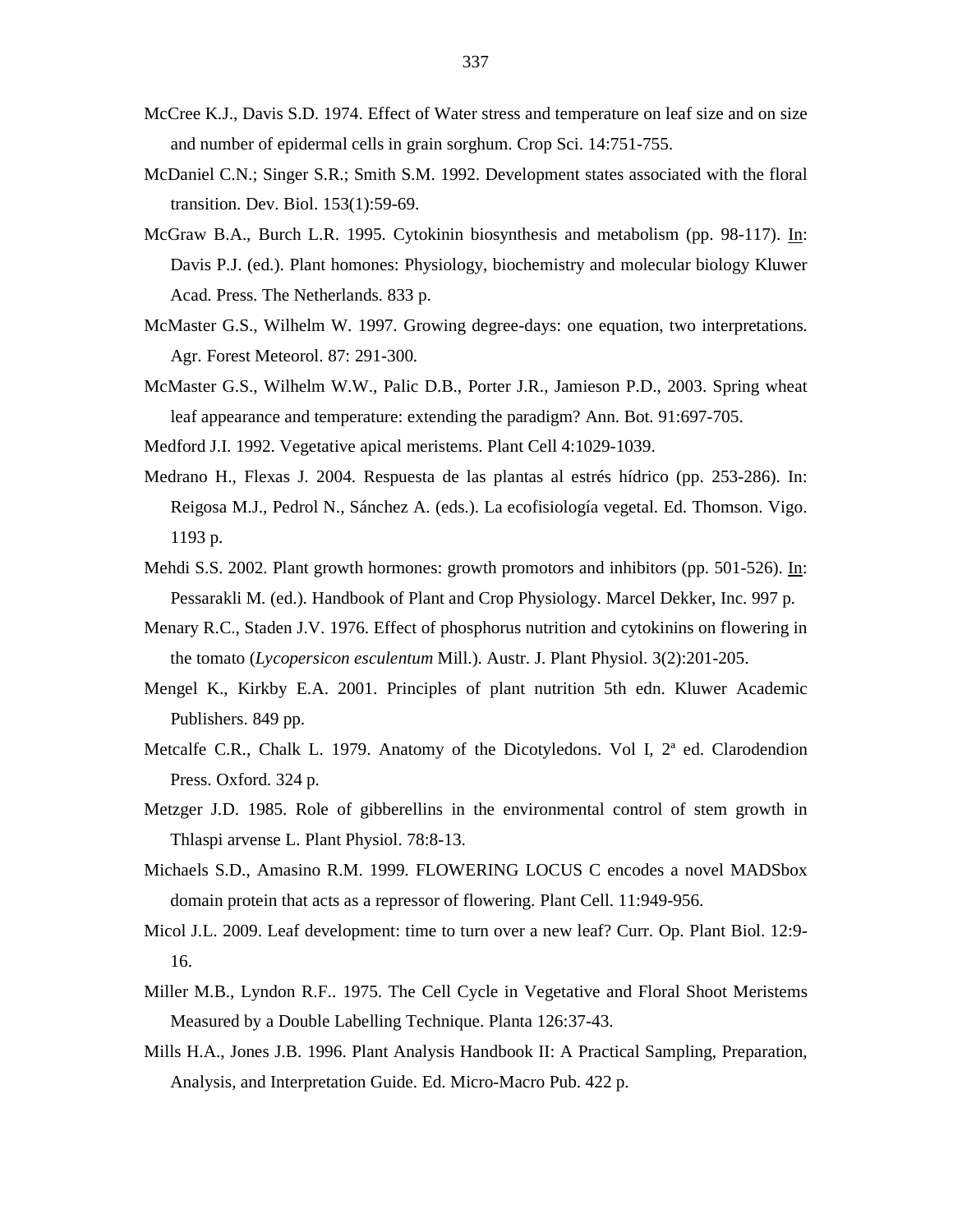- Milyaeva E.L. 2007. Presumable role of plasmodesmata in floral signal transduction in shoot apical meristems of *Rudbeckia* and *Perilla* plants. Russ. J. Plant Physiol. 54(4):498-506.
- Min X., B.P. Bartholomew. 1993. Effects of growth regulators on ethylene production and floral initiation of pineapple. Acta Hort. 334:101-112.
- Minter T.C., Lord E.M. 1983. Effects of water stress, abscisic acid, and gibberellic acid on flower production and differentiation in the cleistogamous species *Collomia grandiflora* Dougl. Ex Lindl. (Polemoniaceae). Amer. J. Bot. 70(4):618-624.
- Miskin E., Rasmusson D.C. 1970. Frequency and distribution of stomata in barley. Crop Sci. 10:575-578.
- Monsi M., Saeki, T. 1953. Über den lichtfaktor in den pflanzengesellschaften und seine bedeutung für die stoffproduktion. Jap. J. Bot. 14:22-52.
- Moon J., Suh S.S., Lee H., Choi K.R., Hong C.B., Paek N.C., Kim S.G., Lee I. 2003. The SOC1 MADS-box gene integrates vernalization and gibberellin signals for flowering in *Arabidopsis*. Plant J 35, 613-623.
- Mouradov A., Cremer F., Coupland G. 2002. Control of Flowering Time Interacting Pathways as a Basis for Diversity. Plant Cell 14:111-130.
- Mourão I.M.G., Hadley, P. 1998. Environmental control of plant growth development and yield in broccoli (*Brassica oleracea* L. var. *italica* Plenck): Crop response to light regime. Acta Hort. 459:71-78.
- Mourão, I.M.G. 1999. Harvest date prediction in broccoli through crop growth and developmental models. Proc. of an International Workshop on Simulation of Agricultural and Environmental Systems. Revista de Ciências Agrarias XXII (1): 145-157.
- Murashige T., Skoog F. 1962. A revised medium for rapid growth and bioassays with tobacco tissue cultures. Physiol. Plant. 15(3):473-497.
- Muro J., Irigoyen I., Lamsfus C. 1998. Using defoliation to estimate yield losses in cauliflower: application in hail damage assessment. HortSci. 33(6):984-987
- Nadeau J.A., Sack F.D. 2002. Control of stomatal distribution on the *Arabidopsis* leaf surface. Science 296:1697-1700.
- Nagel L., Brewster R., Riedell W.E., Reese R.N. 2001. Cytokinin regulation of flower and pod set in soybeans (*Glycine max* (L.) Merr.). Ann. Bot. 88:27-31.
- Napier D.R., Combrink N.J.J. 2006. Aspects of calcium nutrition to limit plant physiological disorders. Acta Hortic. 702:107-116.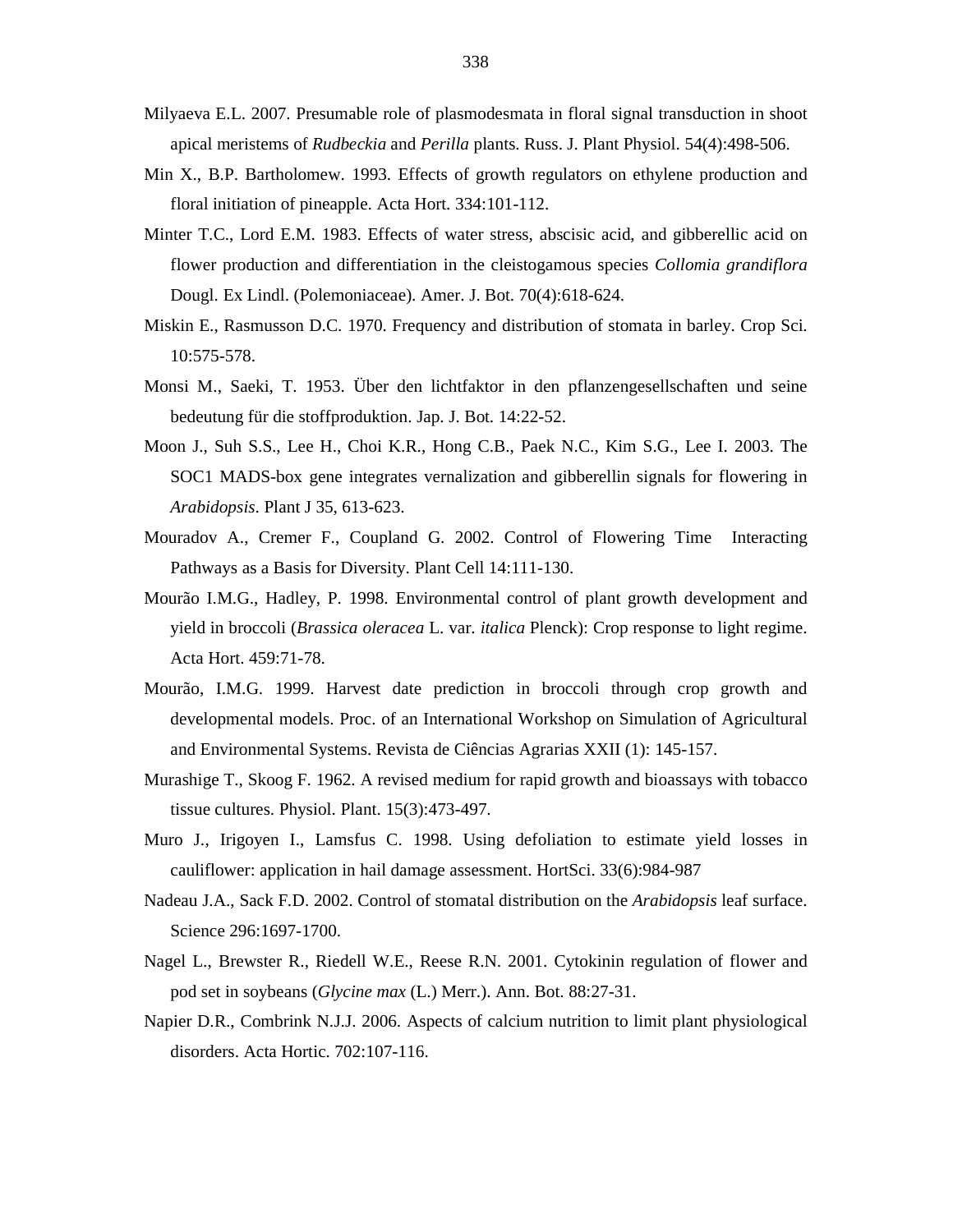Nathoo M. 2003. Comparative performance of four summer cauliflower varieties with the local cultivar AMAS. Food and Agricultu ral Research Council, Réduit, Mauritius, p. 91- 101.

Leído: http://www.gov.mu/portal/sites/ncb/moa/farc/amas2003/pdf/s2.5.pdf

- Nemoto K., Morita S., Baba T. 1995. Shoot and root development in rice related to the phyllochron. Crop Sci. 35:24-29.
- NeSmith D.S. 1993. Influence of root restriction on two cultivars of summer squash (*Cucurbita pepo* L.). J. Plant Nutr. 16:421-431.
- Nesmith D.S., Duval J.R. 1998. The effect of container size. HortTech. 8(4):495-498.
- Newman P.M. 1995. The role of cell wall adjustment in plant resistance to water deficits. Crop Sci. 35:1258-1266.
- Nicola S. 1998. Understanding root systems to improve seedling quality. HortTechnology 8(4):1-6.
- Nilson S.E., Assmann S.M. 2007. The control of transpiration. Insights from *Arabidopsis*. Plant Physiol. 143:19–27.
- Nishijima T., Katsura N., Koshioka M., Yamazaki H., Mander L.N. 1997. Effects of uniconazole and GA3 in coldinduced stem elongation and flowering of *Raphanus sativus*  L. Plant Growth Regul. 21:207-214.
- Nonnecke I.L. 1989. Vegetable Production. Avi Book. New York. 657 p.
- Nonogaki H., Matsushima H., Morohashi Y. 1992. Galactomannan hydrolyzing activity develops during priming in the micropylar endosperm tip of tomato seeds. Physiol. Plant. 85:167-172.
- Norero A.L. 1987. Fórmula para describir la influencia de la temperatura en procesos biológicos controlados por enzimas. Ciencia e Investigación Agraria 14(2):107-123.
- Núñez O. 1968. An acetic-hematoxilin squash method for small chromosomes. Caryologia. 21:115-119.
- Núñez-Elisea R., Davenport T.L. 1998. Gibberellin and temperature effects on dormancy release and shoot morphogenesis of mango (*Mangifera indica* L.). Sci. Hortic. 77:11-21.
- Ogawa M.; Hanada A., Yamauchi Y., Kuwahara A., Kamiya Y.,Yamaguchi; S. 2003. Gibberellin biosynthesis and response during *Arabidopsis* seed germination. Plant Cell, 15:1591-1604.
- Ohto M., Onai K., Furukawa Y., Aoki E., Araki T., Nakamura K. 2001. Effects of sugar on vegetative development and floral transition in *Arabidopsis*. Plant Physiol. 127:252-261.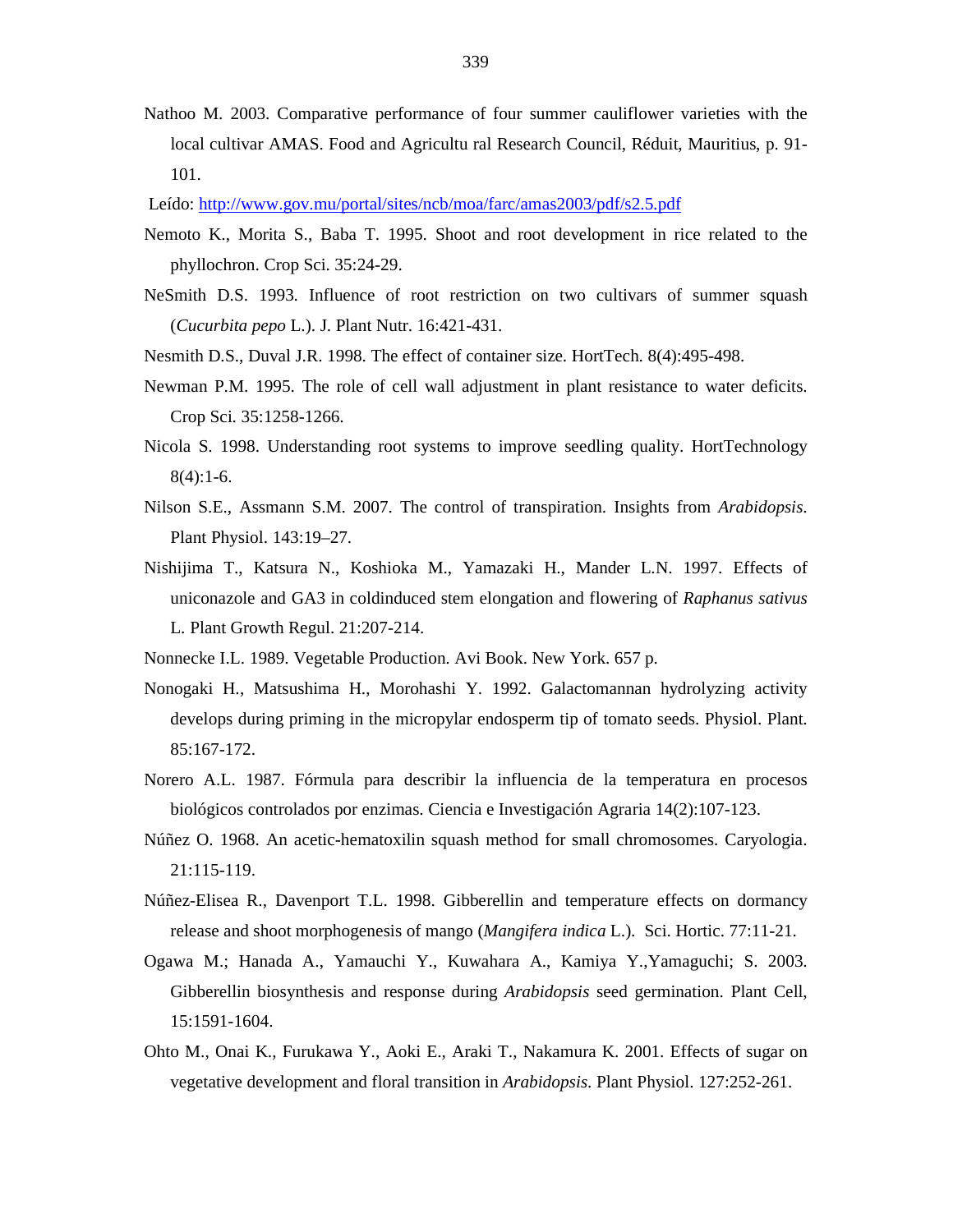- Ohya T., Suzuki H. 1991. The effects of benzyladeninde on tha accumulation of messenger RNAs that encode the large and small subunits of ribulose-1,5-biphosphate/oxygenase and light harvesting chlorophyll a/b protein in excised cucumber cotyledons. Plant Cell Physiol. 32:577-580.
- Okamoto T., Tsurumi S., Shibasaki K., Obana Y., Takaji H., Oono Y., Rahman A., 2008. Genetic dissection of hormonal responses in the roots of *Arabidopsis* grown under continuous mechanical impedance. Plant Physiol. 146:1651-1662.
- Olesen J.E., Grevsen K. 1997. Effects of temperature and irradiance on vegetative growth of cauliflower (*Brassica oleracea* L. botrytis) and broccoli (*Brassica oleracea* L. *italica*). J. Exp. Bot. 48(313):1591-1598.
- Olesen J.E., Grevsen, K. 1999. A simulation model of climate effects on plant productivity and variability in cauliflower (*Brassica oleracea* L. botrytis). Sci. Horti 83:83-107.
- Olesen J.E., K. Grevsen. 2000. A simulation model of climate effects on plant productivity and variability in cauliflower (*Brassica oleracea* L. botrytis). Sci. Hortic. 83:83-107.
- Ong C.K. 1983. Response to temperature in a stand of pearl millet. I. Vegetative development. J. Exp. Bot. 34:322–336.
- Onouchi H., Igeno M.I., Perilleux C., Graves K., Coupland G. 2000. Mutagenesis of plants overexpressing CONSTANS demonstrates novel interactions among Arabidopsis flowering-time genes. Plant Cell 12:885-900.
- Orr A.R. 1978. Inflorescense development in *Brassica campestris* L. Amer. J. Bot. 65(4):466- 470.
- Osamu T. 1986. Flower induction by nitrogen deficiency in *Lemna paucicostata* 6746 Plant Cell Physiol. 27(5):875-880.
- Ossard H. 1998. Insights on Brassica vegetable market. Acta Hort. 459:435-439.
- Özeker E., Misirli A. 2009. Research on leaf properties and stomata distribution of some Pistacia spp.. http://ressources.ciheam.org/om/pdf/c56/01600183.pdf.
- Palma L.B.; Peñaloza A. P.; Pesce B.C. 2000. Efecto de la baja temperatura y giberelina, en el cultivo de coliflor (*Brassica oleracea* var. Botrytis L.), para la produccion de semilla hibrida. Simiente. 70(3-4):8-19.
- Pant D.D., Kidwai, P.F. 1967. Development of stomata in some cruciferae. Annals of Botany 31(123):513-521.
- Parkinson A.H. 1952. Experiments on vegetative and reproductive growth of cauliflower. Annual Report. Nat. Veg. Res. Stat.:38-51.
- Passioura J.B. 2002. Soil conditions and plant growth. Plant Cell Envir. 25:311-318.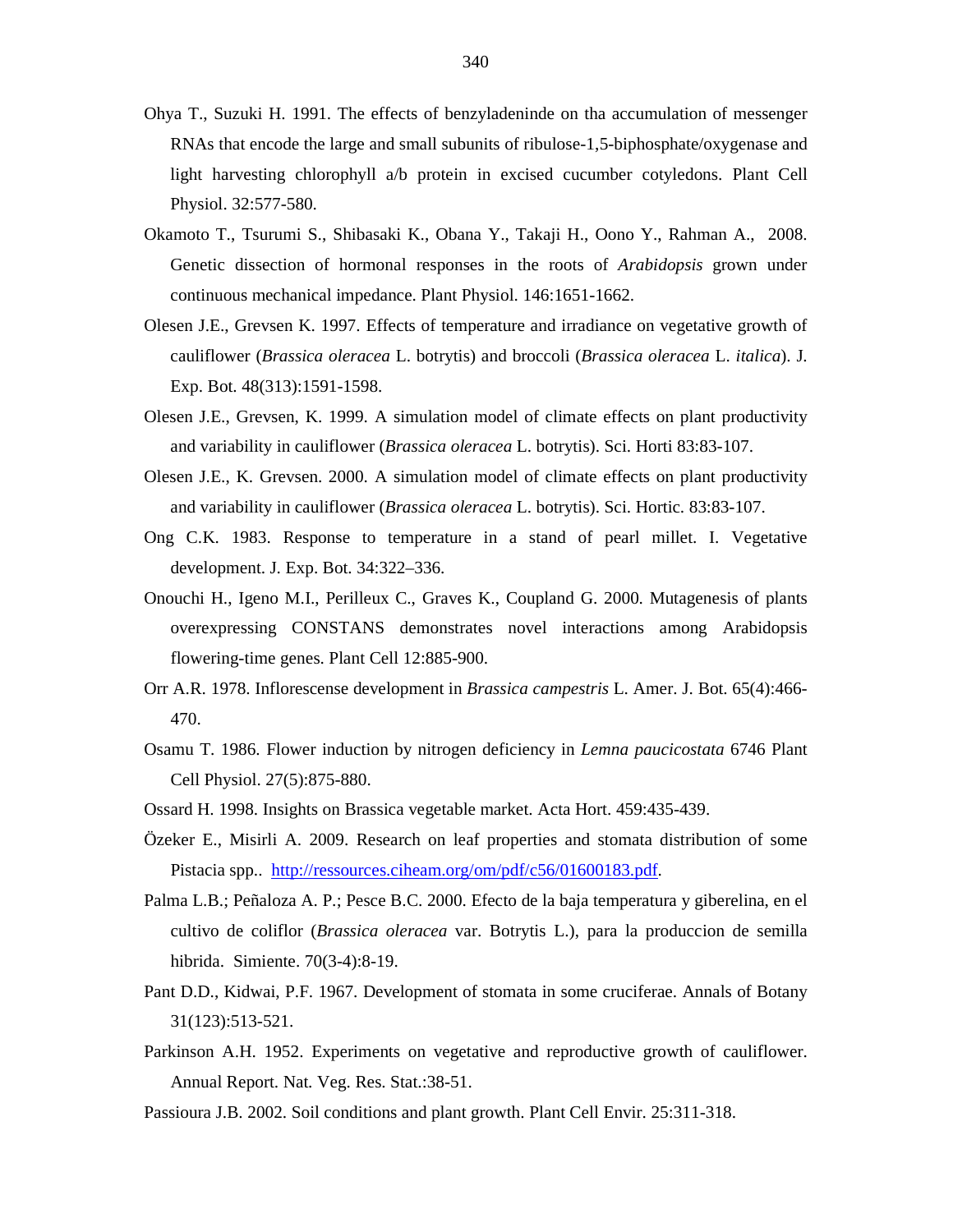- Patel K.R., Berlyn G.P. 1983. Cytochemical investigations on multiple bud formation in tissue cultures of *Pinus coulteri.* Can. J. Bot. 61:575-585.
- Paul N.K. 1991. Influence of temperature on leaf area development in *Brassica* species, Bangladesh J. Bot. 20(2):143-148.
- Paul M.J., Foyer C.H. 2001. Sink regulation of photosynthesis. J. Exp. Bot. 52(360):1383- 1400.
- Pearce R.S., Bechett A. 1987. Cell shape in leaves of drought-stressed barley examined by low temperature scanning electron microscopy. Annal. Bot. 59: 191-195.
- Pearson S., Hadley P. 1988. Planning calabrese production. Grower 110(9):21-22.
- Pearson S., Hadley P., Wheldon A.E. 1994. A model of the effects of temperature on the growth and development of cauliflower (*Brassica oleracea* L. *botrytis*). Sci. Hort. 59:91- 106.
- Penman H.L., Angus D.E., Van Bavel C.H.M. 1967. Microclimatic factors affecting evaporation and transpiration (pp. 483-505). In: Hagan R.M., Haise H.R., Edminster T.W. (eds.). Irrigation of Agricultural Lands. Serie Agronomy. American Society of Agronomy Madison, Wisconsin. 1180 p.
- Pereira P.R.G., Martinez H.E.P. 1999. Produção de mudas para o cultivo de hortaliças em solo e hidroponia. Informe Agropecuário 20(200-201):24-31.
- Peterson T.A., Reinsel M.D., Krizek D.T. 1991a. Tomato (*Lycopersicon esculentum* Mill., cv. ´Better Bush´) plant response to root restriction. I. Alteration of plant morphology. J. Exp. Bot. 42:1233-1240.
- Peterson T.A., Reinscl M.D., Krizek D.T. 1991b. Tomato (*Lycopersicon esculentum* Mill. cv 'Better Bush') plant response to root restriction. Root respiration and ethylene generation. J. Expt. Bot. 42:1241-1249.
- Pettigrew W.T. 2008. Potassium influences on yield and quality production for maize, wheat, soybean and cotton. Physiol. Plant. 133:670-681.
- Pizetta L.C., Ferreira M.E., Cruz M.C.P., Barbosa J.C. 2005. Resposta de brócolis, couve-flor e repolho à adubação com boro em solo arenoso. Horticultura Brasileira 23:51-56.
- Poethig R.S. 1990. Phase change and the regulation of shoot morphogenesis in plants. Science 250, 923–930.
- Poethig R.S. 2003. Phase change and the regulation of developmental timing in plants. Science 301:334-336.
- Polowick P.L., Sawhney V.K. 1986. A scanning electron microsopic study on the initiation and development of floral organs of *Brassica napus* (cv. Westar). Can. J. Bot. 73:254-260.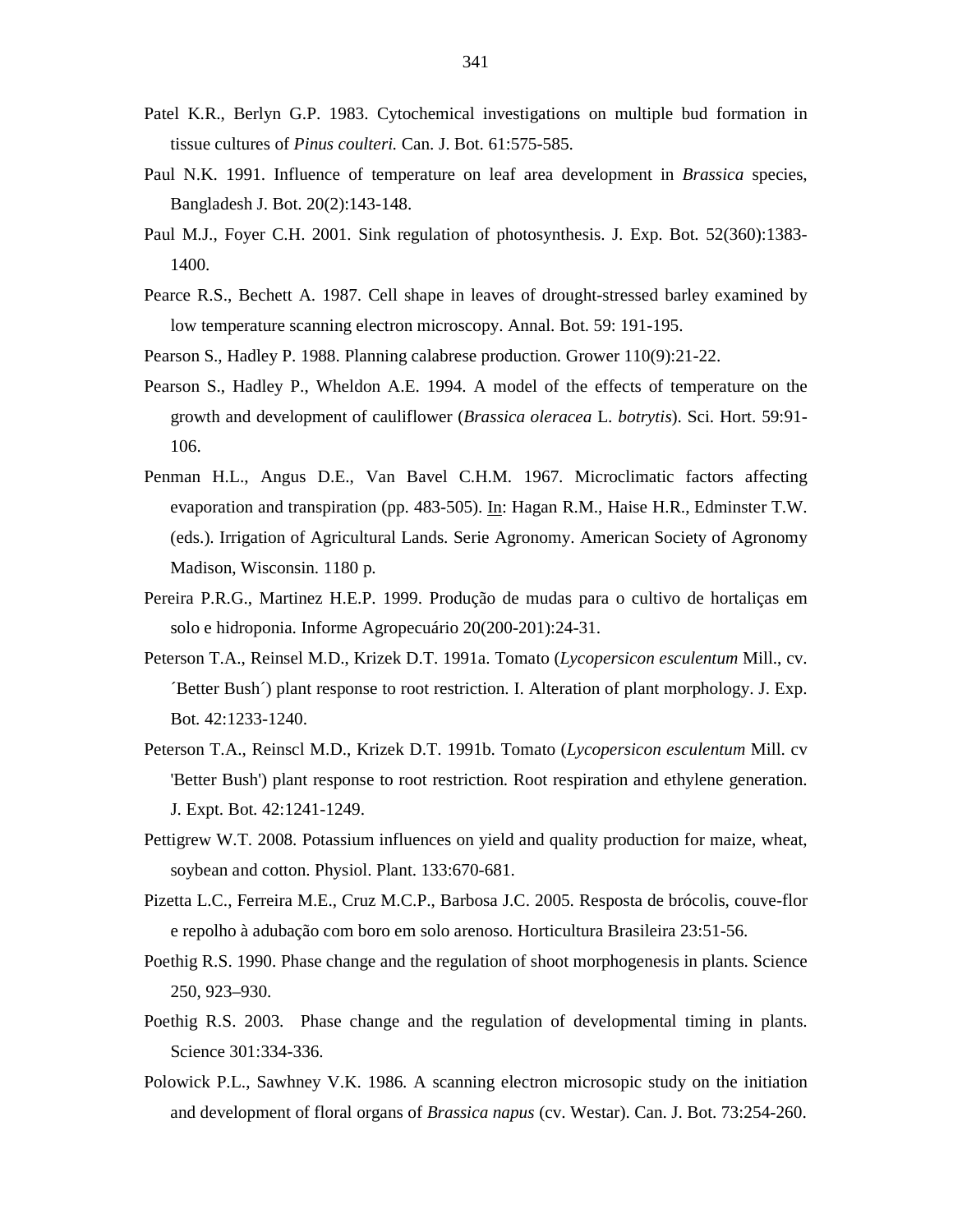- Porter J.R., Delecolle R., 1988. Interactions between temperature and other environmental factors in controlling plant development. Symp. Soc. Exp. Biol. 42:133-56.
- Porter J.R., Gawith M. 1999. Temperatures and the growth and development of wheat: a review. Europ. J. Agron. 10(1):23-36.
- Preece J.E., Read P.E. 1993. The biology of horticulture. an introductory textbook. John Wiley. New York. 480 p.
- Pritchard C. 2003. The changing shape of geometry. Cambridge University Press. 542 pp.
- Pugnaire F.I., Serrano L., Pardos J. 1999. Constraints by water stress on plant growth. (pp. 271-284). In: Pessarakli M. (ed.). Handbook of Plant and Crop Stress. New York. 1199 p.
- Pyke K.A., Marrison J.L., Leech R.M. 1991. Temporal and Spatial Development of the Cellsof the Expanding First Leaf of *Arabidopsis thaliana* (L.) Heynh. J. Exp. Bot. 42(244):1407-1416.
- Qi A., Wheeler T.R., Keatinge J.D.H., Ellis R.H., Summerfield R.J., Craufurd P.Q. 1999. Modelling the effects of temperature on the rates of seedling emergence and leaf appearance in legume cover crops. Expl. Agric. 35:327-344.
- Quiroga A.M., Berli F.J., Moreno D., Cavagnaro J.B., Bottini R. 2009. Abscisic acid sprays significantly increase yield per plant in vineyard-grown wine grape (*Vitis vinifera* L.) cv. Cabernet Sauvignon through increased berry set with no negative effects on anthocyanin content and total polyphenol index of both juice and wine. J. Plant Growth Regul. 28:28- 35.
- Rademacher, W. 1995. Growth retardants: biochemical features and applications in Horticulture. Acta Hort. 394:57-74.
- Rahman A., Tsurumi S., Amakawa T., Soga K., Hoson T., Goto N., Kamisaka S. 2000. Involvement of ethylene and gibberellin signalings in chromosaponin Iinduced cell division and cell elongation in the roots of *Arabidopsis* seedlings. Plant Cell Physiol. 41:1-9.
- Rahman A., Ahamed A., Amakawa T., Goto N., Tsurumi S. 2001. Chromosaponin I specifically interacts with AUX1 protein in regulating the gravitropic response of *Arabidopsis* roots. Plant Physiol. 125:990-1000.
- Rahman H.U., Hadley P., Pearson S. 2007a. Relationship between temperature and cauliflower (*Brassica oleracea* L. var. *botrytis*) growth and development after curd initiation. Plant Growth Regul. 52(1):61-72.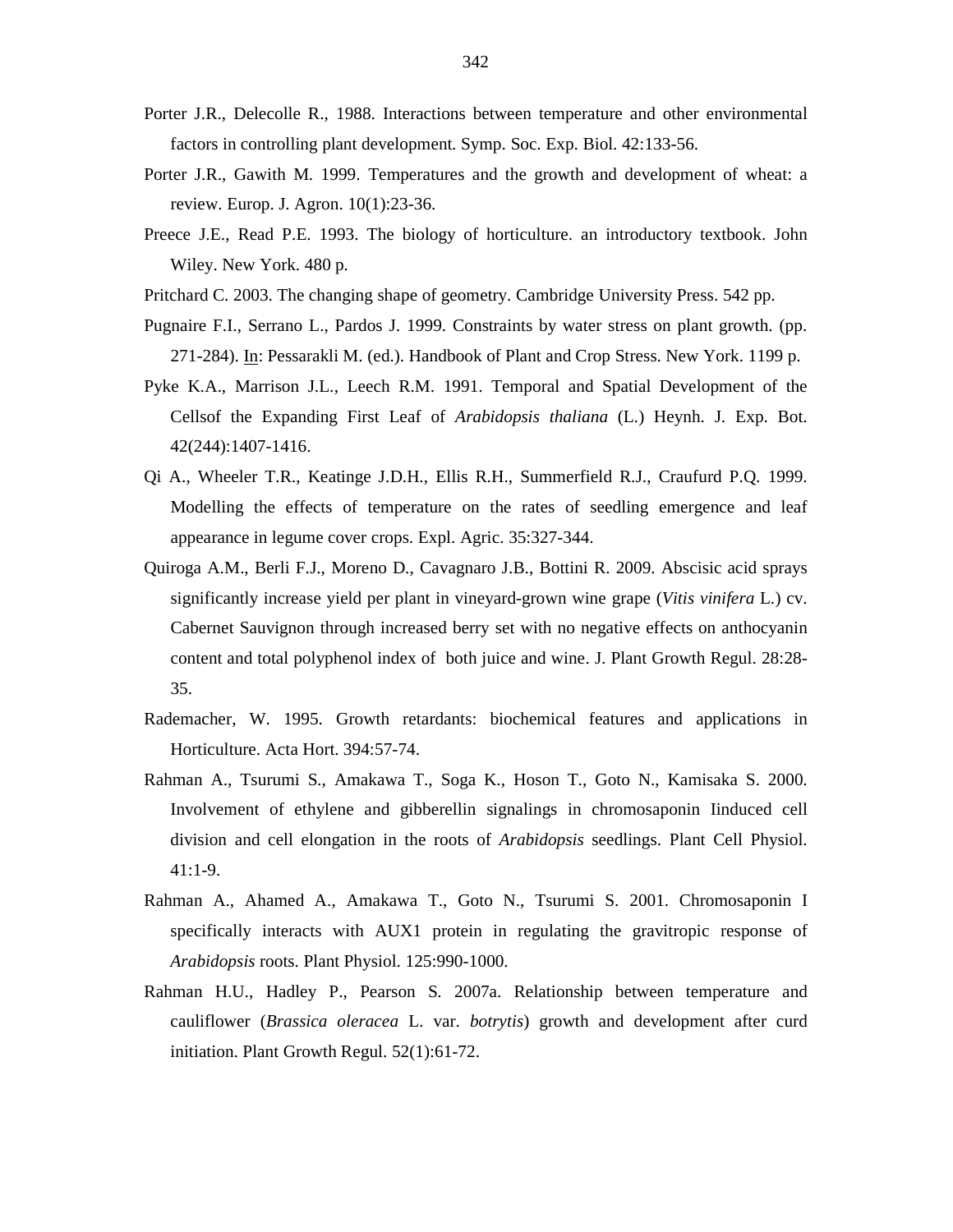- Rahman H.U., Hadley P., Pearson S., Dennett M.D. 2007b. Effect of incident radiation integral on cauliflower growth and development after curd initiation. Plant Growth Regul. 51:41-52.
- Rai N., Rai M. 2006. Heterosis Breeding in Vegetable Crops. New India Publish. Ag. New Delhi. 531 p.
- Rather K., Schenk M.K., Everaarts A.P., Vethman S. 1999. Response of yield and quality of cauliflower varieties (*Brassica oleracea* var. botrytis) to nitrogen supply. J. Hortic. Sci. Biotech. 74(5):658-664.
- Rather K., Schenk M.K., Everaarts A.P., Vethman S. 2000. Rooting pattern and nitrogen uptake of three cauliflower (*Brassica oleracea* var. *botrytis*) F1-hybrids. J. Plant Nutr. Soil Sci. 163(5):467-474.
- Reeves P.H., Coupland G. 2000. Response of plant development to environment: control of flowering by daylength and temperature. Curr. Op. Plant Biol. 3:37-42.
- Reinhardt D., Pesce E.R., Stieger P., Mandel T., Baltensperger K., Bennett M., Traas J., Frim J., Kuhlemeier C.. 2003. Regulation of phyllotaxis by polar auxin transport. Nature 426:255-260.
- Richards F. J. 1948. The geometry of phyllotaxis and its origin. Symposia of the Society of Experimental Biology 2: 217–244.
- Richter H. 1978. A diagram for the description of water relations in plant cells and organs. J. Exp. Bot. 29(5):1197-1203.
- Rickman R.W., Klepper, B.L. 1995. The phyllochron: where do we go in the future? Crop Sci. 35:44-49.
- Rincón L., Sáez J., Pérez J.A., Gómez M.D., Pellicer C. 1999. Crecimiento y absorción de nutrientes del brócoli. Investigación Agraria. Producción y Protección de los Vegetales 14(1-2):225-236.
- Rincón Sánchez L., Pellicer Botía C., Sáez Sironi J., Abadía Sánchez A., Pérez Crespo A., Marín Nartínez C. 2001. Crecimiento vegetativo y absorción de nutrientes de la coliflor. Invest. Agr.: Prod. Prot. Veg. 16 (1):119-130.
- Ritchie J.T., NeSmith D.S. 1991. Temperature and crop development. In: Modeling Plant and Soil Systems (Hanks J. and J.T. Ritchie, eds.):6-27 p., The American Society of Agronomy, Inc., USA, 545 p.
- Robbins N.S., Pharr D.M. 1988. Effect of restricted root growth on carbohydrate metabolism and whole plant growth of *Cucumis sativus* L. Plant Physiol. 87:409-413.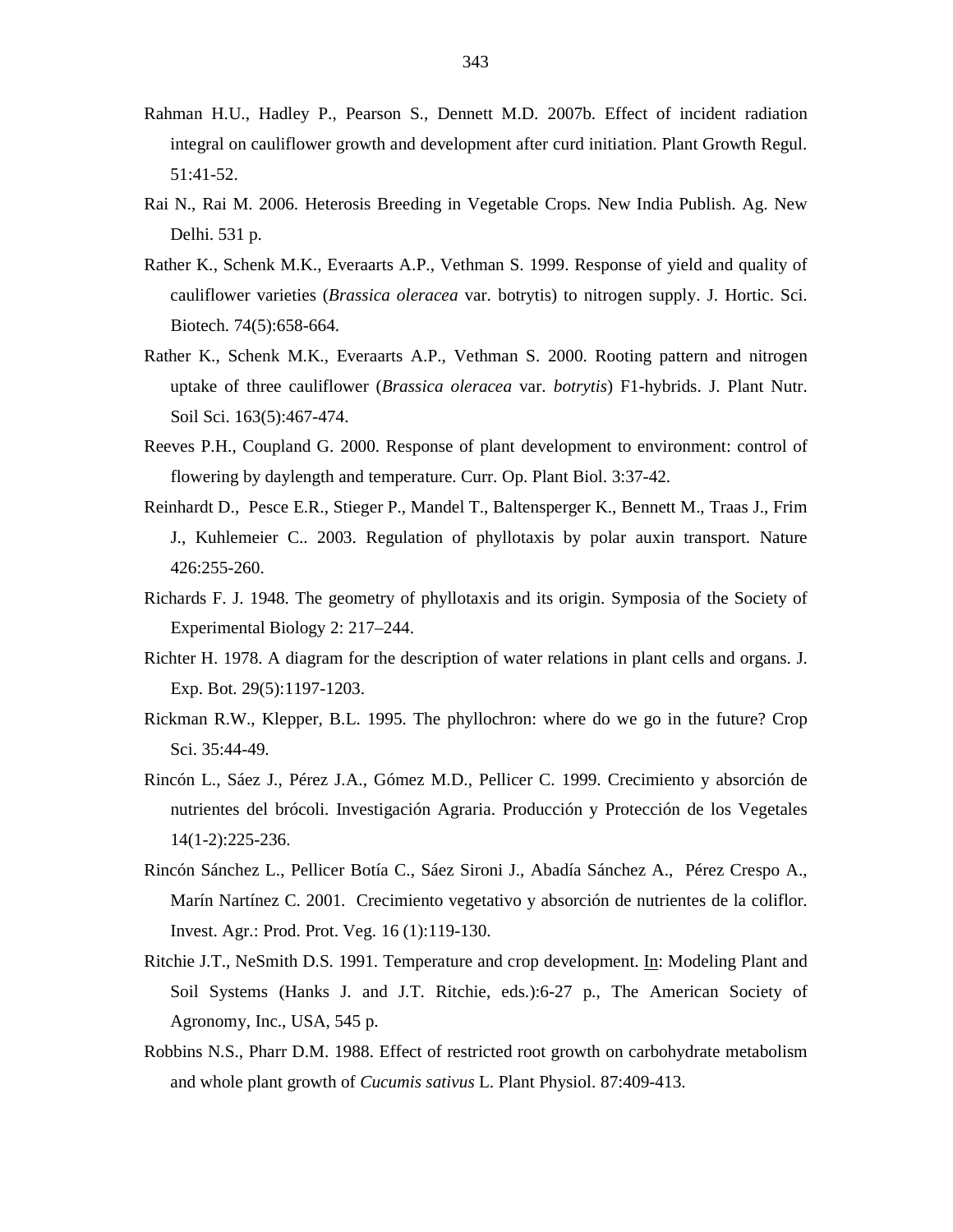- Roberts E.H., Summerfield R.J. 1987. Measurement and Prediction of Flowering in Annual Crops. pp. 17-50. In: Atherton J.G. (ed.). Manipulation of Flowering. Butterworths. London. 438 p.
- Roberts E.H., Summerfield R.J., Ellis R.H., Stewart K.A. 1988. Phototermal time for flowering in lentils (*Lens culinaris*) and the analysis of potential vernalization responses. Ann. Bot. 61:29-39.
- Roberts E.H., Summerfield R.J., Muehlbauer F.J., Short R.W. 1986. Flowering in lentil (*Lens culinaris* Medic): The duration of the photoperiodic inductive phase as a function of accumulated daylength above the critical photoperiod. Ann. Bot. 58:235-248.
- Robinson R.W. 2000. Rationale and methods for producing hybrid cucurbit seed (pp. 1-48). In: Basra A.S. (ed.). Hybrid Seed Production in Vegetables: Rationale and Methods in Selected Crops, The Haworth Press, Washington 131 p.
- Rodríguez M., Alcántar G., Aguilar A., Etchevers J.D., Santizó J.A. 1998. Estimación de la concentración de nitrógeno y clorofila en tomate mediante un medidor portátil de clorofila. Terra 16(2):135-141.
- Rohlf M. 2000. NTSYS-pc. Numerical Taxonomy and Multivariate Analysis System. Version 2.10t. Department of Ecology and Evolution. State University of New York. Albany.
- Roitsch T. 1999. Source-sink regulation by sugar and stress. Curr. Op. Plant Biol. 2(3):198- 206.
- Rojas M., Ramírez H. 1993. Control hormonal del desarrollo de las plantas. Ed. Limusa. 2da.ed. México. 263 p.
- Roldán M., Gómez-Mena C., Ruiz-García L., Martín-Trillo M., Salinas J., Martínez-Zapater J.M. 1997. Effect of darkness and sugar availability to the apex on morphogenesis and flowering time of *Arabidopsis*. Flow. News. 24:18-24.
- Roldan M., Gómez-Mena C., Ruiz-Garcia L., Salinas J., Martinez-Zapater J.M. 1999. Sucrose availability on the aerial part of the plant promotes morphogenesis and flowering of *Arabidopsis* in the dark. Plant J. 20:581-590.
- Rolland F., Moore B., Sheen J. 2002. Sugar Sensing and Signaling in Plants. Plant Cell 14:185-205.
- Rolland F., Baena-Gonzalez E., Sheen J. 2006. Sugar sensing and signaling in plants: conserved and novel mechanisms. Annu. Rev. Plant Biol. 57:675–709
- Rood S.B., Mandel R., Pharis R.P. 1989. Endogenous gibberellins and shoot growth and development in *Brassica napus*. Plant Physiol. 89:269-273.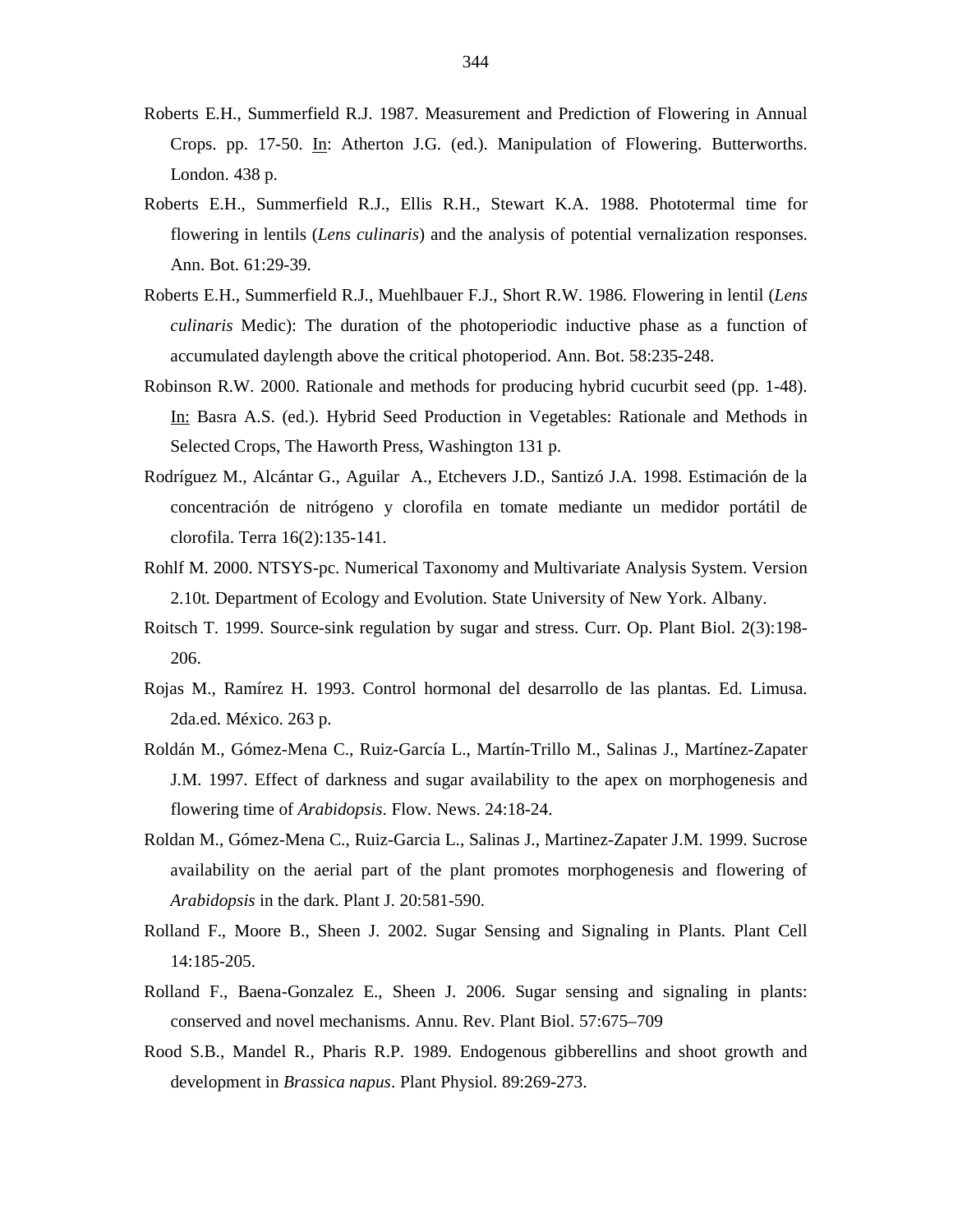- Rudiber W. 1997. Chlorophyll metabolism: from outer space down to the molecular level. Phytochemistry 46(7):1151-1167.
- Rüdiger S.R., Igeño M.I., Coupland G. 1996. Activation of floral meristem identity genes in Arabidopsis. Nature 384:59-62.
- Ryder, C.D., Smith, L.B., Teakle G.R:, King G.J. 2001. Contrasting genome organisation: two regions of the *Brassica oleracea* genome compared with collinear regions of the *Arabidopsis thaliana* genome. Genome 44:808–817.
- Sack F.D. 1987. The development and structure of stomata (pp. 59-89). In: Zieger, E., Farquhar, G.D. and Cowan, I.R. (eds.). Stomatal Function, Stanford University Press, Stanford (CA). 503 p.
- Sadik S. 1962. Morphology of the curd of cauliflower. Am. J. Bot. 49:290-297.
- Sadik S. 1967. Factors involved in curd and flower formation in cauliflower. Proc. Am. Soc. Hort. Sci. 90:252-259.
- Sadik S., Ozbun J.L. 1967. Histochemical changes in the shoot tip of cauliflower during floral. Can. J. Bot. 45:955-959.
- Sadik S., Ozbun J.L. 1968. The association of carbohydrate changes in the shoot tip of cauliflower with flowering. Plant Physiol. 43:1696-1698.
- Saftner R.A., Wyse R.E. 1984. Effect of plant hormones on sucrose uptake by sugar beet root tissue discs. Plant Physiol. 74:951-955.
- Salisbury F.B., Ross C.W. 1994. Fisiología Vegetal. Grupo Editorial Iberoamericana. México D.F. 759 p.
- Salter P.J. 1960. The growth and development of early summer cauliflower in relation to environmental factors. J. Hortic. Sci. 35:21-33.
- Salter P.J., Fradgley J.R.A. 1969. Studies on crop maturity in cauliflower II. Effects of cultural factors on the maturity characteristcs of a cauliflower. J. Hortic. Sci. 44(3):265- 272.
- Sánchez Bermejo E. 2008. Un análisis genético cuantitativo del tiempo de floración en Arabidopsis. Tesis Doctoral. Universidad Autónoma de Madrid. Facultad de Ciencias. Dep. de Biología. 112 p.
- Sánchez C.A., Roth R.L., Gardner B.R., Ayer H. 1996. Economic responses of brócoli and cauliflower to water and nitrogen in the desert. HortSci. 31(2):201-205.
- Sanchez C.A. 2006. Phosphorus. (pp. 51-90). In: Barker, A.V., Pilbeam, D.J. (eds.). Handbook Of Plant Nutrition. Series Books Soils, Plants, And The Environment Vol. 117, 613 p.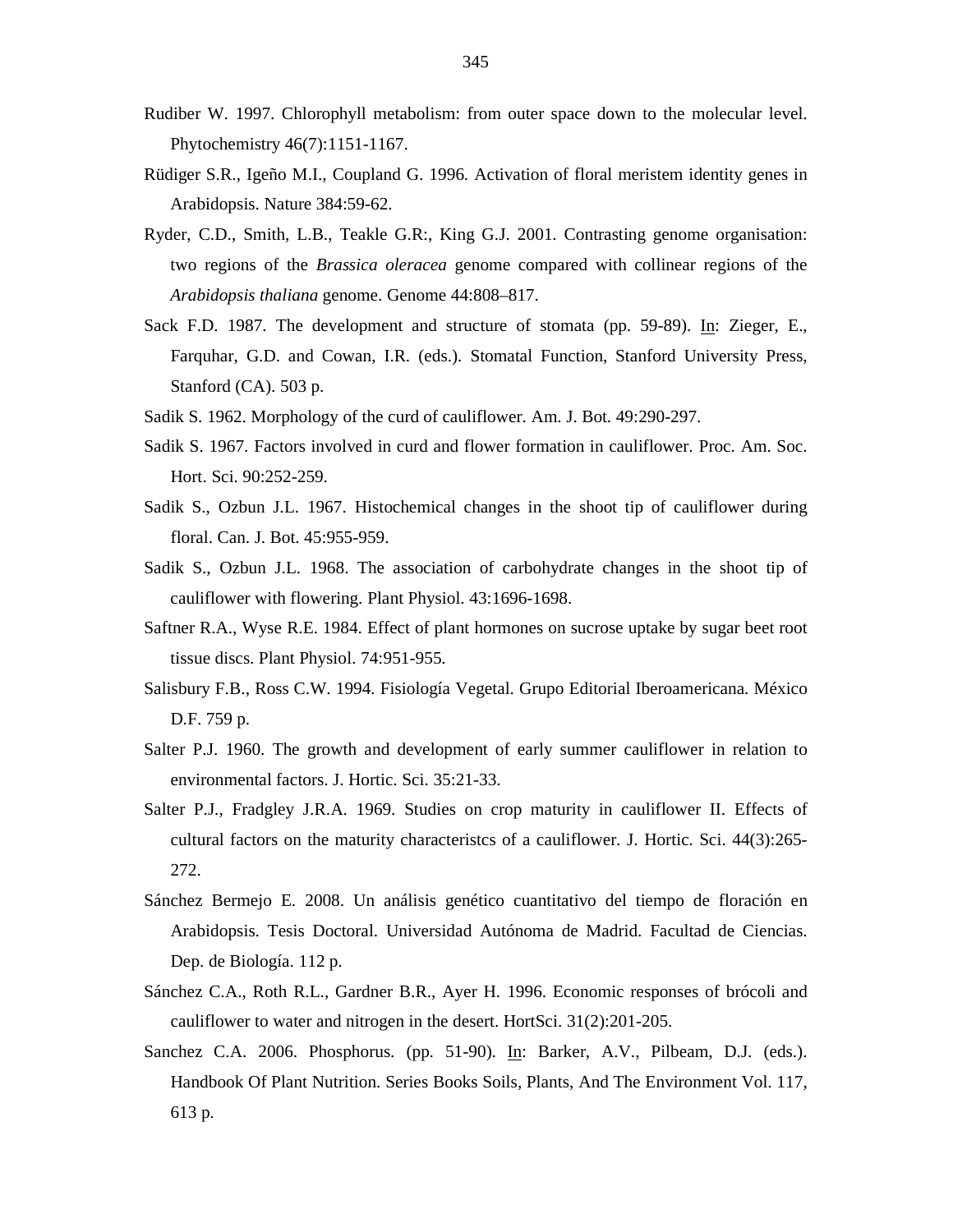- Sarquis J.I., Jordan W.R., Morgan P.W. 1991. Ethylene evolution from maize (*Zea mays* L.) seedling roots and shoots in response to mechanical impedance. Plant Physiol. 96:1171- 1177.
- Sato F., Yoshioka H., Fujiwara T., Higashio H., Uragami A., Tokuda S. 2003. Effects of the age of cabbage plug seedlings on initial growth and carbohydrate partitioning after transplanting. J. Japan. Soc. Hort. Sci. 72(5):440-445.
- Sattler R. 1968. A technique for the study of floral development. Can. J. Bot. 46:720-722.
- Schaffer A., Liu K.C., Goldschmidt E.E., Boyer C.D., Goren R. 1986. Citurs leaf chlorosis induced by sink removal: starch, nitrogen and chloroplast ultraestructure. Plant Physiol. 124:111-121.
- Schawabe W.W. 1971. Physiology of vegetative reproduction and flowering. pp. 233-411. In: Steward F.C. (ed.). Plant Physiology Vol. VIA. Academic Press. New York. 562 p.
- Schenk M. K. 1998. Nitrogen use in vegetable crops in temperate climates. Hortic. Rev. 22:185-223.
- Schmidt W. 1999. Mechanisms and regulation of reduction-based Iron uptake in plants. Review. New Phytol. 141:1-26.
- Schneitz K., Balasubramanian S. 2007. Floral meristems (pp. 40-47). In: Roberts K. (ed.). Handbook of Plant Science. Vol I. John Wiley & Sons, Ltd. 780 p.
- Schranz M. E., P. Quijada S., Sung L., Lukens R., Amasino R. 2002 Characterization and effects of the replicated flowering time gene FLC in *Brassica rapa*. Genetics 162: 1457– 1468.
- Schussler E.E., Longstreth D.J. 1996. Aerenchyma develops by cell lysis in roots and cell separation in leaf petioles in *Sagittaria lancifolia* (Alimastaceae). Am. J. Bot., 83:1266- 1273.
- Schussler E.E., Longstreth D.J. 2000. Changes in cell structure during the formation of root aerenchyma in *Sagittaria lancifolia* (Alismataceae) Am. J. Bot. 87:12-19.
- Schwarz S., Grande A.V., Bujdoso N., Saedler H., Huijser P. 2008. The microRNA regulated SBP-box genes SPL9 and SPL15 control shoot maturation in *Arabidopsis*. Plant Mol. Biol. 67:183-195.
- Searle I., He Y., Turck F., Vincent C., Fornara F., Krober S., Amasino R.A., Coupland G. 2006. The transcription factor FLC confers a flowering response to vernalization by repressing meristem competence and systemic signaling in *Arabidopsis*. Genes Dev 20:898-912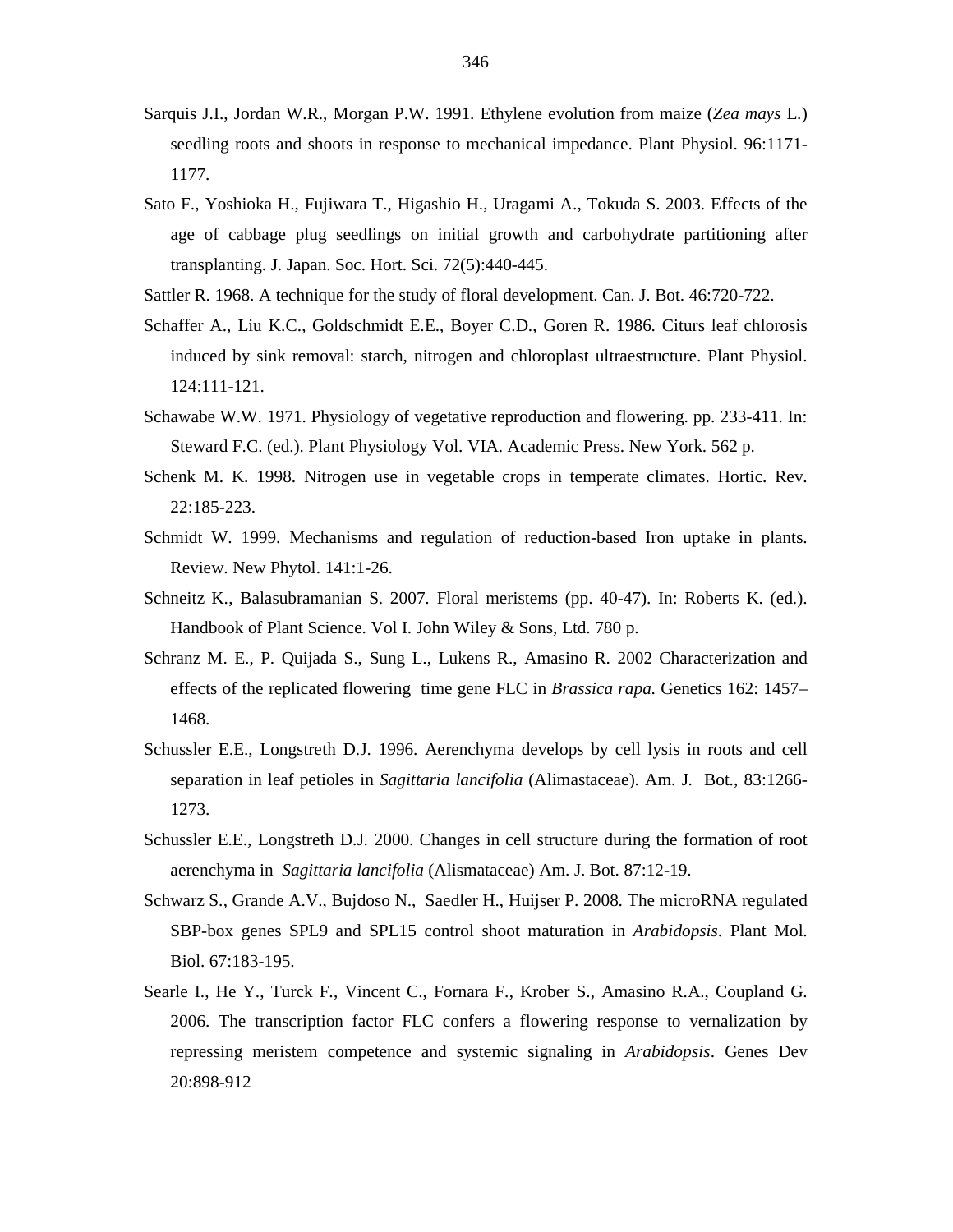- Seidlová F. 1977. Localization of starch in shoot apices of vegetative and photoperiodically induced plants of *Chenopodium rubrum*. Biol. Plant. 19(5):387-390.
- Seidlová F., Krekule J. 1977. Effects of Kinetin on Growth of the Apical Meristem and Floral Differentiation in *Chenopodium rubrum* L. Ann. Bot. 41:755-762.
- Serrano J. 1998. Disección genética del desarrollo de la hoja en *Arabidopsis thaliana*: Estudio de ecotipos y estirpes del *Arabidopsis* Information Service. Tesis Doctoral. Universidad de Alicante, San Juan de Alicante, España. 66 p.
- Shani E.,Yanai O., Ori N. 2006. The role of hormones in shoot apical meristem function. Curr. Op. Plant Biol. 9:484-489.
- Sharma V.K., Carles C., Fletcher J.C. 2003. Maintenance of stem cell populations in plants. Proc. Natl. Acad. Sci. USA 100:11823-11829.
- Sharma S.R., Singh P.K., Chable V., Tripathi S.K. 2006. A Review of Hybrid Cauliflower Development, pp. 151-193. In: Singh, P.K., Dasgupta S.K., Tripathi S.K. (eds.). Hybrid Vegetable Development. International Book Dist. 442 p.
- Shaykewich C.F. 1995. An appraisal of cereal crop phenology modeling. Can. J. Plant Sci. 75:329-341.
- Sheldon C.C., Rouse D.T., Finnegan E.J., Peacock W.J., Dennis E.S. 2000. The molecular basis of vernalization: the central role of FLOWERING LOCUS C (FLC). Proc. Natl .Acad. Sci. 97: 3753-8
- Sheldon C.C., Finnegan E.J., Rouse D.T., Tadege M., Bagnall D.J., Helliwell C.A., Peacock W.J., Dennis E.S. 2000. The control of flowering by vernalization. Current Op. Plant Biol. 3:418-422.
- Shelp B.J.; Penner R., Zhu Z. 1992. Broccoli (*Brassica oleracea* var. italica) cultivar response to boron deficiency. Can. J. Plant. Sci. 72:883-888.
- Shelp B.J.; Marentes E.; Kitheka A.M.; Vivekanandan P. 1995. Boron mobility in plants. Physiol. Plant. 94:356-361.
- Sherson S.M., Alford H.L., Forbes S.M., Wallace G., Smith S.M. 2003. Roles of cell-wall invertases and monosaccharide transporters in the growth and development of *Arabidopsis*. J. Exp. Bot. 54(382):525-531.
- Shindo C., Lister C., Nordborg P.M., Dean C. 2006. Variation in the epigenetic silencing of FLC contributes to natural variation in *Arabidopsis* vernalization response, Genes & Dev. 20:3079-3083.
- Shinozaki K., Yamaguchi-Shinozaki K. 2003. Regulatory network of gene expression in the drought and cold stress responses. Curr. Op. Plant Physiol. 6:410-417.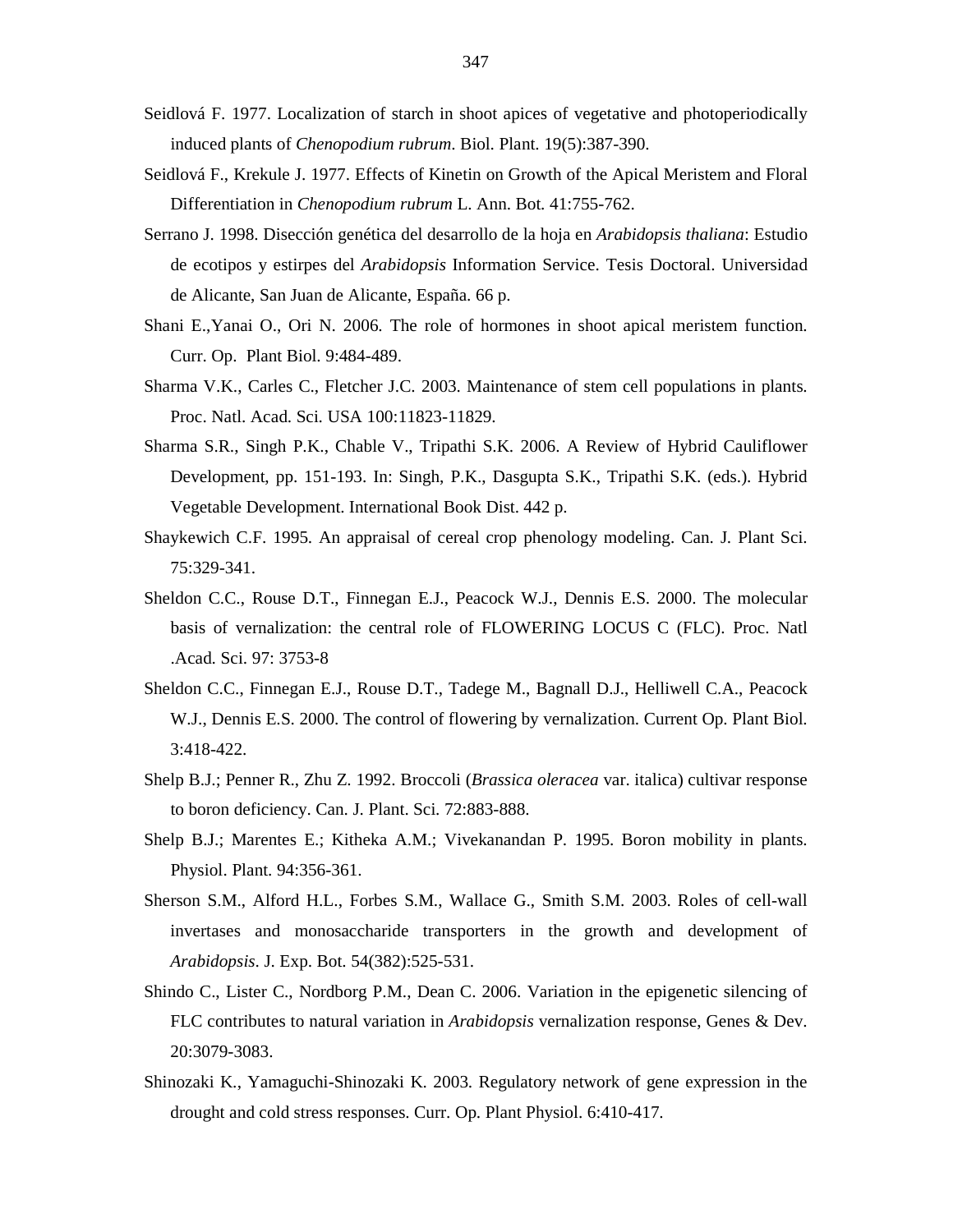signals that induce flowering. Plant Cell. 5:1147-1 155.

- Silverstone A.L., Jung H.S., Dill A., Kawaide H. Kamiya, Sun Y T.P. 2001. Repressing a repressor. Gibberellin-induced rapid reduction of the RGA protein in *Arabidopsis*. Plant Cell 13:1555-1565.
- Simpson G.G., Gendall A.R., Dean C. 1999. When to switch to flowering. Annu. Rev. Cell Dev. Biol. 99:519-550.
- Simpson G.G., Dean C. 2002. Arabidopsis, the rosetta stone of flowering time?. Science 296:285-289.
- Slack F, Ruvkun G. 1997. Temporal pattern formation by heterochronic genes. Annu. Rev. Genet. 31:611-34.
- Slafer G.A., Rawson H.M. 1997. Phyllochron in Wheat as Affected by Photoperiod Under Two Temperature Regimes. Australian J. Plant Physiol. 24(2):151-158.
- Smart R.E., Bingham G.E. 1974. Rapid estimates of relative water content. Plant Physiol. 53.258-260.
- Smeekens S. 2000. Sugar-induced signal transduction in plants. Annu. Rev. Plant Physiol. Plant Mol. Biol. 51:49-81.
- Smit A.L., Zuin A. 1996. Root growth dynamics of Brussels sprouts (*Brassica olearacea* var. *gemmifera*) and leeks (*Allium porrum* L.) as reflected by root length, root colour and UV fluorescence. Plant Soil 185(2):271-280.
- Smit B., Stachowiak M., Van Volkenburgh E. 1989. Cellular processes limiting leaf growth in plants under hypoxic root stress. J. Exp. Bot. 40:89-94
- Smith G.S., Johnston C.M., Cornforth I.S. 1983. Comparison of nutrient solutions for growth of plants in sand culture. New Phytol. 94: 537-548.
- Smith L.B., King G.J. 2000. The distribution of BoCAL-a alleles in *Brassica oleracea* is consistent with a genetic model for curd development and domestication of the cauliflower. Mol. Breeding 6:603-613.
- Sneath P.H., Sokal R.R. 1973. Numerical taxonomy. The Priciples and Practice of Numerical Classification. W.H. Freeman & Co. San Francisco. 573 p.
- Spence R.D., Wu H., Sharpe P.J.H., Clarck K.G. 1986. Water stress effects on guard cell anatomy and the mechanical advantage of the epidermal cells. Plant Cell Environ. 9(3):197-202.
- Srivastava L. 2002. Plant Growth and Development. Hormones and Environment. Academic Press. 772 p.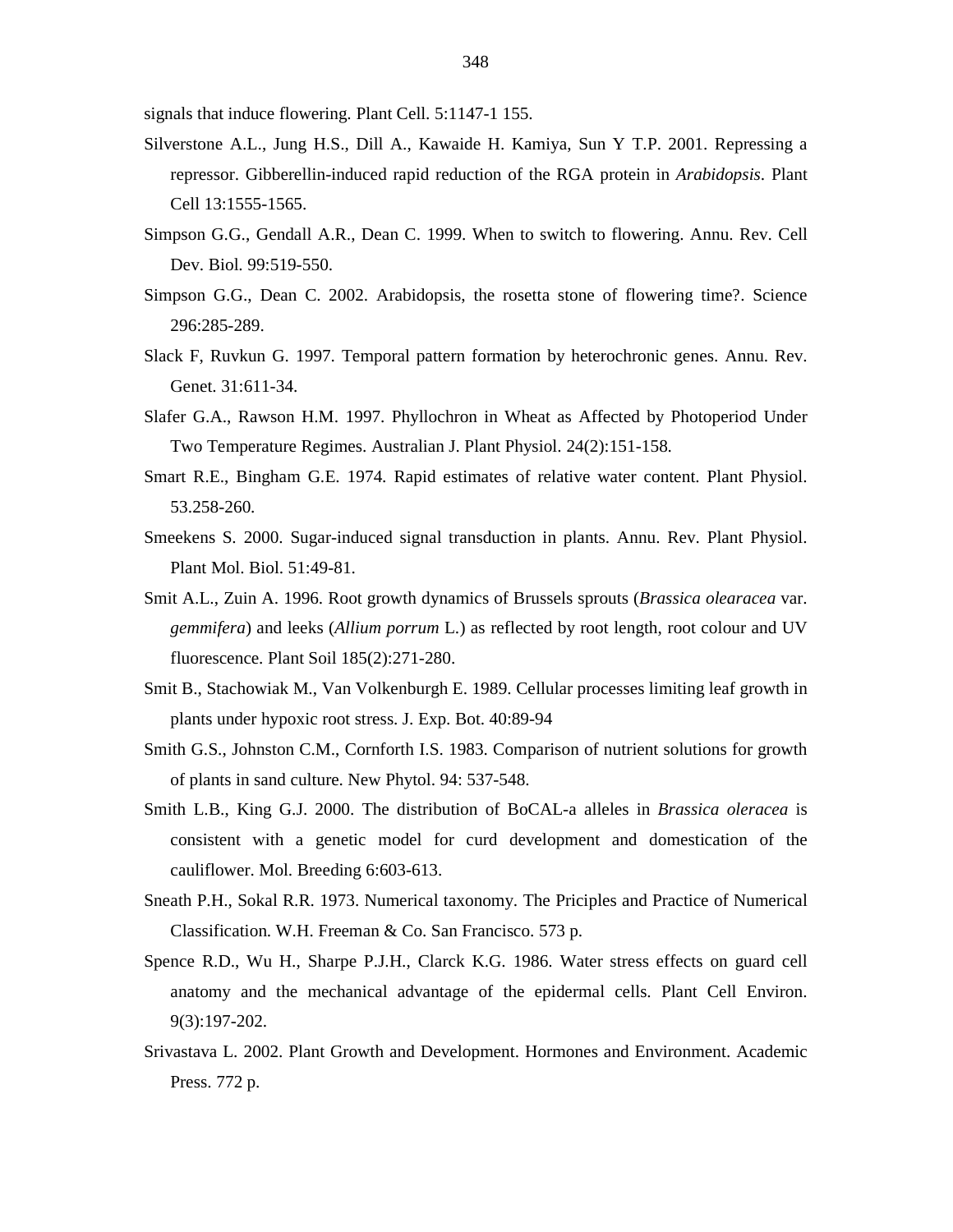- Stamp J.A. 1987. Somatic organogenesis in cassava: the anatomy and morphology of the regeneration process. Annals Bot. 57:451-459.
- Steeves T.A., Sussex I.A. 1989. Patterns in Plant Development. 2<sup>nd</sup> ed. New York: Cambridge University Press, 382 pp.
- Steeves T.A. 2006. The shoot apical meristem: an historical perspective. Can. J. Bot. 84:1629- 1633.
- Stepanova A.N., Yun J., Likhacheva A.V., Alonso J.M. 2007 Multilevel interactions between ethylene and auxin in *Arabidopsis* roots. Plant Cell 19:2169-2185.
- Streck N.A., Weiss A., Baenzinger P.S. 2003. A generalized vernalization response function for winter wheat. Agron. J. 95:155-159.
- Suárez-López P., Wheatley K., Robson F., Onouchi H., Valverde F., Coupland G. 2001. CONSTANS mediated between the circadian clock and the control of flowering in *Arabidopsis*. Nature. 410:1116-1120.
- Sumitomo K.; Li T., Hisamatsu T. 2009. Gibberellin promotes flowering of chrysanthemum by upregulating CmFL, a *chrysanthemum* FLORICAULA/LEAFY homologous gene. Plant Science 176:643–649.
- Sun T.P., Gubler F. 2004. Molecular mechanism of gibberellin signaling in plants. Annu. Rev. Plant. Biol. 55:197-223.
- Sun W.Q. 2002. Methods for the study of water relations under desiccation stress (pp. 47-93). In: Black M. and Pritchard H.W. (eds.). Dessication and survival in plants: drying without dying. CABI Publ. New York. 410 p.
- Sung S y Amasino RM. 2004. Vernalization and epigenetics: how plants remember winter. Curr Opin Plant Biol 7:4-10
- Swantona C.J., Huanga J. Z.; Shresthaa A., Tollenaara M., Deena W., Rahimianb H. 2000. Effects of Temperature and Photoperiod on the Phenological Development of *Barnyardgrass*. Agron. J. 92:1125-1134.
- Swarup R., Parry G., GrahamN., Allen T., and Bennett, M. 2002. Auxin cross-talk: Integration of signalling pathways to control plant development. Plant Mol. Biol. 49:411- 426.
- Taiz L., Zeiger E. 2006. Plant Physiology. Sinauer Associates. Inc. Pucbishers, Sunderland, Massachusetts. 764 pp.
- Takamiya K., Tsuchiya T., Ohta H. 2000. Degradation pathway(s) of chlorophyll: what has gene cloning revealed? Review. Trends Plant Sci. 5(10):426-431.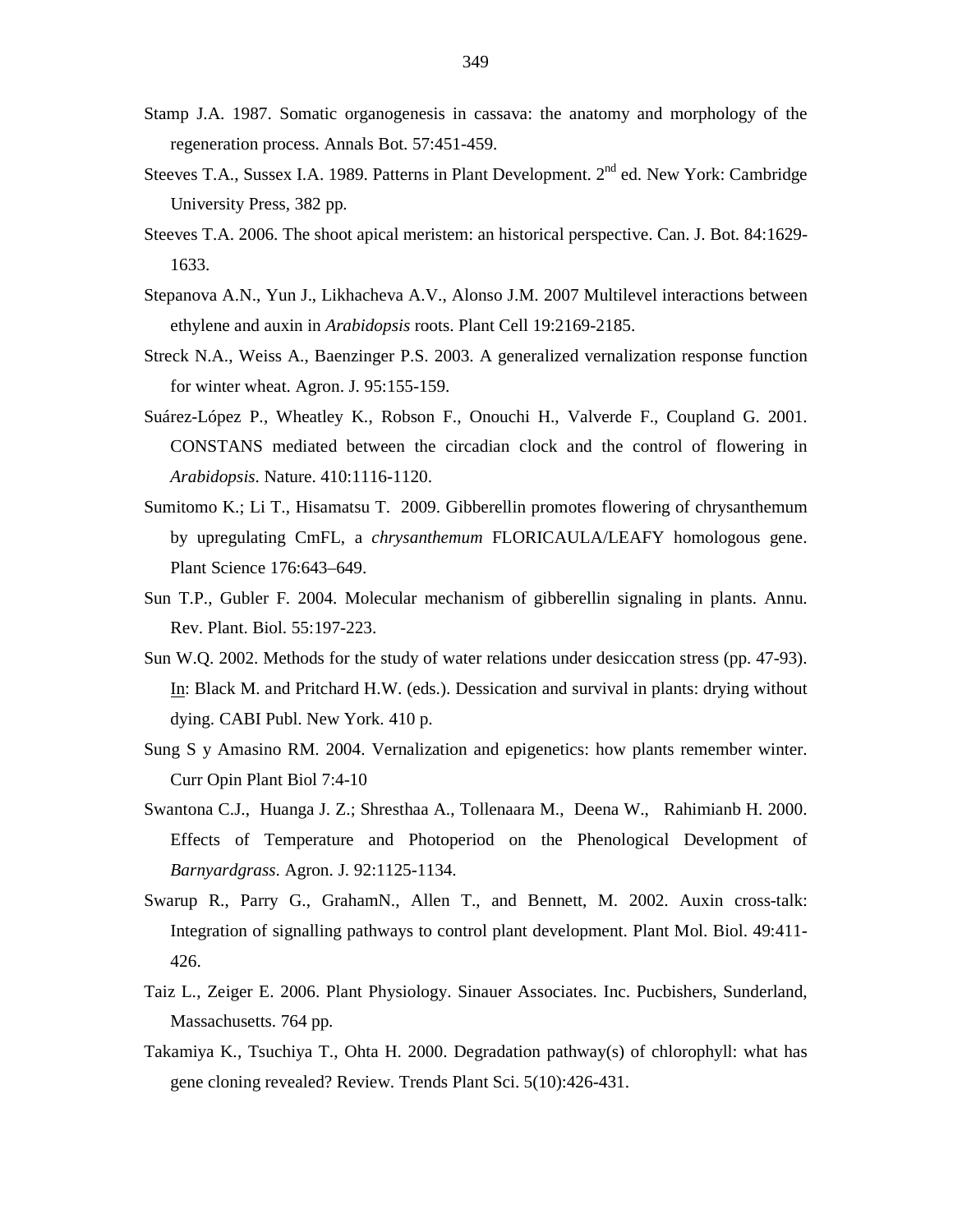- Tan D.K.; Birchm C.J.; Wearing A.H.; Rickert K.G. 2000. Predicting broccoli development. I. Development is predominantly determined by temperature rather than photoperiod. Sci. Hortic. 84: 227-243.
- Tan D.K., Wearing A. H., Birch C.J. 2003. Buttoning in broccoli and cauliflower. Good Fruit Vegetables 1311:54-54.
- Tanner C.B. 1963. Plant temperature. Agron. J. 55:210-211.
- Tardieu F., Katerji N., Bethenod O., Zhang J., Davies W.J. 1991. Maize estomatal conductance in the field: its relationship with soil and plant water potentials, mechanical constraints and ABA concentration in the xylem sap. Plant Cell Environment. 14:121-126.
- Telfer A.; Bollman K.M.; Poethig R.S. 1997. Phase change and the regulation of trichome distribution in *Arabidopsis thaliana*. Development 124:645-654.
- Telfer A., Poethig, R.S. 1998. HASTY: A gene that regulates the timing of shoot maturation in *Arabidopsis thaliana*. Development 125:1889-1898.
- Tennant D. 1975. A Test of a Modified line intersect method of estimating root length. J. Ecol. 63(3):995-1001.
- Ternesi M.A., Andrade A.P., Jorrin J., Benlloch M., 1994. Root-shoot signalling in sunflower plants with confined root systems. Plant Soil 166:31-36.
- Terry J.R., Weston L.A., Harmon R. 1991. Effect of root cell size and transplant age on cole crop yields. HortSci. 26:688.
- Thapa M.P. 1994. The effect of photoperiod on curd initiation of cauliflower (*Brassica oleracea* Linn. var. *botrytis*). MSc thesis. Department of Agricultural Botany. Univ. of Reading. 64 p.
- Thomas B., Vince-Prue D. Photoperiodism in Plants. 1997. Academic Press. 428 p.
- Thomas D.R., Weir N.R. 2006. A note on sucrose and glucose uptake by apical segments of tomato roots. New Phytologist 66(1):125-129.
- Thomas R.B., Strain B.R. 1991. Root Restriction as a factor in photosynthetic acclimation of cotton seedlings grown in elevated carbon dioxide. Plant Physiol. 96:627-634.
- Thomas T.H. 1993. Effects of root restriction and growth regulator treatments on the growth of carrot (*Daucus carota* L.) seedlings. Plant Growth Regul. 13:95-101.
- Thornley J.H.M, Johnson I.R. 1990. Plant and Crop Modelling. A mathematical approach to plant and crop physiology. The Blackburn Press. New Jersey. EUA. 669 pp.
- Thorpe T.A., Murashige T. 1968. Starch accumulation in shoot-forming tobacco callus cultures. Science 160:421-422.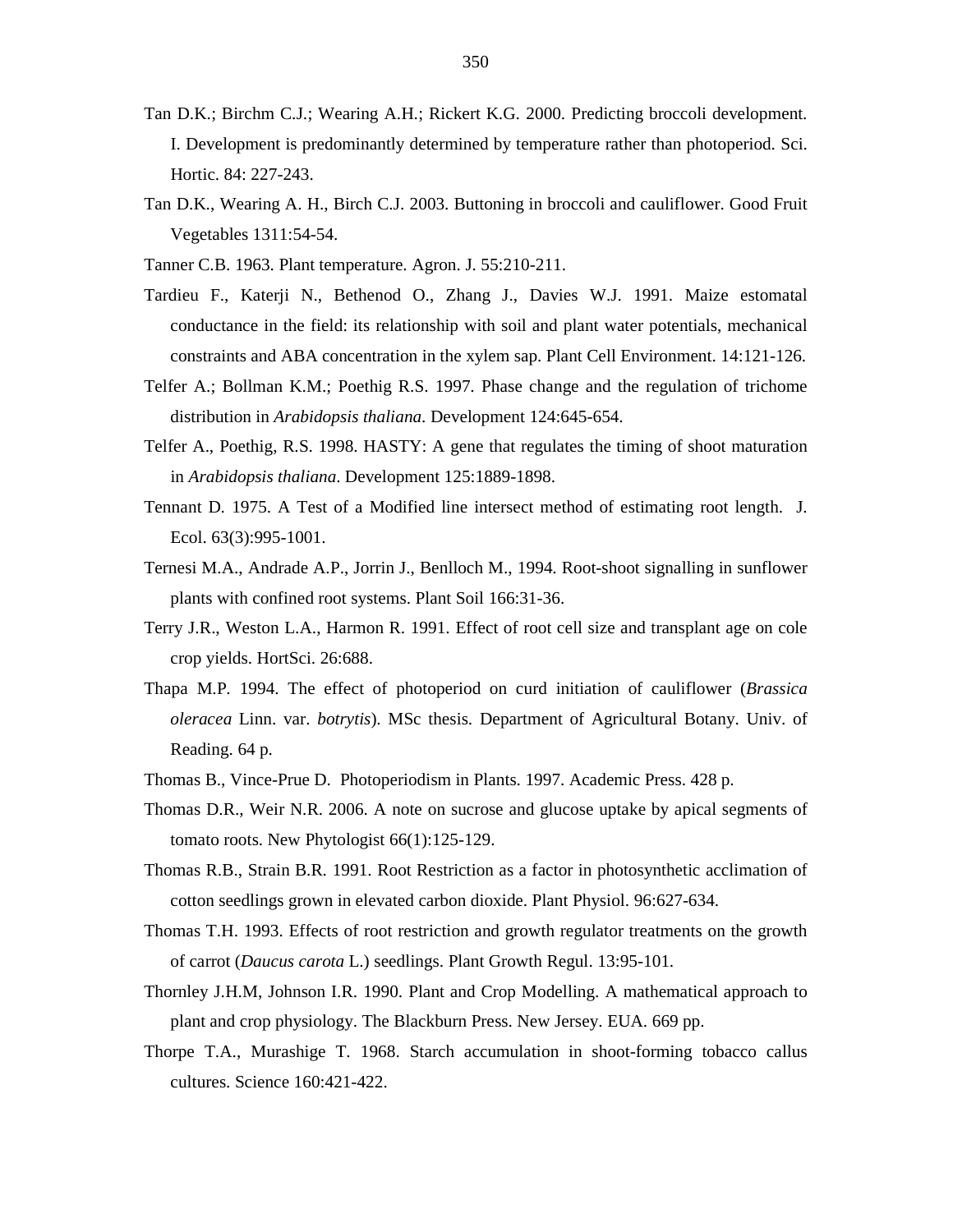- Thorup-Kristensen K. 1993. Root growth of nitrogen catch crops and of a succeeding crop of broccoli. Acta Agric. Scand. Sect. B, Soil Plant Sci. 43:58-64.
- Thorup-Kristensen K., van den Boogaard R. 1998. Temporal and spatial root development of cauliflower (*Brassica oleracea* L. var. *botrytis*). Plant Soil 201(1):37-47.
- Thorup-Kristensen H. 2001. Root growth and soil nitrogen depletion by onion, lettuce, early cabbage and carrot. Acta Hort. 563:201-206.
- Tilt K.M., Bilderback T.E., Fonteno W.C. 1987. Particle size and container size effects on growth of three ornamental species. J. Amer. Soc. Hort. Sci. 112:981-984.
- Tisserat B., Murashige T. 1977. Effects of Ethephon, Ethylene, and 2,4- Dichlorophenoxyacetic Acid on asexual embryogenesis in vitro. Plant Physiol. 60:437- 439.
- Tommey A.M., Evans E.J. 1991. Temperature and daylength control of flower initiation in winter oilseed rape (*Brassica napus* L.). Ann. Appl. Biol. 118(1):201-208.
- Torres A., Campostrini E., Goncalves J., Bressan-Smith R.E. 2005. Photosynthetic pigments, nitrogen, chlorophyll a fluorescence and SPAD-502 readings in coffee leaves. Sci. Horticul. 104:199-209.
- Travaglia C., Cohen A.C., Reinoso H., Castillo C., Bottini R. 2007. Exogenous abscisic acid increases carbohydrate accumulation and redistribution to the grains in wheat grown under field conditions of soil water restriction. J. Plant Growth Regul. 26:285-289.
- Tremblay N., Senécal M. 1988. Nitrogen and potassium in nutrient solution influence seedling growth of four vegetable species. HortSci. 23:1018-1020.
- Tremblay R., Colasanti J. 2006. Floral induction (pp. 28-48). In: Ainsworth C. (ed.) Flowering and its Manipulation. 320 p.
- Tsai C., Miller A., Spalding M., Rodermel S. 1997. Source Strength Regulates an Early Phase Transition of Tobacco Shoot Morphogenesis. Plant Physiol.115: 907-914.
- Tschaplinski T.J., Blake T.J. 1985. Effects of root restriction on growth correlations, water relations and senescence of alder seedlings. Physiol. Plant. 64:167-176.
- Turner N.C. 1981. Techniques and experimental approaches for the measurement of plant water status. Plant Soil 58:339-366.
- Tymowska-Lalanne Z., Kreis M. 1998. The plant invertases: physiology, biochemistry, and molecular biology. Adv. Bot. Res. 28:71-117.
- Uzun S., Peksen A. 2000. Study on determination of planting time for some cauliflower cultivars (*Brassica oleracea* var. botrytis) under Samsun ecological condicionts by using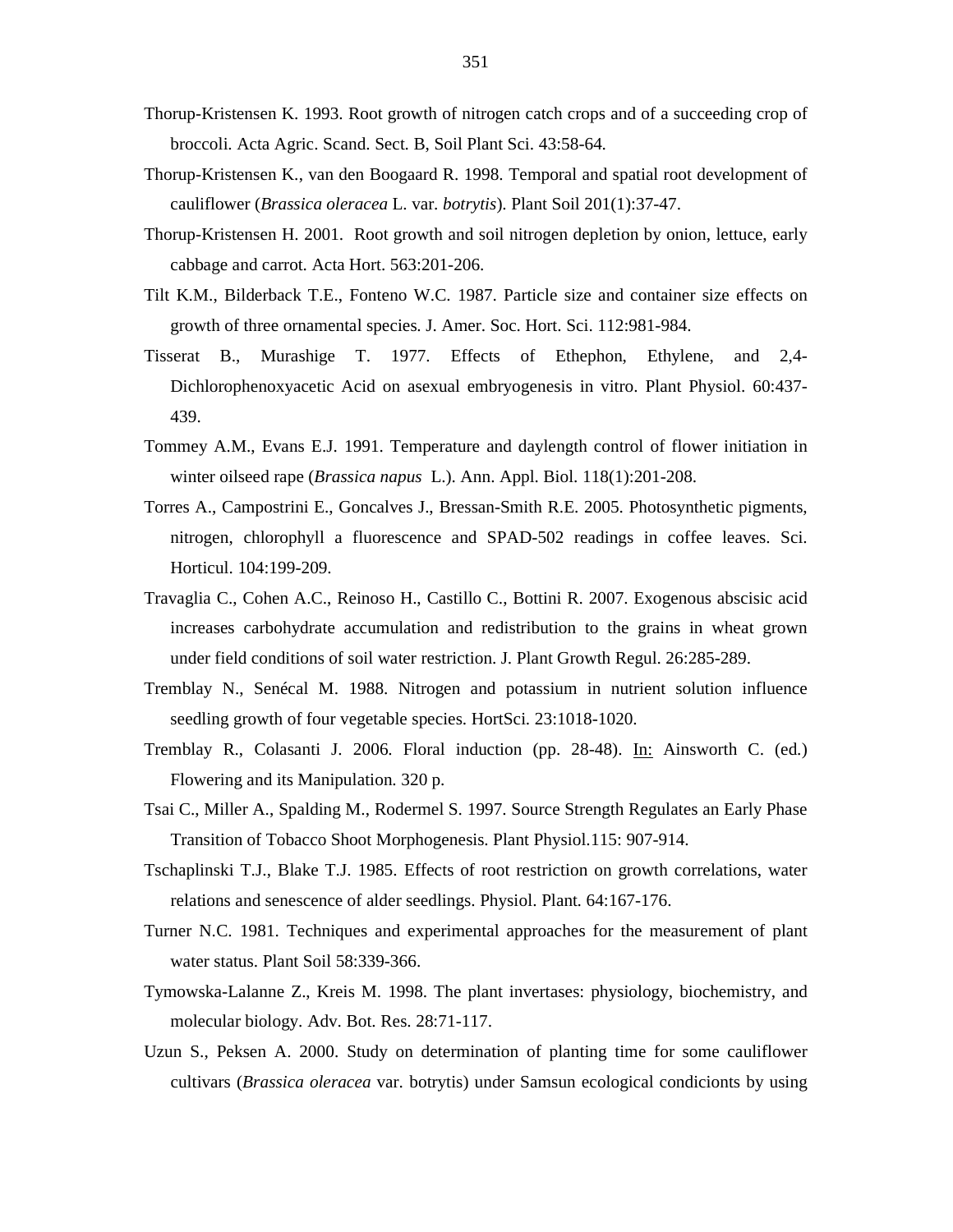plant growth and developmental models based on thermal time. Pakistan J. Biol. Sci. 3(6):915-919.

- Valipour F., Khosrowchahli M., Karapetian J., Dadpour M.R. 2007. A development study of the inflorescence and the flower of Rapeseed (*Brassica napus* cv. Hyola) using epiillumination light microscopy. J. of Biol. Sci. 7(7):1139-1146.
- Valverde F., Mouradov A., Soppe W., Ravenscroft D., Samach A., Coupland G. 2004. Photoreceptor regulation of CONSTANS protein in photoperiodic flowering. Science 303:1003-1006.
- Van Den Boogaard R., Thorup-Kristensen K. 1997. Effects of nitrogen fertilization on growth and soil nitrogen depletion in cauliflower. Acta Agric. Scan. 47(3):149-155.
- Van den Boogaard R., Thorup-Kristensen, K. 1999. The effect of defoliation on phenological development and yield in cauliflower. J. Hort. Sci. Biotech. 74(2):269-275.
- Van den Boogaard R., Grevsen K., Thorup-Kristensen K. 2001. Effects of defoliation on growth of cauliflower. Sci. Horticul. 91:1-16.
- Van Der Werf, A. 1996. Growth analysis and photoasimilate partitioning (pp. 1-20). In: Zamsky E., Schaffer A. A. (ed.). Photoassimilate distribution in plants and crops. Marcel Dekker, Inc. New York. 899 pp.
- Van Iersel M. 1997. Root restriction effects on growth and development of Salvia (*Salvia splendens*). HortSci. 32(7):1186-1190.
- Van Volkenburgh E., Davies W.J.. 1977. Leaf anatomy and water relations of plants grown in controlled environments and in the field. Crop Sci. 17:353-358.
- Vaughana P.J., Troutb T.J., Ayarsa J.E. 2007. A processing method for weighing lysimeter data and comparison to micrometeorological ETo predictions. Agr. Water Manage. 88(1- 3):141-146.
- Vavrina C.S. 1998. Transplant age in vegetable crops. HortTech. 8 (4):550-555.
- Vega S.H., Sauer M., Orkwiszewski J.A.J., Poethig R.S. 2002. The early phase change Gene in Maize. Plant Cell 14:133-147.
- Veit B. 2004. Determination of cell fate in apical meristems. Curr. Op. Plant Biol. 7:57–64.
- Verdial M.F. 2000. Influência da coincidência de florescimento entre linhagens de couve-flor (*Brassica oleracea* var. *botrytis*) na produtividade e qualidade de sementes híbridas. Botucatu, 2000. 56 p. Dissertação (Mestrado em Agronomia, área de concentração em Horticultura), Faculdade de Ciências Agronômicas, UNESP, Botucatu.
- Vidal E.A., Gutiérrez R.A. 2008. A systems view of nitrogen nutrient and metabolite responses in Arabidopsis. Curr. Op. Plant Biol. 11:1-9.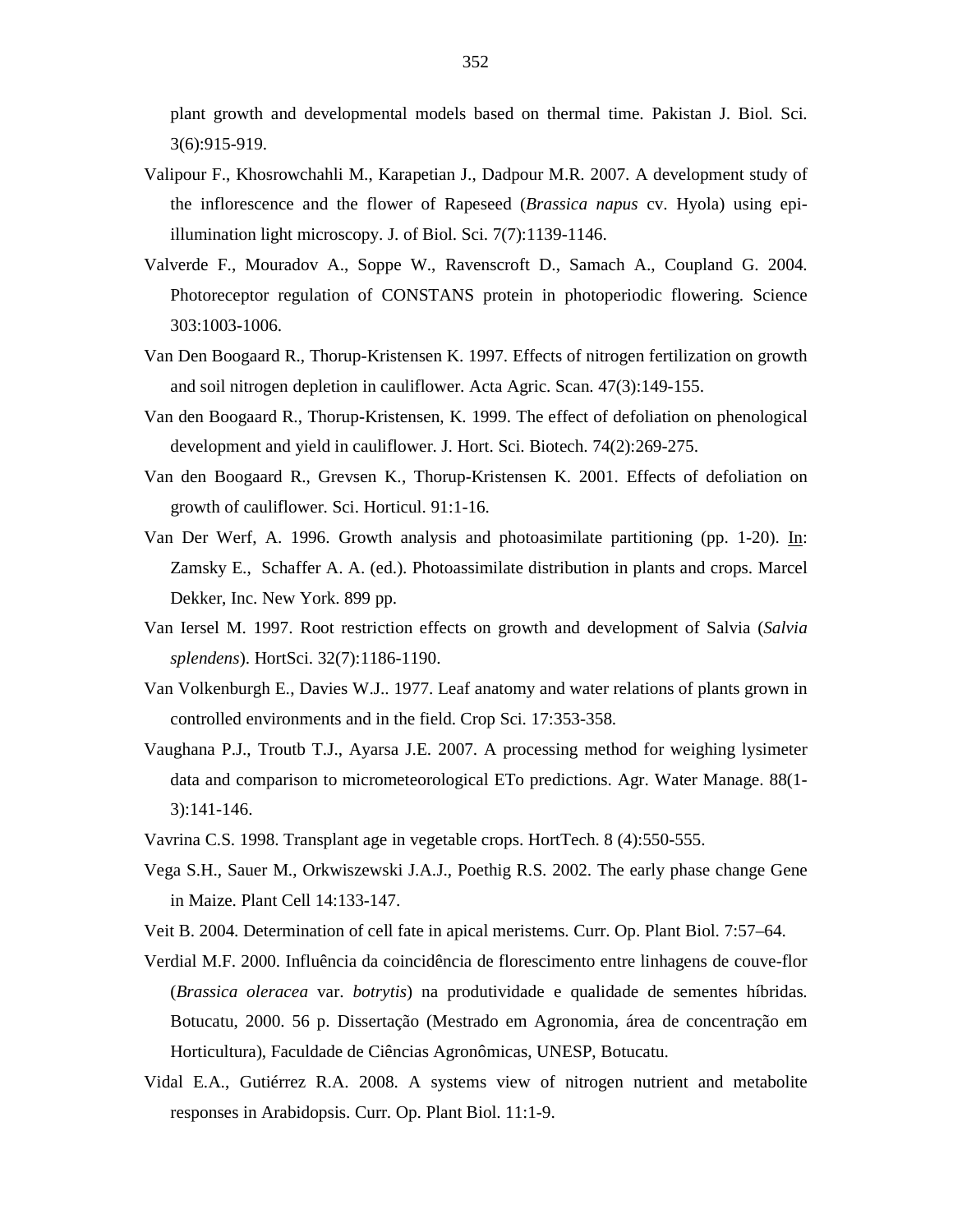- Vigier B., Cutcliffe J.A. 1984. Effect of boron and nitrogen on the incidence of hollow stem in broccoli. Acta Hortic. 157:303-308.
- Volkov RA, Panchuk II, Schöffl F. 2003. Heat-stress-dependency and developmental modulation of gene expression: the potential of house-keeping genes as internal standards in mRNA expression profiling using real-time RT-PCR. J. Exp. Bot. 54: 2343-2349.
- Von Caemmerer S., Farquhar G.D. 1984. Effects of partial defoliation, changes of irradiance during growth, short-term water stress and growth at enhanced  $p(CO_2)$  on the photosynthetic capacity of leaves of *Phaseolus vulgaris* L. Planta 160:320-329.
- Wadhi M., Ram H.Y.M. 1967. Shortening the juvenile phase for flowering in *Kalanchoe pinnata* Pers. Planta 73:28-36.
- Wagner B.M., Beck E. 1993. Cytokinins in the perennial herb *Urtica dioica* L. as influenced by its nitrogen status. Planta 190:511-518.
- Walker G.K., Hatfield J.L. 1983. Stress measurement using foliage temperatures. Agron. J. 75:623-629.
- Wallace T. 1961. The diagnosis of mineral deficiencies in plants by visual symptoms: a colour atlas and guide. Chemical Pub. Co., New York. 125 p.
- Wang K.L., Li H., Ecker J.R. 2002. Ethylene biosynthesis and signaling networks. Plant Cell 14:131-151.
- Warrington I.J., Kanemasu E.T. 1983. Corn growth response to temperature and photoperiod. II. Leaf initiation and leaf appearance rates. Agron. J. 75:755-761.
- Wasilewsk A., Vlad F., Sirichandr C., Redko Y., Jammes F., Valon C., Frei N., Leung J. 2008. An update on abscisic acid signaling in plants and more. Molecular Plant 1(2):198- 217.
- Watanabe M., Hinata K. 1999. Self-incompatibility, pp.149-183. In: Gómez-Campo C. (ed.). Biology of *Brassica* Coenospecies. Elsevier Science. Amsterdam, The Netherlands. 489 p.
- Weaver J.E., Bruner W.E. 1927. Root development of vegetable crops. McGraw-Hill Book Company Inc. 351 pp.
- Weber H., Heim U., Golombek S., Borisjuk L, Manteuffel R., Wobus U. 1998. Expression of a yeast-derived invertase in developing cotyledons of *Vicia narbonensis* alters the carbohydrate state and affects storage functions. Plant J. 16:163-172.
- Weigel D., Meyerowitz E.M. 1994. The ABCs of floral homeotic genes. Cell 78:203-209.
- Weiland R.T., Noble R.D., Crang R.E. 1975. Photosynthetic and Chloroplast Ultrastructural Consequences of Manganese Deficiency in Soybean. Amer. J. Bot 62(5):501-508.

Wellensiek S. J. 1962. Dividing Cells as the Locus for Vernalization. Nature 195:307-308.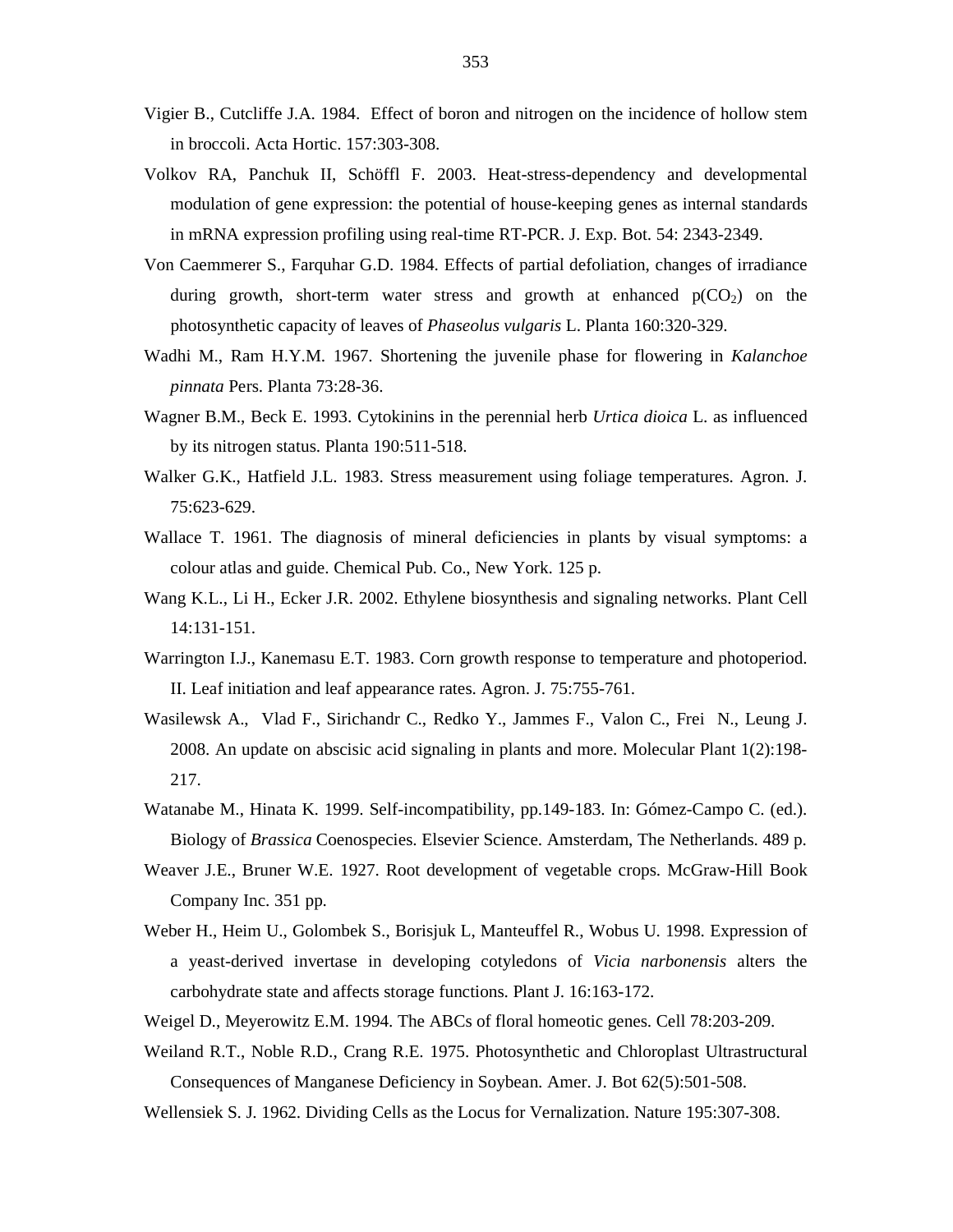- Wellensiek S. J. 1963. Dividing Cells as the Prerequisite for Vernalization. Plant Physiol. 39:832-835.
- Weston L.A., Zandstra B.H. 1986. Effect of root container size and location of production on growth and yield of tomato transplants. J. Amer. Soc. Hort. Sci. 111:498-501.
- Wheeler T.R., Ellis R.H., Hadley P., Morison J.I.L. 1995. Effects of  $CO<sub>2</sub>$ , temperature and their interaction on growth, development and yield of cauliflower (*Brassica oleracea* L. *botrytis*). Sci. Hortic. 60:181-197.
- Whitelam G.C., Devlin P.F. 1997. Roles of different phytochromes in *Arabidopsis* photomorphogenesis. Plant Cell Environ. 20:752-758.
- Wiebe H.J., 1975. Effect of temperature on the variability and maturity date of cauliflower. Acta Hort. 52:69-75.
- Wiebe H.J. 1981. Influence of transplant characteristics and growing conditions on curd size of cauliflower. Acta Hort. 122:99-105.
- Wiebe H.J. 1990. Vernalization of vegetable crops. A review. Acta Hort. 267:323-328.
- Wiebe H.J. 1994. Flower formation and timing field production of vegetables. Acta Hort. 371:337-344.
- Wien H.C., Wurr D.C.E. 1997. Cauliflower, broccoli, cabbage and brussels sprouts (pp. 511- 552). In: Wien H.C. (ed.), The Physiology of Vegetable Crops. CABI International. New York. 672 p.
- Wien H.C., Wurr D.C.E. 1997. Cauliflower, Broccoli, Cabbage and Brussels Sprouts pp. 511- 552. In: Wien H.C. (ed.). The Physiology of Vegetable Crops. CAB International. London. 662 p.
- Wilhelm W.W., McMaster G.S. 1995. The importance of the phyllochron in studying the development of grasses. Crop Sci. 35:1-3.
- Williams C.A., Atherton G.C. 1990. A role for young leaves in vernalization of cauliflower: I: Analysis of leaf development during curd induction. Physiol. Plant. 78:61-66.
- Willmer C.M. 1983. Stomata. Longman House. London. 192 p.
- Wink M. 1997. Special Nitrogen Metabolism (pp. 439-486). In: Dey P., Harbone J. (eds.). Plant Biochemistry, Academic Press. UK. 554 p.
- Woodward FI. 1987. Stomatal numbers are sensitive to increases in  $CO<sub>2</sub>$  from pre-industrial levels. Nature 327:617–618.
- Wu X., Dabi T., Weigel D. 2005.Requirement of Homeobox Gene STIMPY/WOX9 for Arabidopsis Meristem Growth and Maintenance. Current Biology 15:436–440.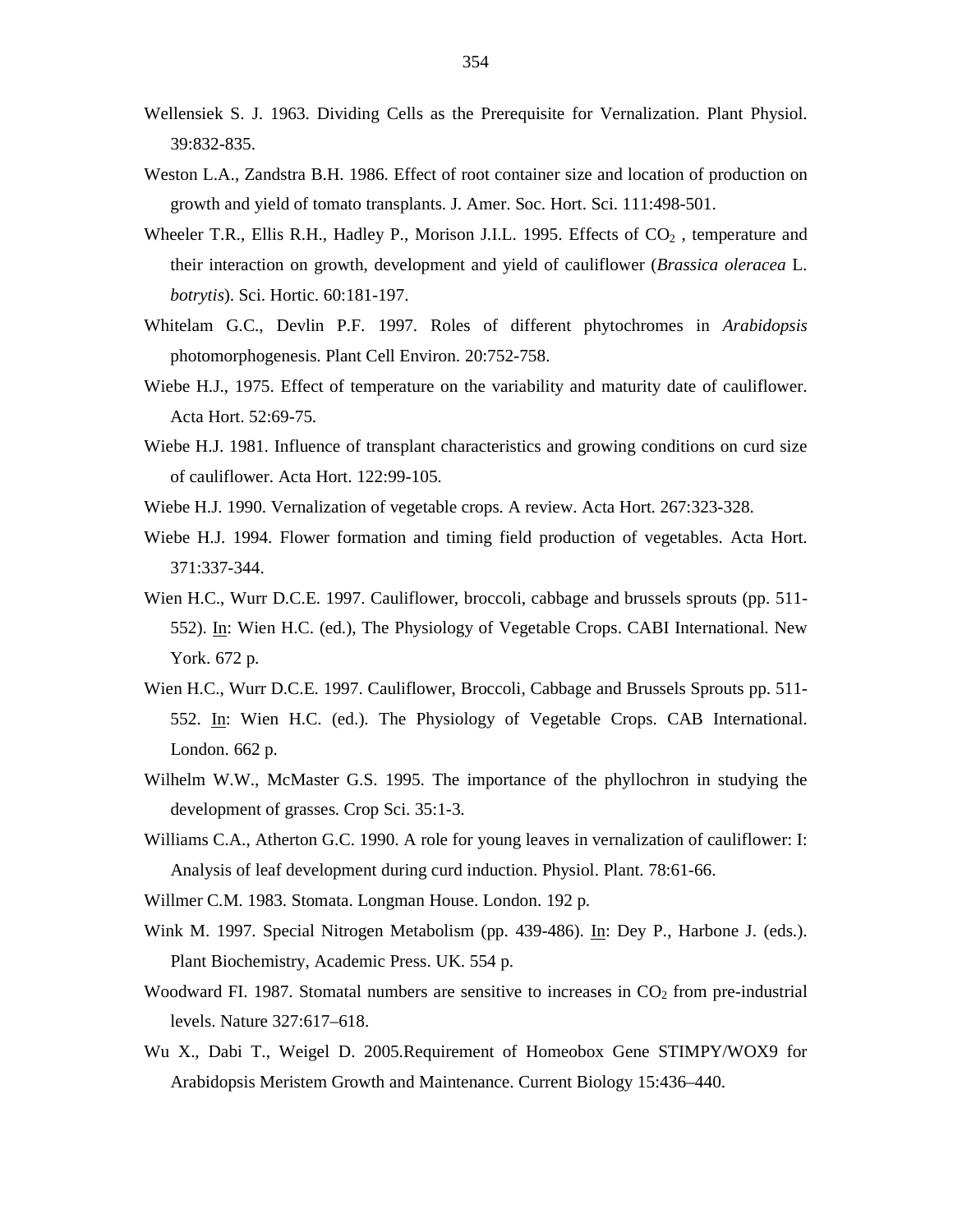- Wurr D.C.E., Akchurst J.M., Thomas T.H. 1981. A hypothesis to explain the relationship between low-temperature treatment, gibberllin activity, curd initiation and maturiry of cauliflower. Sci. Hort. 15:321-330.
- Wurr D.C.E., Kay R.H., Allen E.J., Patel J.C. 1981. Studies of the growth and development of winter-heading cauliflowers. J. Agric. Sci. 97:409-419.
- Wurr D.C.E., Fellows J.R., Crisp P. 1982. Leaf and curd production in cauliflower varieties cold-treated before transplanting. J. Agric. Sci. 99(2):425-432.
- Wurr D.C., Cox E.F., Fellows J.R. 1986. The influence of transplant age and nutrient feeding regime on cauliflower growth and maturity. J. Hort. Sci. 61:503-508.
- Wurr D.C., Elphinstone E.D., Fellows J.R. 1988. The effect of plant raising and cultural factors on the curd initiation and maturity characteristics of slimmer/autumn cauliflower crops. J. Agr. Sci. 111(3):427-434.
- Wurr D.C.E., Fellows J.R., Hiron R.W.P. 1990. The effect of field environmental conditions on the growth and development of four cauliflower cultivars. J. Hortic. 65:565-572.
- Wurr D.C.E., Fellows J.R., Hambidge A.J. 1991. The influence of field environmental conditions on calabrese growth and development. J. Hort. Sci. 66(4):495-504.
- Wurr D.C.E., Fellows J.R., Hambidge A.J. 1992. The effect of plant density on calabrese head growth and its use in a predictive model. J. Hort. Sci. 67(1):77-85.
- Wurr D.C.E., Fellows J.R., Phelps K., Reader R.J. 1993. Vernalization in summer/autumn cauliflower (*Brassica oleracea* var. botrytis L.). J. Exp. Bot. 44:1507-1514.
- Wurr D.C.E., Fellows J.R., Phelps K., Reader R.J. 1994. Testing a vernalization model on field-grown crops of four cauliflower cultivars. J. Hortic. Sci. 69:251-255.
- Wurr D.C.E., Fellows J.R., Hambidge A.J. 1995. The potential impact of global warming on summer/autumn cauliflower growth in the UK. Agr. Forest Meteorol. 72:181-193.
- Wurr D.C.E., Fellows J.R., Phelps K., Reader R.J. 1995. Vernalisation in calabrese (*Brassica oleracea* var. *italica*) –a model for apex development. J. Exp. Bot. 46(291):1487-1496.
- Wurr D.C.E., Hambridge A.J., Smith G.P. 1996. Studies of the cause of blidness in *Brassicas*. J. Hort. Sci. 71:415-426.
- Wurr D.C.E., Fellows J.R., Phelps K. 1996. Investigating trends in vegetable crop response to increasing temperature associated with climate change. Sci. Hortic. 66(3-4):255-263.
- Wurr D.C.E., Fellows J.R. 1998. Leaf production and curd initiation of winter cauliflwer in response to temperature. J. Hortic. Sci. Biotech. 73:691-697.
- Wurr D.C.E., Fellows J.R. 2000. Temperature influences on the plant development of different maturity types of cauliflower. Acta Hort. 539:69-74.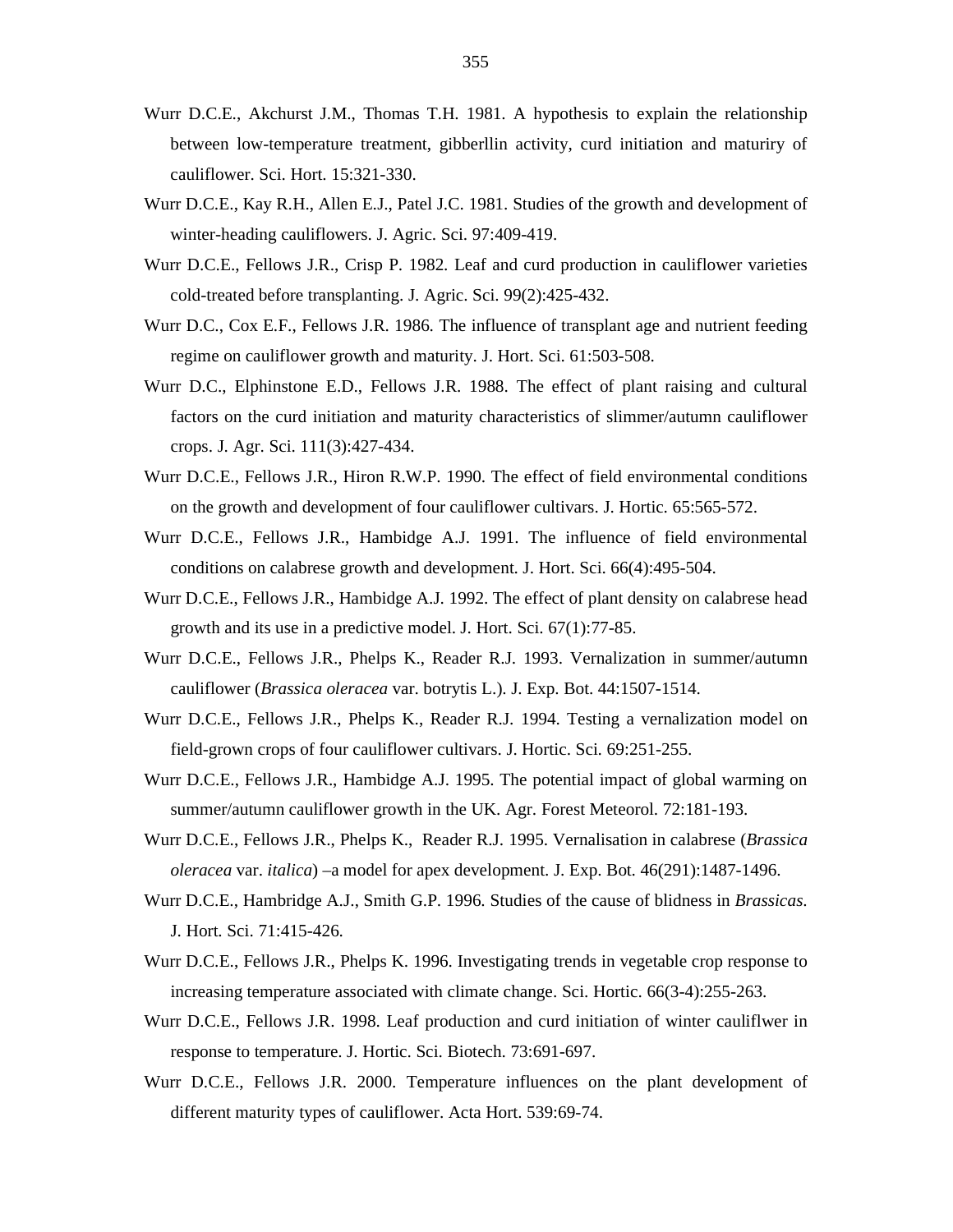- Wurr D.C.E., Fellows J.R., Phelps K. 2002. Crop Scheduling and prediction-principles and opportunities with field vegetables. Adv. Agron. 76:201-233.
- Wurr D.C.E., Fellows J.R., Fuller M.P. 2004. Simulated effects of climate change on the production pattern of winter cauliflower in the UK. Sci. Hort. 101(4):359-372.
- Wyse R. 1979. Sucrose Uptake by Sugar Beet Tap Root Tissue. Plant Physiol. 64:837-841.
- Xiao C.L., Subbarao K.V. 2000. Effects of irrigation and *Verticillium dahliae* on cauliflower root and shoot growth dynamics. Phytopatology 90:995-1004.
- Xu Z., Zhou G. 2008. Responses of leaf stomatal density to water status and its relationship with photosynthesis in a grass. J. Exp. Bot. 59(12):3317-3325.
- Yan W., Hunt L.A. 1999. An equation for modelling the temperature response of plants using only the cardinal temperatures. Ann. Bot. 84:607-614.
- Yang HM, Wang GX. 2001. Leaf stomatal densities and distribution in *Triticum aestivum* under drought and CO<sub>2</sub> enrichment. Acta Phytoecologica Sinica 25:312-316.
- Yang L., Han M., Zhou G., Li J. 2007. The changes of water-use efficiency and stoma density of *Leymus chinensis* along Northeast China Transect. Acta Ecologica Sinica 27:16-24.
- Yap I.V., Nelson R.J. 1996. WinBoot: UPGMA bootstrapping for binary data. IRRI Discusion Paper Series 14:1-20.
- Yoshida S. 2003. Molecular regulation of leaf senescence. Curr. Op. Plant Biol. 6:79-84.
- Young I.M.; Montagu K.; Conroy J., Bengough A.G. 1997. Mechanical impedance of root growth directly reduces leaf elongation rates of cereals. New Phytol. 135:613-619.
- Yu T.S., Lue W.L., Wang S.M., Chen J. 2000. Mutation of Arabidopsis plastid phosphoglucose isomerase affects leaf starch synthesis and floral initiation. Plant Physiol. 123:319-325.
- Zacharias S., C. D. Heatwole, Coakley C.W. 1996. Robust quantitative techniques for validating pesticide transport models. Trans. ASAE. 39(1):47-54.
- Zanewich K.P., Rood S.B., Williams P.H. 1990. Growth and development of *Brassica*  genotypes differing in endogenous gibberellin content. I. Leaf and reproductive development. Physiol. Plant. 79(4):673-678.
- Zanewich KP, Rood SB. 1995. Vernalization and gibberellin physiology of winter canola. Plant Physiol. 108:615-621.
- Zeevaart J.A.D. 1983. Gibberellins and flowering (pp. 333-374). In: Crozier A. (ed.). The Biochemistry and Physiology of Gibberellin. Vol. 2. Praeger, New York 333-374 p.
- Zeevaart J.A.D., Gage D.A., Talon M. 1993. Gibberellin A1 is required for stem elongation in spinach. Proc. Natl. Acad. Sci. USA 90: 7401–7405.